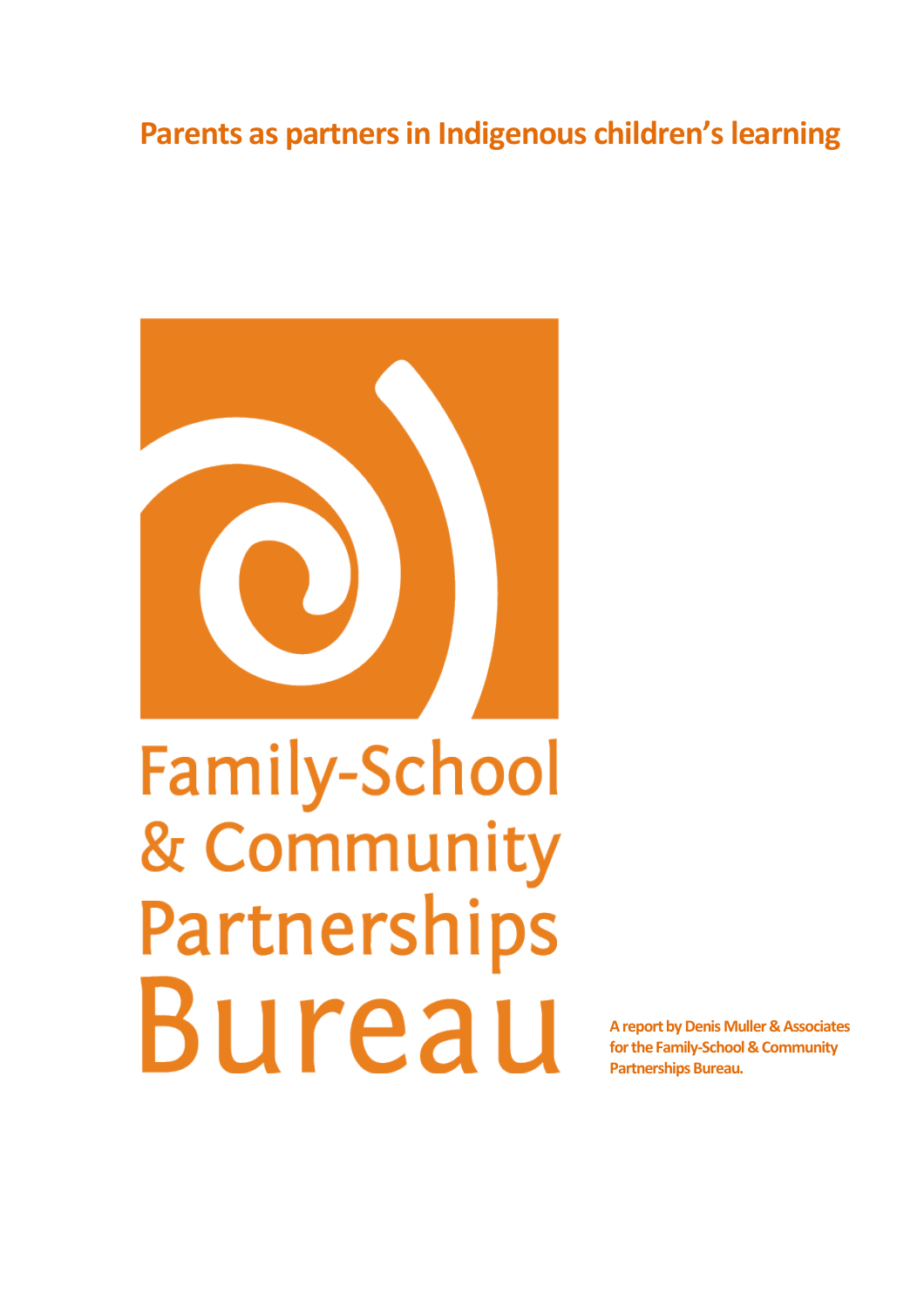# **Family-School and Community Partnerships Bureau. 2012.**

Muller, D., (2012). Parents as partners in Indigenous children's learning. A report by Denis Muller & Associates for the Family-School and Community Partnerships Bureau: Canberra

The research in this publication was designed and carried out by Dr Denis Muller, principal of Denis Muller & Associates. Dr Muller and the Bureau would like to thank the schools, families and communities who participated in this research. They did so with generosity and insight.

#### ISBN: 978-0-9872370-6-4

The Family-School and Community Partnerships Bureau is assisted by funding from the Australian Government through the Department of Education, Employment and Workplace Relations -Quality Outcomes Programme. The views expressed here do not necessarily represent those of the Australian Government Department of Education, Employment and Workplace Relations.

This work is copyright under the *Copyright Act 1968* and *Copyright Amendment (Digital Agenda) Act 2000* and equivalent legislation in overseas territories. You may download, store in cache, display, print and copy a single copy or part of a single copy of information or material from this document only for your personal, non-commercial use and only in an unaltered form. This paper may be used for the purposes of private study, research, criticism or review as permitted under the *Copyright Act 1968* and the *Copyright Amendment (Digital Agenda) Act 2000.*

You are not permitted to re-transmit, distribute or commercialise the information or material without seeking prior written approval from the Family-School and Community Partnerships Bureau. Any permitted reproduction made must acknowledge the source of any selected passage, extract, diagram or other information or material reproduced. Any reproduction made of the information or material must include a copy of the original copyright and disclaimer notices as set out here.

PO BOX 3910 WESTON CREEK ACT AUSTRALIA 2611 [www.familyschool.org.au](http://www.familyschool.org.au/)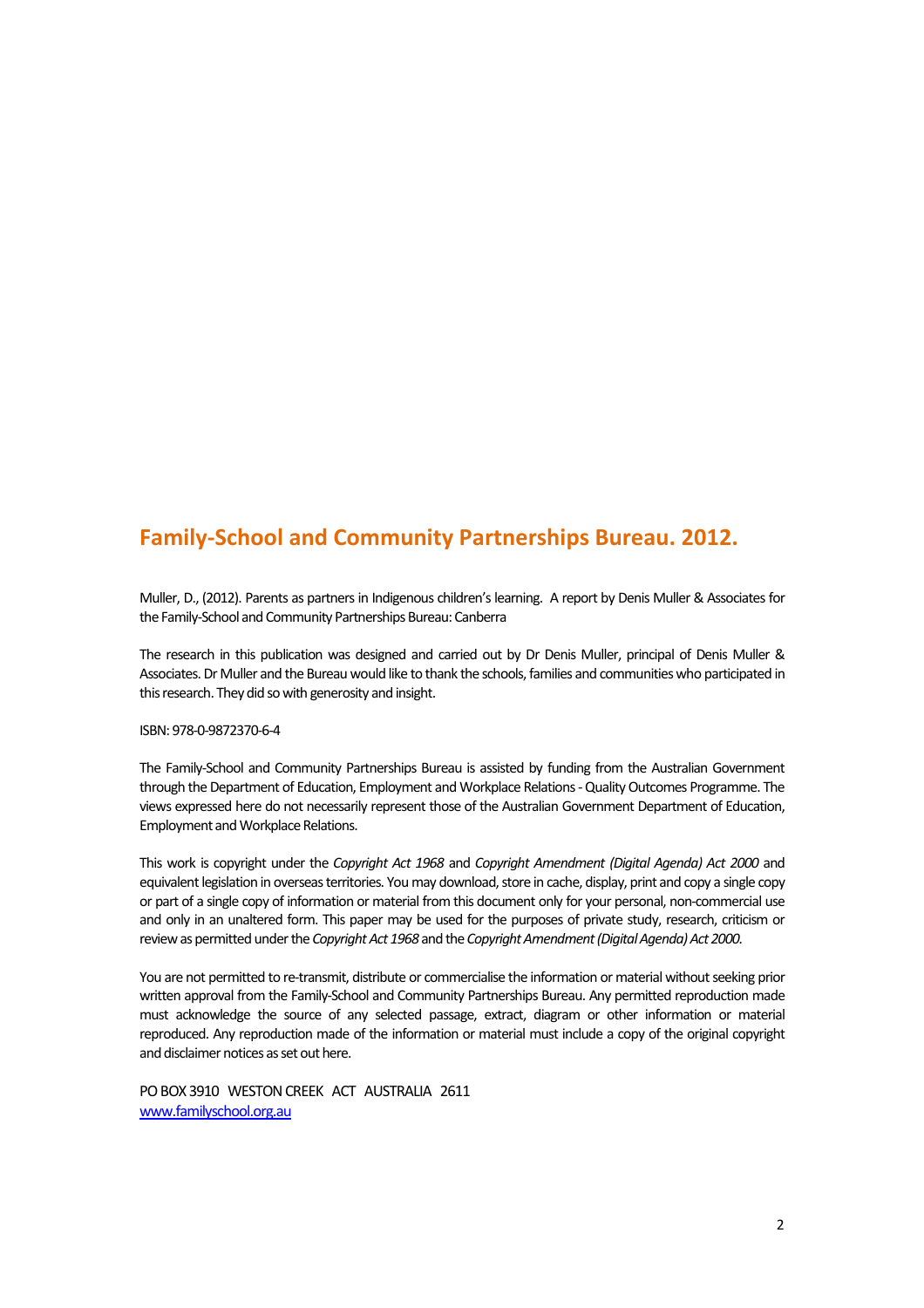# **Contents**

<span id="page-2-0"></span>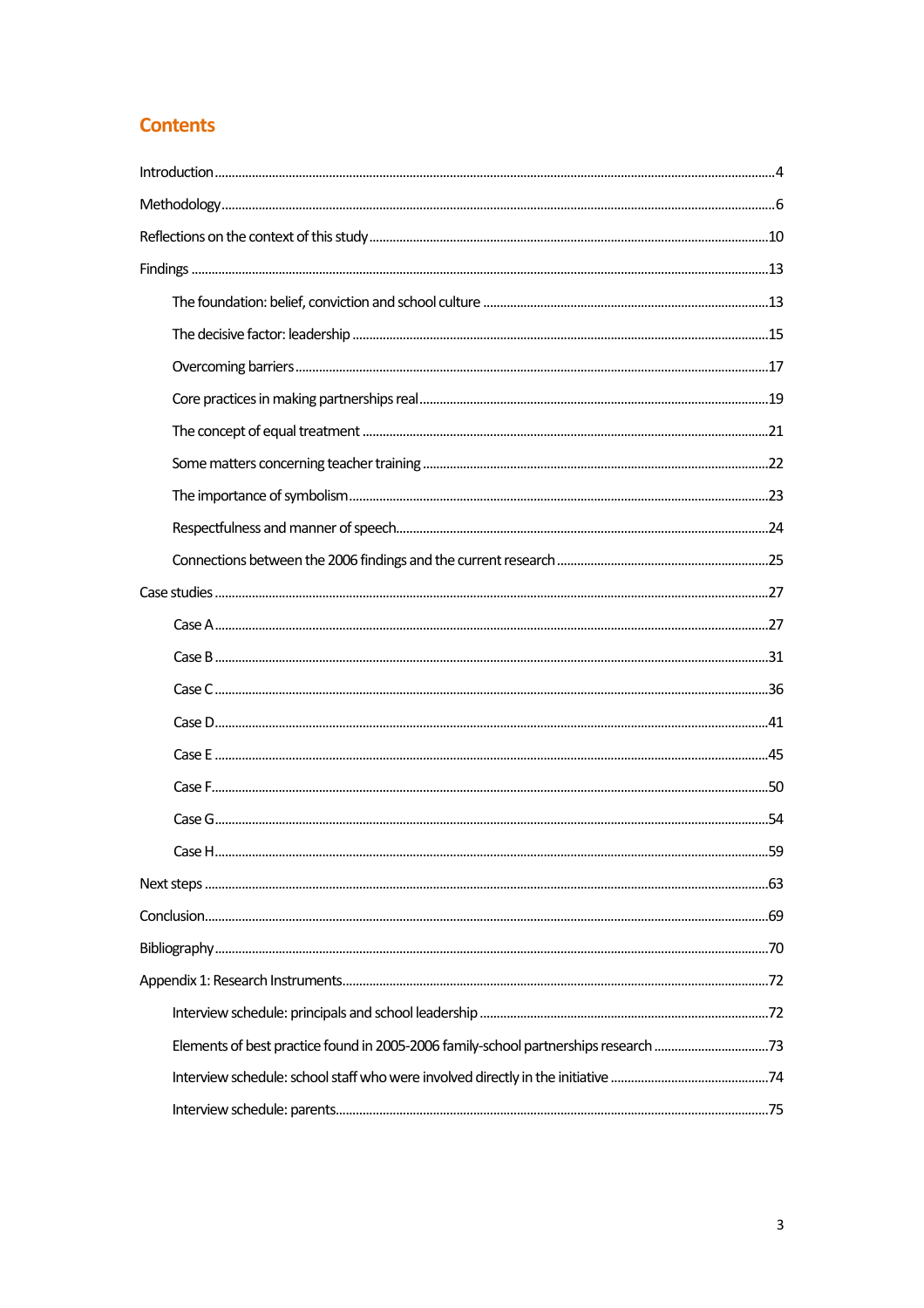# **Introduction**

This research was commissioned by the Family-School and Community Partnerships Bureau in December 2011. The objective was to document, analyse and report on existing innovative and effective partnerships between schools and Indigenous, most particularly, Aboriginal families and communities.

The intended outcomes were:

- Acknowledgement, understanding and celebration of successful Indigenous familyschool and community partnerships.
- Provision of documented accounts of successful partnerships to inform and encourage similar partnerships.
- Promotion of effective strategies to foster family-school and community partnerships across all schools regardless of sector or socio-economic and cultural conditions.

There is a substantial body of research indicating that parental engagement in the education of their children has a strongly positive effect on student outcomes. A meta-analysis by Henderson & Berla (1994) of 66 publications on this topic notes that the most accurate predictor of student achievement is the extent to which the family is involved in the student's education, and that the family's contribution remains critical from the earliest years of childhood to the end of secondary schooling. Henderson is blunt:

*The evidence is now beyond dispute: parent involvement improves student achievement. When parents are involved, children do better in school.*

Several studies have shown the effects of parental engagement on specific aspects of a child's education, including attendance (Sheats & Dunkleberger, 1979), classroom behaviour and rate-of-return of homework (Dougherty & Dougherty, 1977; Ayllon, Garber & Pisor, 1975). These studies are summarised in a meta-analysis by Hess & Holloway (1984).

There is further evidence that partnerships between families, schools and communities are particularly valuable in improving student outcomes.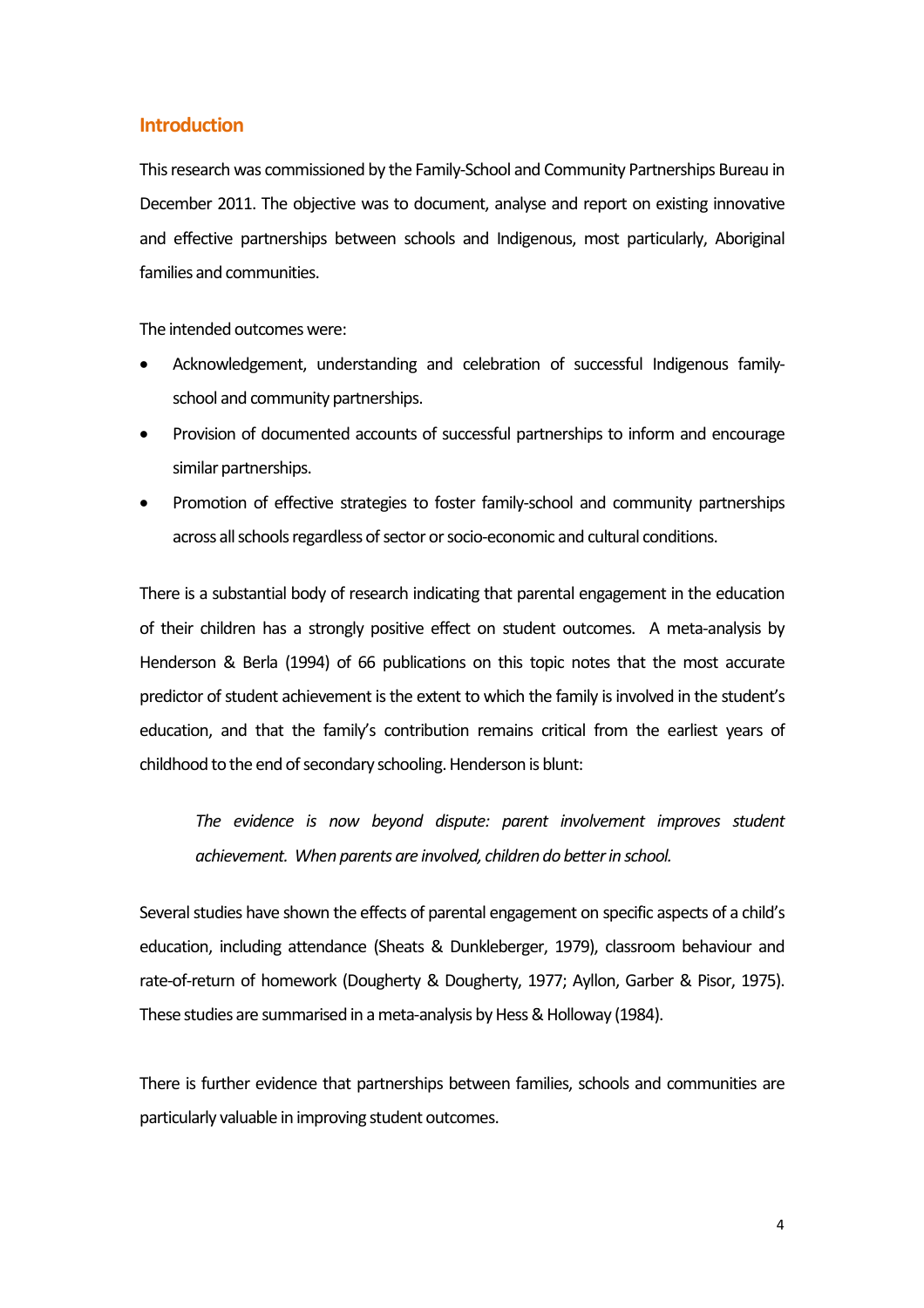A landmark study by Coleman *et al* (1966) of the effectiveness of schools in meeting the needs of children, concluded that the school's effects were marginal when compared with the substantive effects of family and community. Jencks *et al* (1972) reached a similar conclusion: that the characteristics of a school's output largely depend on a single input, namely the characteristics of the entering children. These characteristics are largely the product of what the child has already experienced at home and in the community. Biddulph *et al* (2003) identified social networks as important in providing opportunities for children's further learning, and in providing support to parents as they endeavour to improve their children's achievement. They noted that genuine home/school collaboration could also lift children's achievements significantly.

Australian research on the subject of family-school and community partnerships has been conducted by Muller (2006, 2009). Where appropriate, connections are made in this report between this work and those earlier studies.

The current research project was premised on the idea that people learn best from success stories. If success in developing effective family, school and community partnerships could be demonstrated in a wide variety of settings, then other schools whose settings might in some respects be similar to one or other of the schools in the study might be inspired to emulate them.

A matter of cultural sensitivity: The researchers inquired at each school whether Aboriginal people there preferred the term "Indigenous" or "Aboriginal" or some other name. In some places, the term "Indigenous" was deprecated because it was associated with plant or animal life. In all places, the term "Aboriginal" was acceptable, and so that is the term primarily adopted for this report. Where Torres Strait Islanders are referred to, the term Torres Strait Islanders is used.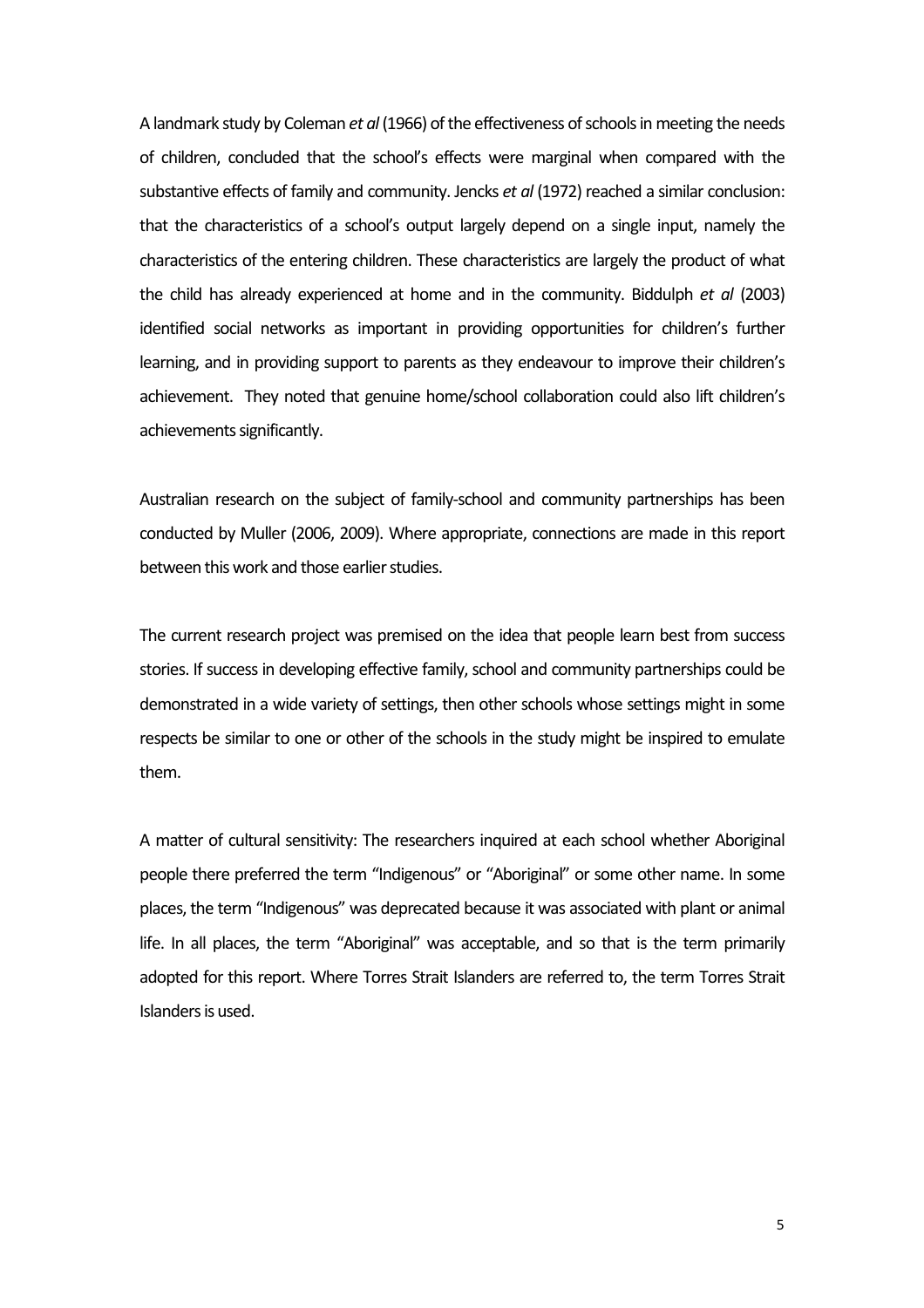# <span id="page-5-0"></span>**Methodology**

Qualitative methods in the form of depth interviews, in person and by telephone, were adopted for this research. The rationale for this approach was as follows.

First, the research questions were broad and multi-faceted. They may be expressed thus:

- What are the critical elements that go into developing successful partnerships between schools and Aboriginal families and communities?
- Why did the school embark on this work?
- How have these critical elements been put into practice in a range of settings?
- What outcomes have resulted, looked at from the perspectives of the school, the family and the community?

Such questions are not amenable, at least in the first instance, to quantitative measurement. If quantification were required – which we do not think it is in this case – these questions would yield hypotheses that could be subjected to quantitative testing. Moreover, it was the researchers' view that such a complex, subtle and many-faceted issue was best approached using methods which allow in-depth exploration not just of what is being done or how much is being done, but why and how it is being done.

Second the objective of the research was to learn from first-hand experience, rather than to measure. This was not an evaluation but an exploration. The research design was premised on the established pedagogical principle that people learn best from success stories.

To that end, nine schools across Australia were identified by the Family-School and Community Partnerships Bureau as being reputed places where successful partnerships had been developed with Aboriginal families and communities. The researchers used this list as a starting point. Each school was contacted and asked about their work in this field. The objective of the research was explained, and they were asked whether in fact they considered themselves to be places whose experiences would contribute to the fulfilment of the research objective.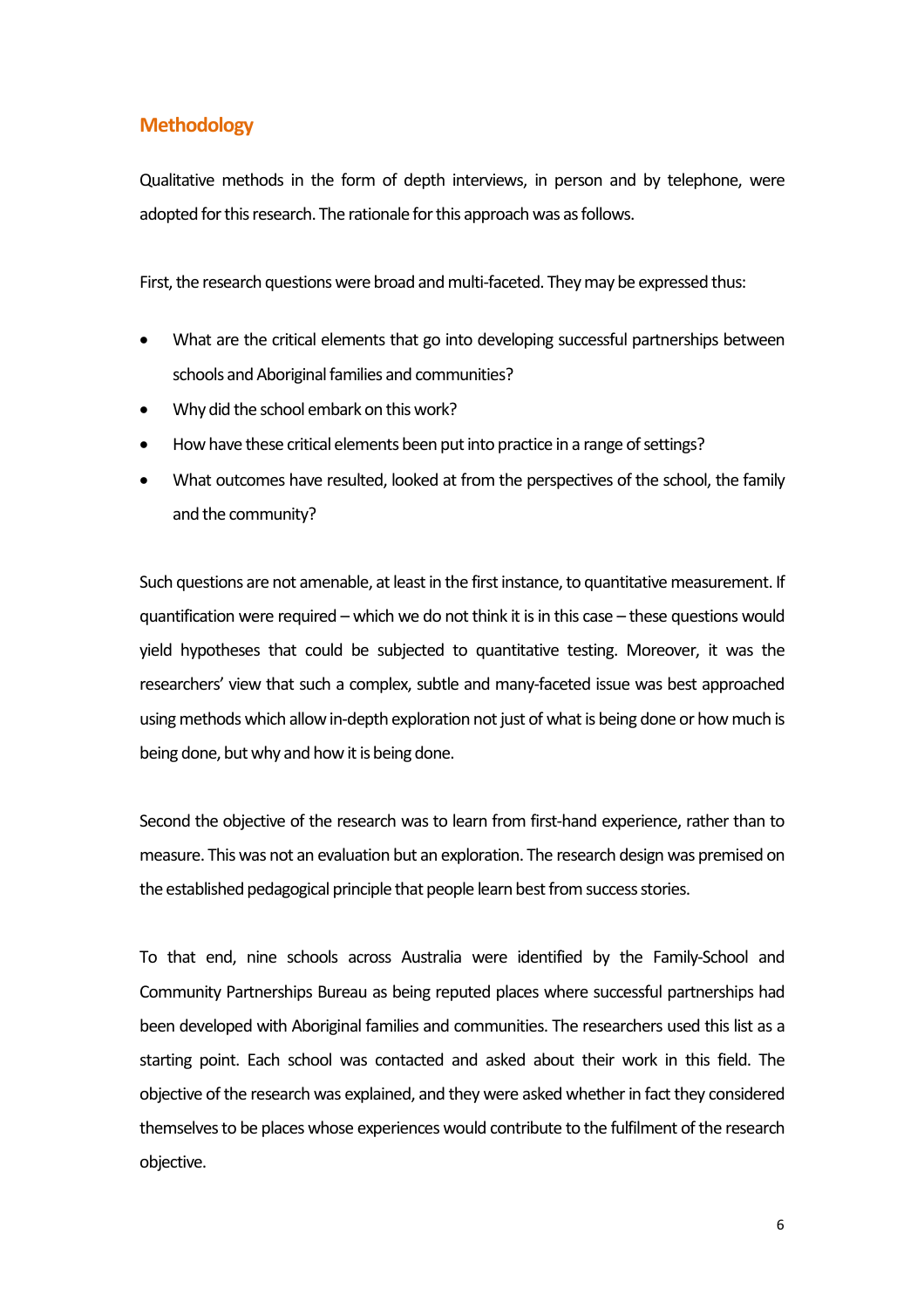Most of the schools acknowledged that they did have experiences they thought might be useful to share with others. Two schools responded that while they had done some work in the past which might contribute to the research, circumstances had changed and they did not feel in a position to contribute at this stage. However, in each case, they referred the researchers to other schools in the locality where they said good workwas being done.

In one jurisdiction, the researchers were referred by the Bureau to a state Aboriginal education organisation, and it was this organisation that identified the schools in that jurisdiction. The researchers are most grateful for this advice.

Two schools on the original list declined to participate in the research, not because they objected to it but because they were too busy with other matters. Efforts were made over a period of weeks to replace these schools. In the event, one replacement was secured. Consequently, the findings are based on visits to eight sites, not nine as originally intended.

Each of the eight sites was visited by the researchers, typically for one day and in one case over two days. In each place, interviews were conducted with the principal, staff who had particular roles in, or responsibilities for, the partnership endeavour, class teachers, parents, grandparents or carers, and in most places with community elders. At one site, where the work was being done by a network of schools and other organisations, interviews were obtained from a wider range, including the local council, a university and representatives of State and Federal education departments.

A large majority of these interviews were conducted in person, and in cases where the parents or carers lived remotely, they were conducted by telephone.

Across the eight sites, 60 interviews were conducted, all but four in person. The interviews were audio-recorded with the prior consent of the respondents, on the basis that neither the respondents, schools nor communities would be identified. The fieldwork was conducted between 29 March and 29 May, 2012. Basic details of the schools, de-identified, are set out in Table 1.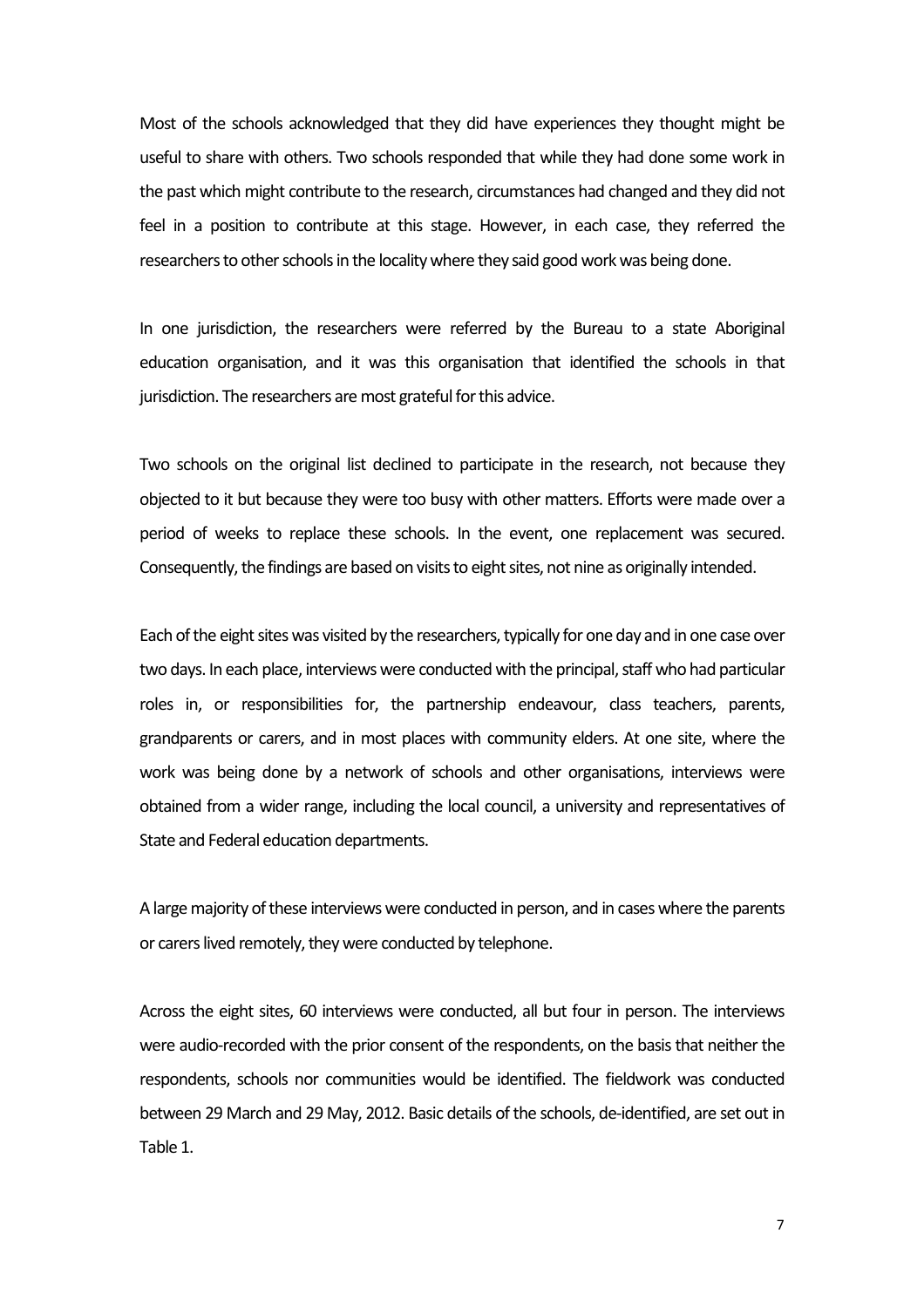# **Table 1: The sites visited**

| <b>LOCATION</b>    | <b>CASE</b> | <b>SECTOR</b>         | <b>LEVEL</b>      |
|--------------------|-------------|-----------------------|-------------------|
| Metropolitan       | A           | Catholic              | Secondary         |
| Metropolitan       | B           | Government            | Primary           |
| Metropolitan       |             | Catholic              | Secondary         |
| Rural              | D           | Government            | Primary           |
| Remote             | F           | Independent           | Primary/Secondary |
| Regional           | F           | Government            | Secondary         |
| Outer metropolitan | G           | Government            | Secondary         |
| Regional           | н           | Government & Catholic | Secondary*        |

\*This site encompassed four high schools - three government and one Catholic - as well as two universities, a TAFE institute, the regional office of a State department of education, the Department of Education, Employment and Workplace Relations, the local council, Aboriginaleducation workers, an Aboriginal education unit, local industry and community representatives.

It may be seen from Table 1 that the sites were chosen so as to ensure the inclusion of schools from all sectors and in a range of socio-economic settings. This was consistent with the requirement that the outcome of the work contributed to the promotion of partnerships across all schools, "regardless of sector and socio-economic and cultural conditions". More than this, the schools in this study were a genuinely eclectic group, operating in a wide range of settings. It is hoped, therefore, that many schools will find resonances in the accounts given in these cases studies.

The research questions to be answered by the research were:

- 1. What are the elements that build and sustain effective family-school-community partnerships in Indigenous contexts?
- 2. What are the barriers to building and maintaining effective family-school-community partnerships in Indigenous contexts?
- 3. In what ways do those elements differ between communities?
- 4. How do the findings align with the national *Family-School Partnerships Framework?*
- 5. How do the findings align with previous studies of Family-School-Community partnerships, particularly the study conducted by Saulwick Muller in 2006 and related 2009 studies by Muller and Erebus International?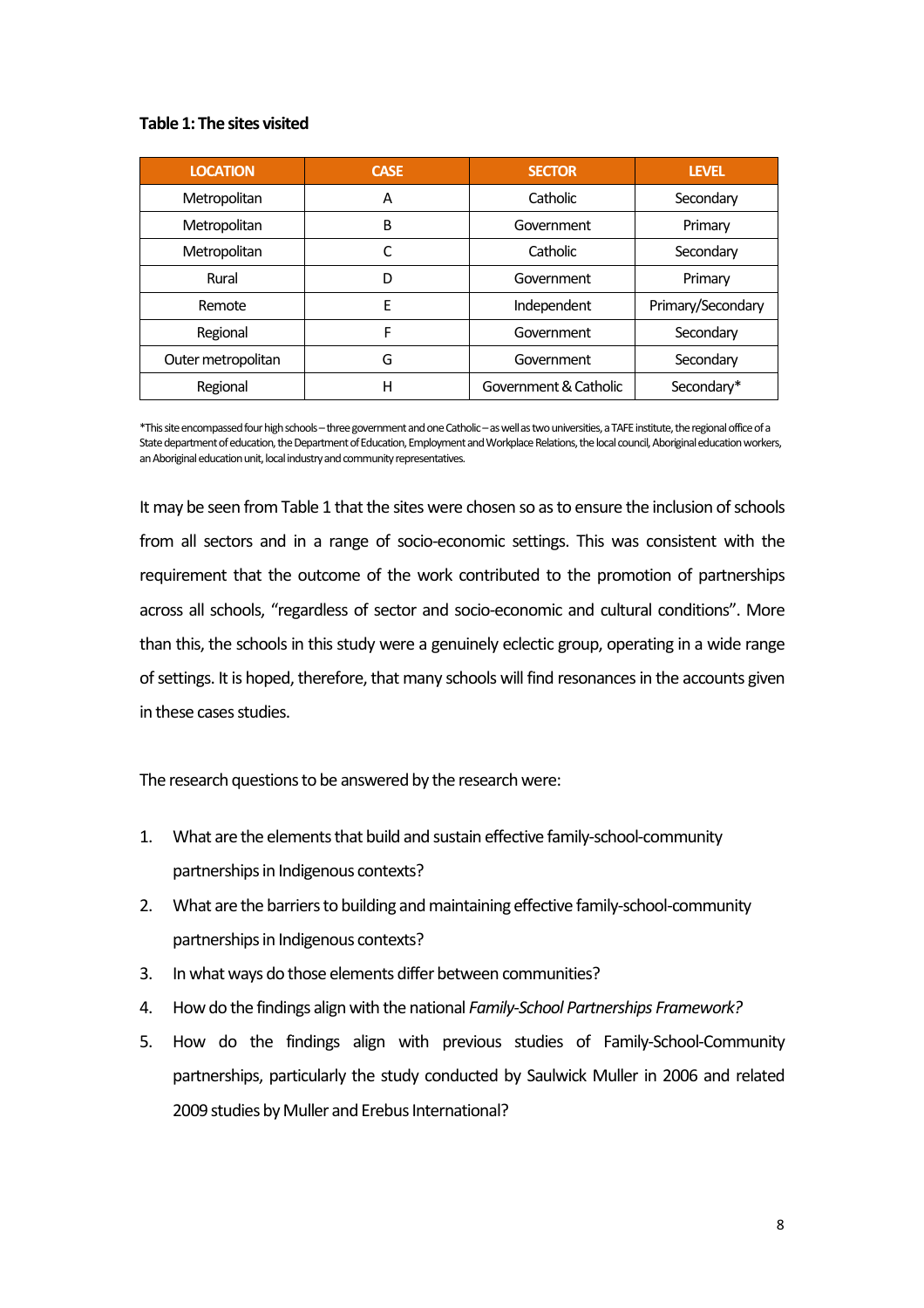6. What implications arise out of the study for the promotion and ongoing review of the *Family-School Partnerships Framework*?

The instruments used to obtain these data are given in Appendix 1.

Also, as part of an effort to make connections between the findings of the 2006 study by Muller and the current research, principals and others in leadership positions were asked to comment on a brief list of key findings from that research.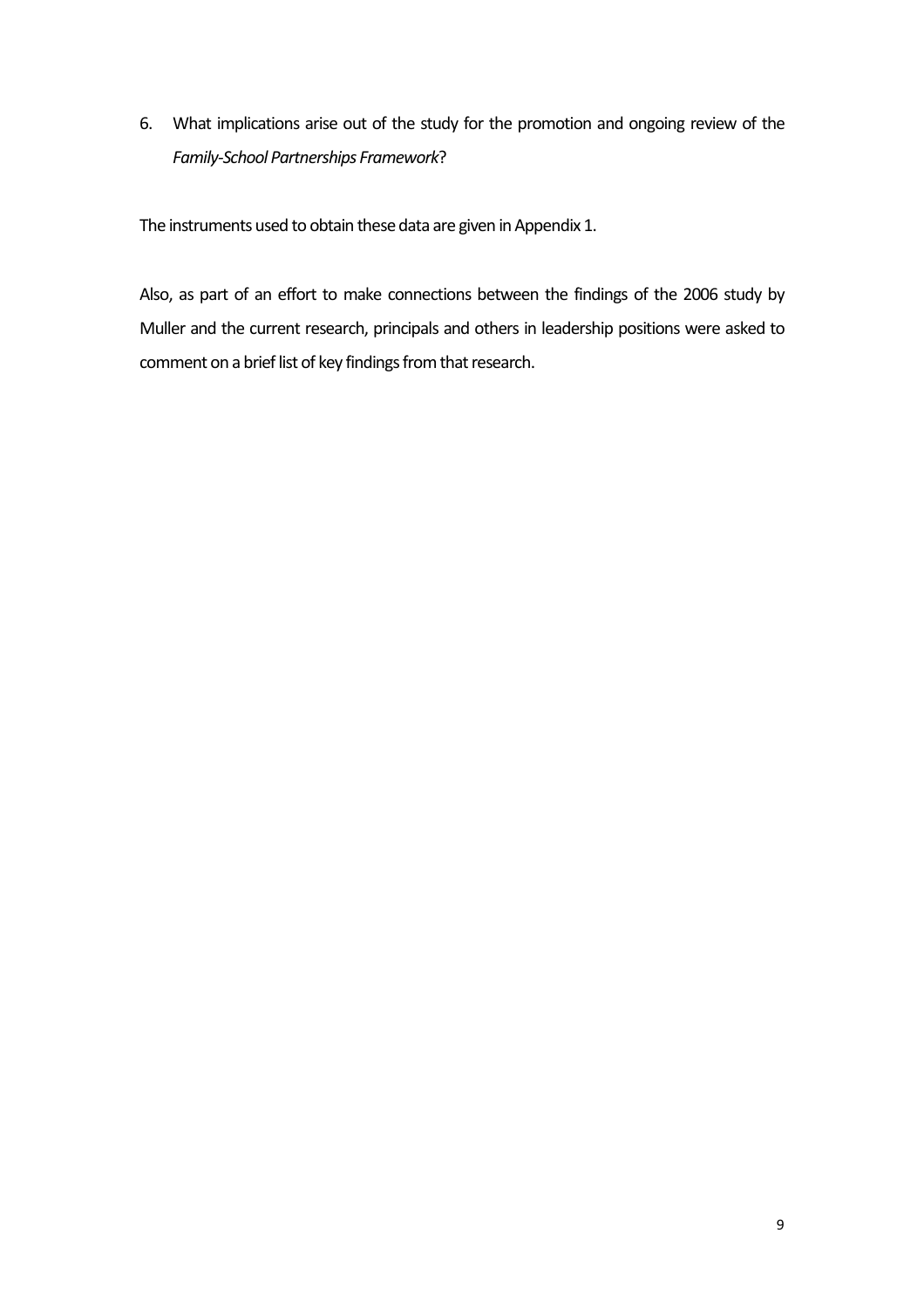# <span id="page-9-0"></span>**Reflections on the context of this study**

Australia in the second decade of the twenty-first century is a nation coming to terms with its past. It spent the first decade of the new century, and the last decade of the old, disputing that past in a long political and intellectual engagement that became known as the History Wars (Blainey 1993, McIntyre & Clark 2003). The central issue in that dispute concerned the treatment of the Aboriginal peoples by the European settlers, and the consequences of that treatment, not only for Aboriginal people but for the conscience of the nation.

The debate spiked from time to time in response to specific events: judgments of the High Court conferring land rights on Aboriginal people; attempts to adopt a document of reconciliation; acknowledgment of past practices in which Aboriginal children were taken from their parents as part of a process designed, at least in part, to hasten the demise of the Aboriginal race $^1$ , and whether an apology was due to Aboriginal people for this and other past wrongs.

No formal consensus emerged from these debates, but what did emerge was a political imperative that an apology was required. What also emerged was a livelier appreciation of the extent to which Aboriginal people today, taken as a whole, lived lives that were significantly disadvantaged when compared with those of non-Aboriginal Australians. This disadvantage showed up most acutely in two areas: health and education. The recognition of it led to the adoption in 2008 of a range of aspirations and policies under the rubric *Closing the Gap*, which were designed to reduce and then eliminate these disadvantages.

In parallel with these developments in Australia, social scientists across the Western world were grappling with the legacy of rationalist economic theory and high individualism as expounded by Friedman, Hayek and Rand, and implemented politically by Margaret Thatcher as Prime Minister of Britain, and Ronald Reagan as President of the United States. This legacy was considered to be at least a contributing cause of increased social fragmentation in the United States, and a depletion in that nation's social capital(Putnam 2000).

<span id="page-9-1"></span> <sup>1</sup> *Bringing Them Home – Report of the National Inquiry into the Separation of Aboriginal and Torres Strait Islander Children from Their Families*, Commonwealth of Australia, 1997.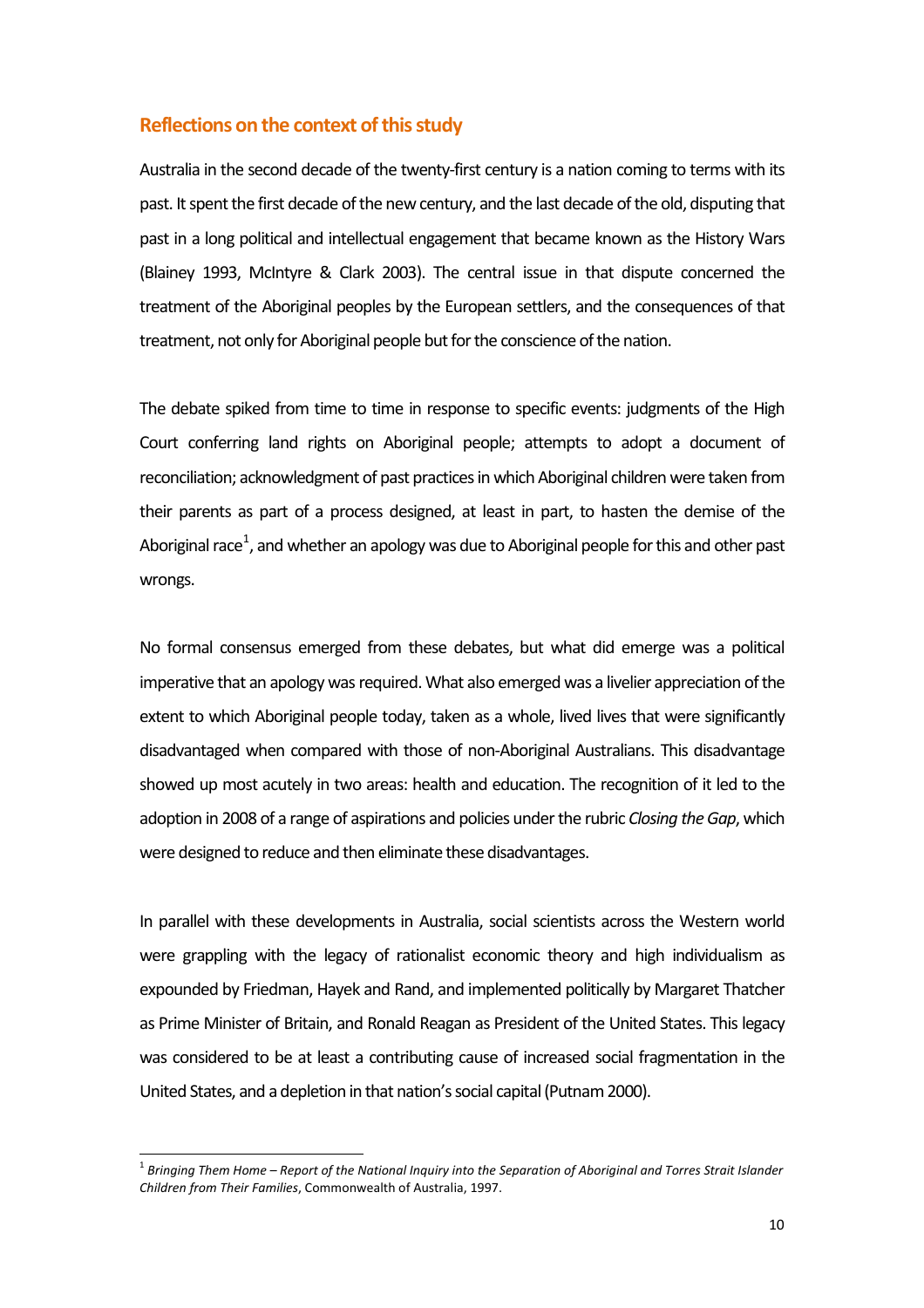Social capital is a foundational idea on which parents' engagement in their children's education is built. By coincidence, it has its roots in education, having been coined by the state supervisor of schools in West Virginia, L. J. Hanafan (1916). He explained that social capital accumulated when the individual came into contact with his neighbours, and they with other neighbours. The resultant social intercourse "may immediately satisfy his social needs and may bear a social potentiality sufficient to the substantial improvement of living conditions in the whole community". This lineage of the term was traced by Putnam in his revelatory account of what he called the collapse and revival of American community.

The fragmentation of various Western societies during the final two or three decades of the twentieth century, typified by the American experience traced and measured by Putnam, awakened in political scientists, sociologists and educationalists a recognition that something had been lost. The idea of social capital was rediscovered, and its roots in education were relearnt. Research had shown that:

- social fragmentation led to social alienation;
- what happened in school was not on its own enough to determine a child's life chances;
- what happened at home was crucial, and
- trust, networks and norms of reciprocity were important in the development of young people.

Putting these together, educators set about finding ways of engaging parents as active partners in the education of their children as a means of catalysing an integrated and selfregenerating cycle: by creating partnerships it was likely that children's educational outcomes would be improved; social capital in the school's community would grow; richer social capital would also feed into better life chances for students.

The extent of the efforts to engage parents as partners can be deduced from the 2002 review by Desforges and Abouchaar (2002) of parental engagement. They uncovered tens of thousands of citations, and surveyed activity in the UK, USA, Australia, New Zealand and Scandinavia as part of what became a landmark study in the field.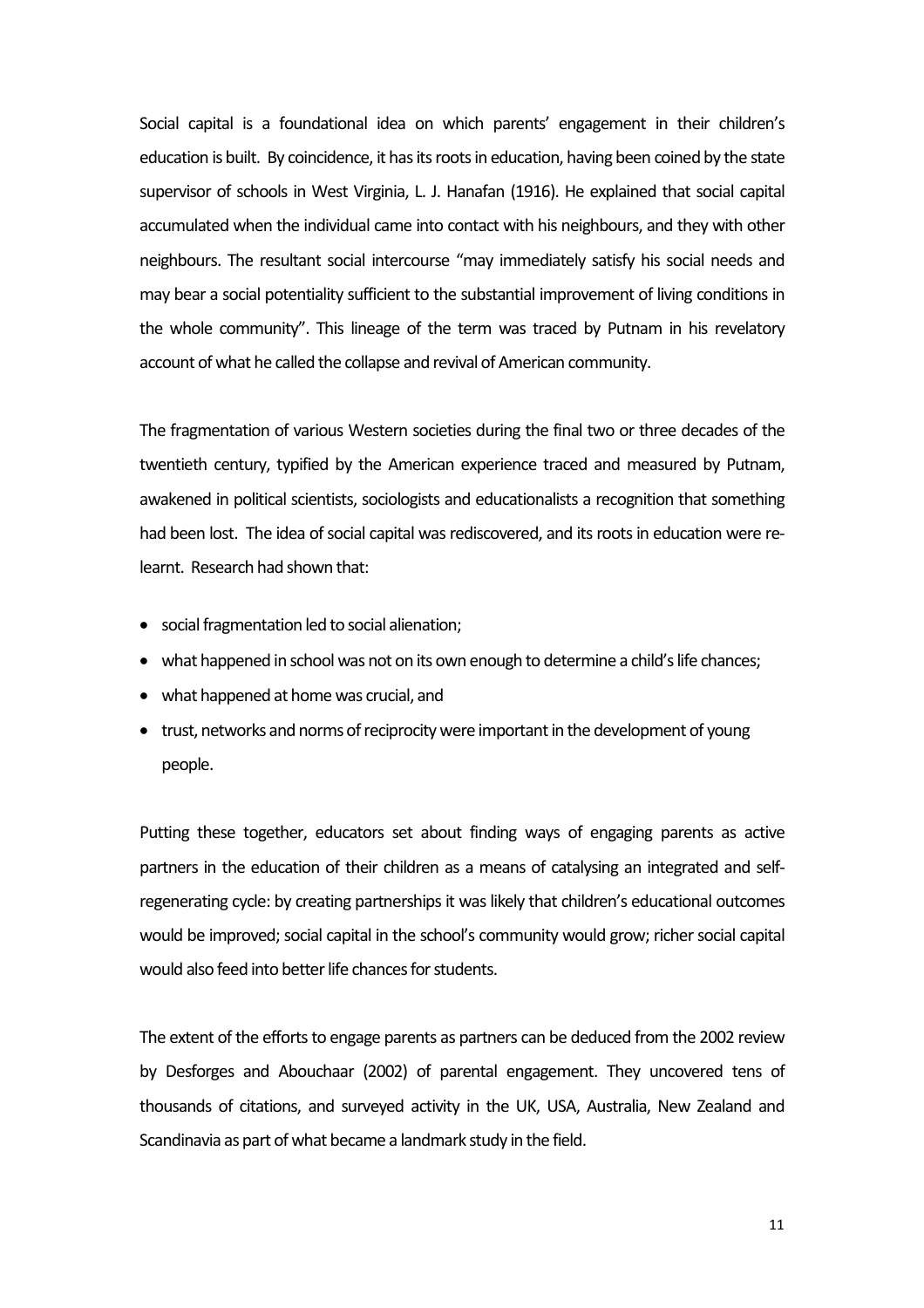These two large themes – closing the gap between Aboriginal and non-Aboriginal Australians, and rebuilding social capital – come together in the work being done by the schools in this study to develop and sustain partnerships between themselves and the Aboriginal families and communities they serve.

In this way they are contributing to a major project of nation-building: improvements in the life chances of Aboriginal people, especially children, reduction in social inequality and enhancement of social capital. Though they do not speak in these terms, they reveal a full appreciation of this as a motive force in what they do.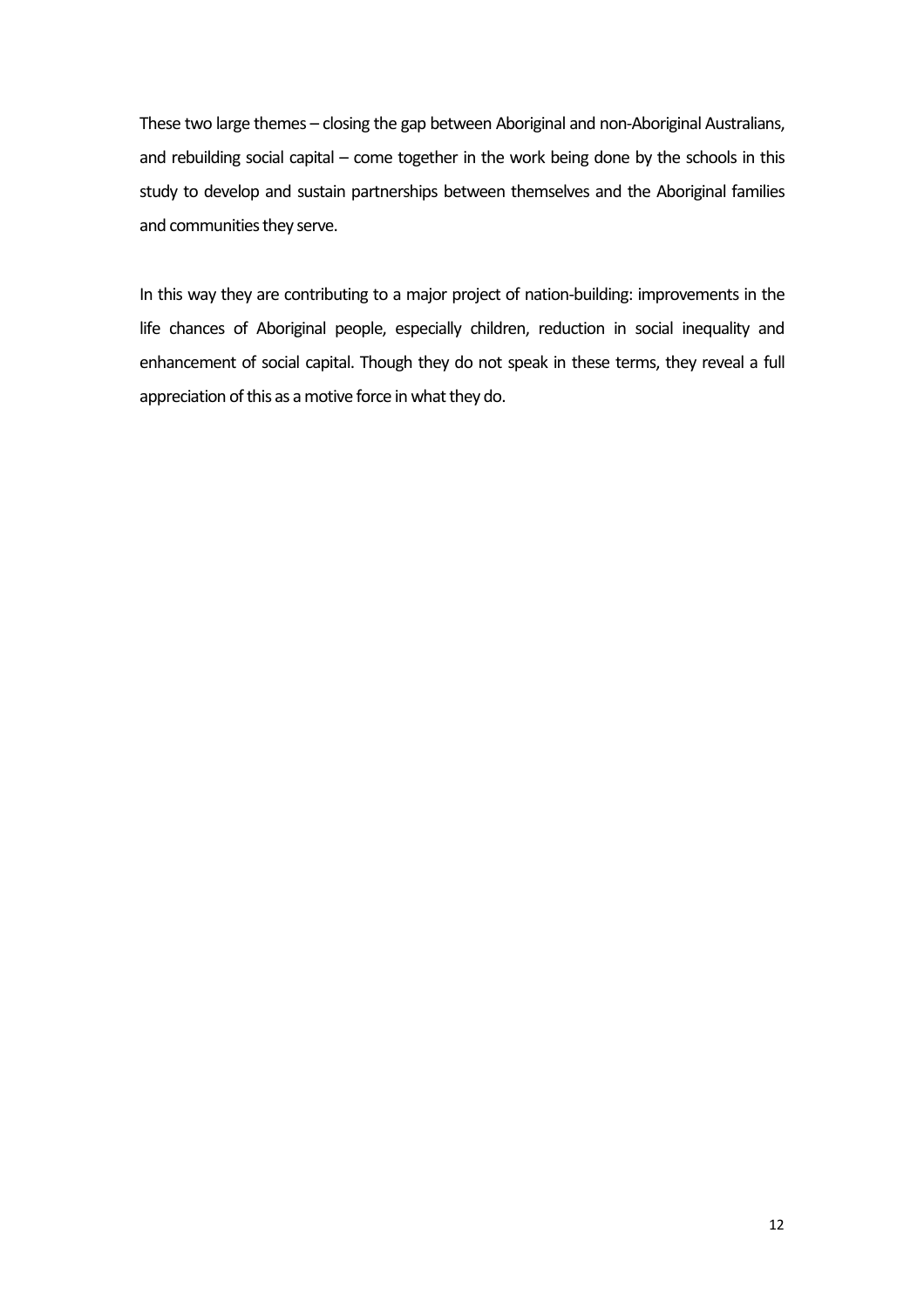# <span id="page-12-0"></span>**Findings**

The findings of this research are presented under a series of topic headings, which developed organically as the data were analysed. While they are not organised under the headings of the specific research questions, they do nonetheless answer those questions in a multi-faceted way which, it is hoped, does justice to the complexities and subtleties of the insights provided by the respondents.

#### <span id="page-12-1"></span>**The foundation: belief, conviction and school culture**

Schools are under no illusions about the hard work required to build partnerships with Aboriginal families and communities. It means finding the resources and psychic energy for an endeavour that even today not every teacher or principal regards as part of a school's core responsibilities. In turn, this means it is often necessary to persuade the staff to redefine their concept of education beyond the imparting of knowledge, and even beyond the holistic development of the child, to the child's developmental wellbeing. The concept of developmental wellbeing includes the child's life circumstances: the quality of his or her home life, the state of his or her health, the socio-economic conditions of his or her household.

It also means persuading teachers of the rightness and necessity of opening their classroom doors to parents, of being prepared to welcome parents in, and of finding ways to engage them directly in the education of their children. This requires in many cases a redefining of the classroom teacher's understanding of her prerogatives so that they are extended to promoting parental inclusiveness. The need, or even the rightness, of this is not accepted by all teachers, and in difficult settings where relations with the parents have sometimes been hostile, it is contested territory.

To even begin to make partnerships work, then, requires the creation of a staff room culture in which parents are seen as genuine partners in the education of their children. To create a culture in which Aboriginal parents are seen as genuine partners often requires much more: the overcoming of negative stereotypes of Aboriginal people on the part of school staff and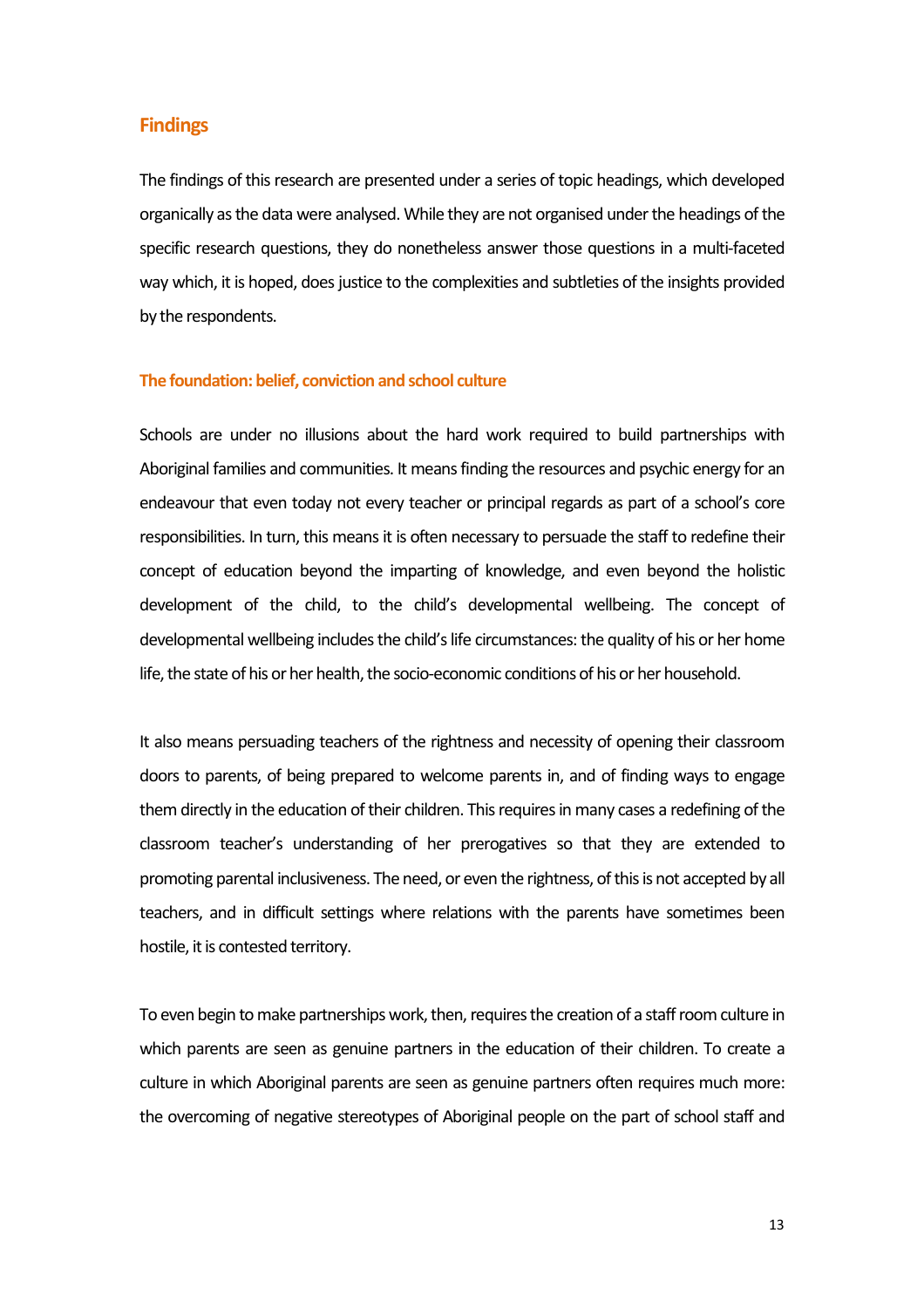the overcoming of big psychological barriers on the part of Aboriginal parents whose own experiences of school were often negative.

It is not easy work but, as the schools in this study show, it is not impossible and can be inspirational. Their stories are not happy-ever-after tales. They are stories of constructive struggle where success never comes overnight but does come, the product of a mixture of qualities that become clear as the stories unfold.

This study has revealed a number of beliefs that are common to the schools involved. These beliefs provide the motive power that drives their work in developing and maintaining partnerships between the school and Aboriginal families and communities. It is these beliefs that sustain them in the day-to-day challenges they all face, and make them resolve to stay the course:

- That parents are the first educators of their children.
- That children do better when their parents are engaged in their education.
- That the best way to ensure that a child develops to his or her full potential is to create a partnership between the school and families.
- That Aboriginal parents, like all parents, want the best for their children.
- That many Aboriginal parents are alienated from schools as a result of their own bad experiences there.
- That if there is to be a partnership, it is necessary to overcome this alienation.
- That overcoming this alienation requires the building of trust between the school and Aboriginal parents.
- That the school has the responsibility to make the first move in building this trust.
- That Aboriginal family structures are different from non-Aboriginal family structures, and that these differences need to be accommodated by the school.
- That this means recognising the role of the extended family and the community in the upbringing of children.
- That many Aboriginal parents are not starting from the same level of advantage as many non-Aboriginal parents because of the legacies of the past.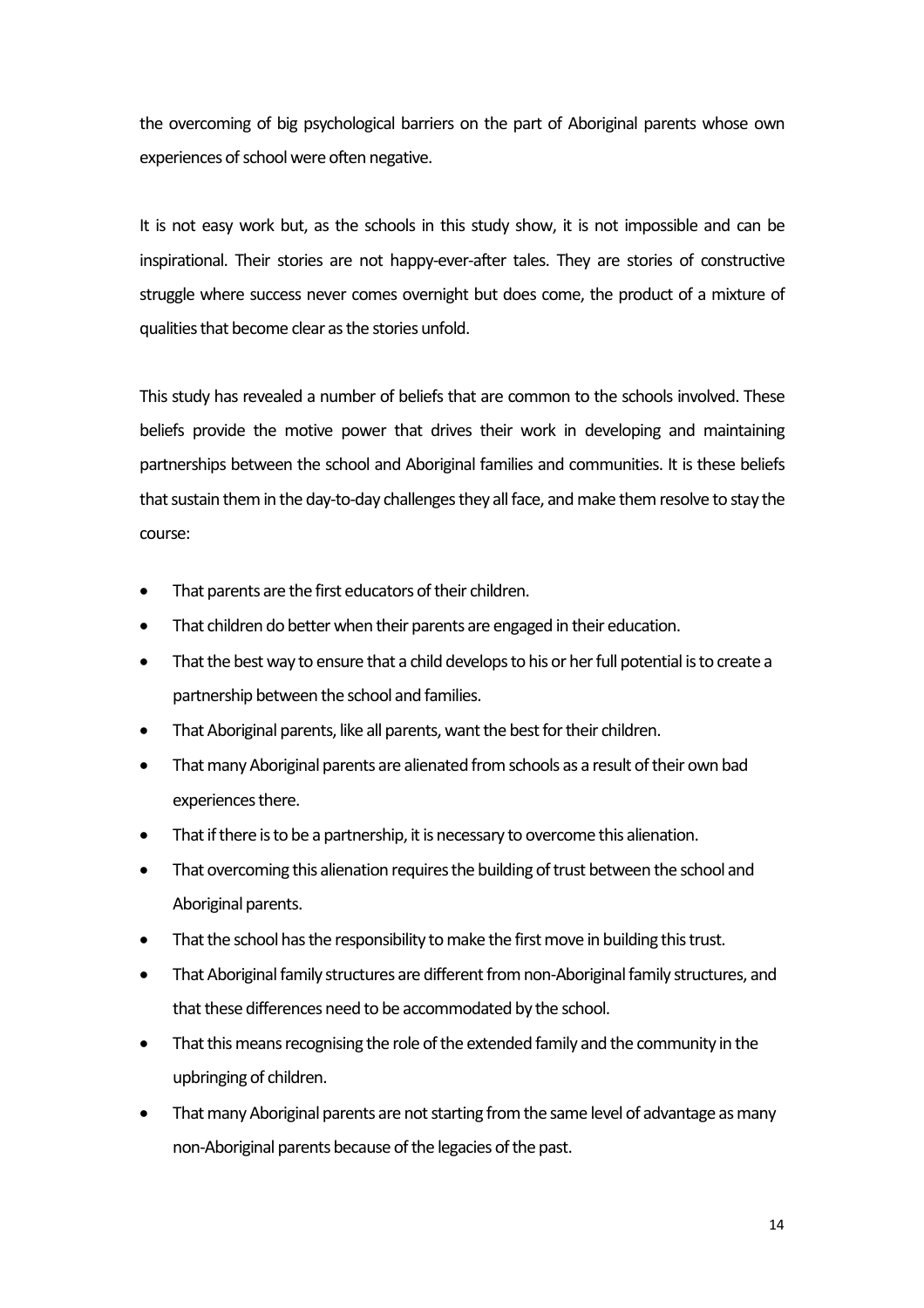- That the school should do whatever it can to help Aboriginal families overcome this disadvantage.
- That education is the key to the current generation of Aboriginal children leaving disadvantage behind.
- That helping Aboriginal families and children break out of disadvantage is a moral imperative.
- That doing so is a nation-building project fundamental to the future good of Australian society.

These beliefs spring from a variety of value systems and traditions. For some, they spring from the social justice mission of their religious order: for example, the Edmund Rice tradition of what used to be called Christian Brothers schools. For others they spring from deeply held humanist principles. For others again they spring from strongly held convictions about the role of education in society, and for others from a commitment to values such as equity, human dignity and ordinary decency.

What is common to all is that to the extent that they run deep in the school culture, it is because they run deep in the school leadership.

# <span id="page-14-0"></span>**The decisive factor: leadership**

It is certain, from this and from other research we have done<sup>[2](#page-14-1)</sup> that the decisive factor in whether a school has the foundational conviction on which a culture conducive to effective partnerships can develop, is the attitude of the principal, and that principal's capacity to lead. All other important ingredients might be present, but if the principal does not effectually lead the effort with strength and conviction, it is unlikely that the effort will succeed.

Without exception, the sites visited in this study have such leaders. The sources of their energy and conviction vary, as noted earlier, but they all exhibit an absolute commitment to the partnerships ideal, specifically where Aboriginal families and communities are concerned.

<span id="page-14-1"></span><sup>&</sup>lt;sup>2</sup> Family-School Partnerships Project op.cit.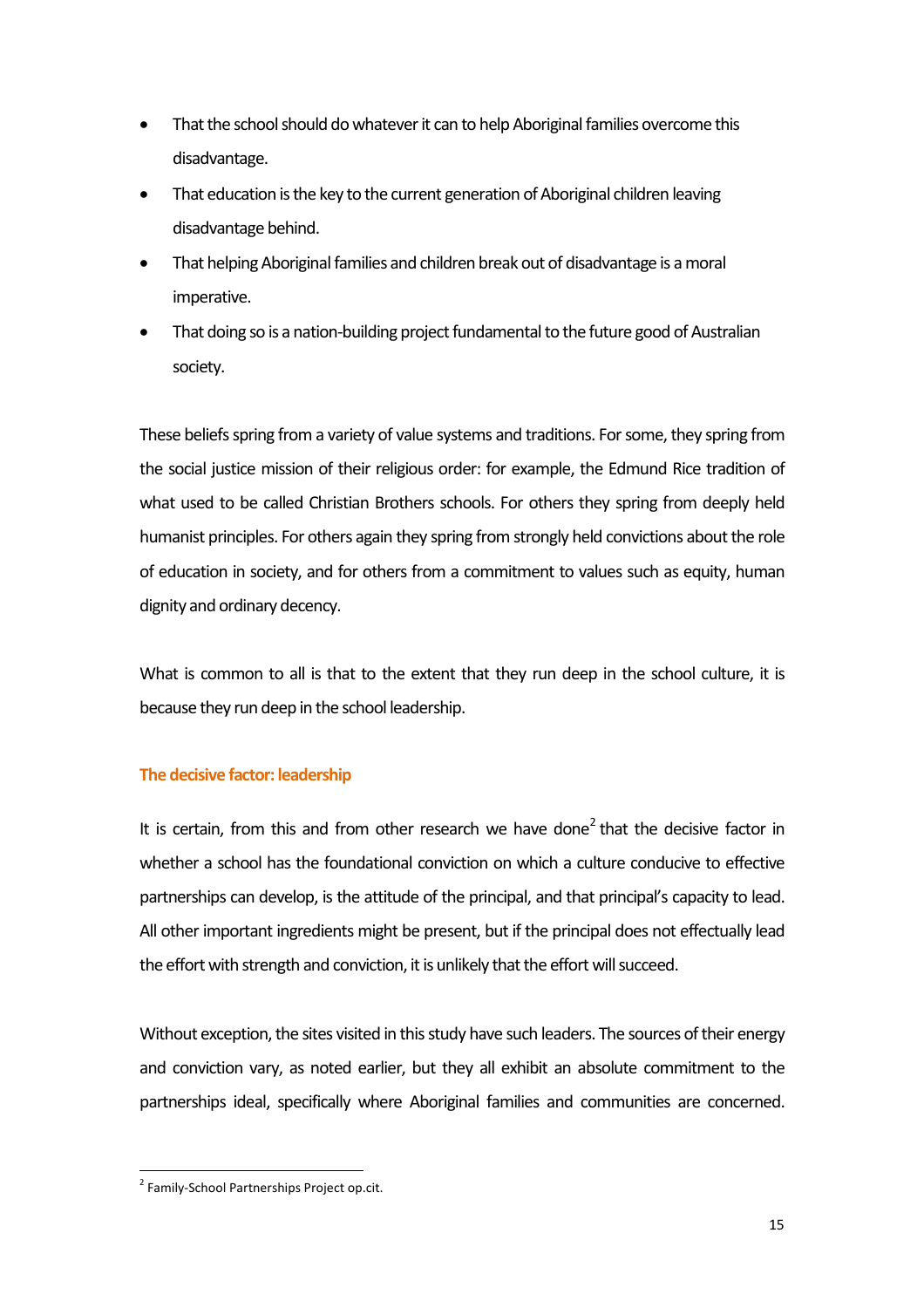They accord it very high priority. They invest themselves personally in it, and devote considerable time and resources to it.

They are unequivocal about this commitment, and are prepared to be bold in taking action to bring their staff along with them. In doing so, they tend to be collegial and supportive at first, but uncompromising if that approach fails.

In recruiting staff, they place a high priority on the attitude of applicants towards the role of parents and communities in children's education, and on their attitude to developing direct partnerships with parents. Applicants who do not exhibit what seemsto the principal to be a mature appreciation of, and commitment to, these requirements usually do not get a job offer.

These principals also lead by example: their doors are open to parents; they make themselves visible and available to parents; they look for ways of developing the curriculum that makes it more accessible to Aboriginal students and their families; they make a point of creating a school environment where Aboriginal symbolism is visible and ubiquitous.

The level of commitment on the part of the incumbent principal remains a potent force even in schools with a long tradition of this work. In schools where there has not been a long tradition, the level of commitment by the principal is decisive in establishing it.

This became evident in a positive way in several schools where the incumbent principal had either inherited a culture of commitment to this work or had created it. It also became evident in a negative way in a couple of schools that were originally intended for inclusion in this study but were in the end excluded because the principal said outright that while the school had been good at this in the past, more recently it had fallen away and was in the process of being rebuilt. These changes coincided with changes in the principalship.

The reasons became clear in the course of the study. For all the collegiality that schools prize, in the end it is the principal who sets the priorities, the tone, the way people interact with each other. It is the principal's vision of the role of education that becomes the school's vision. Over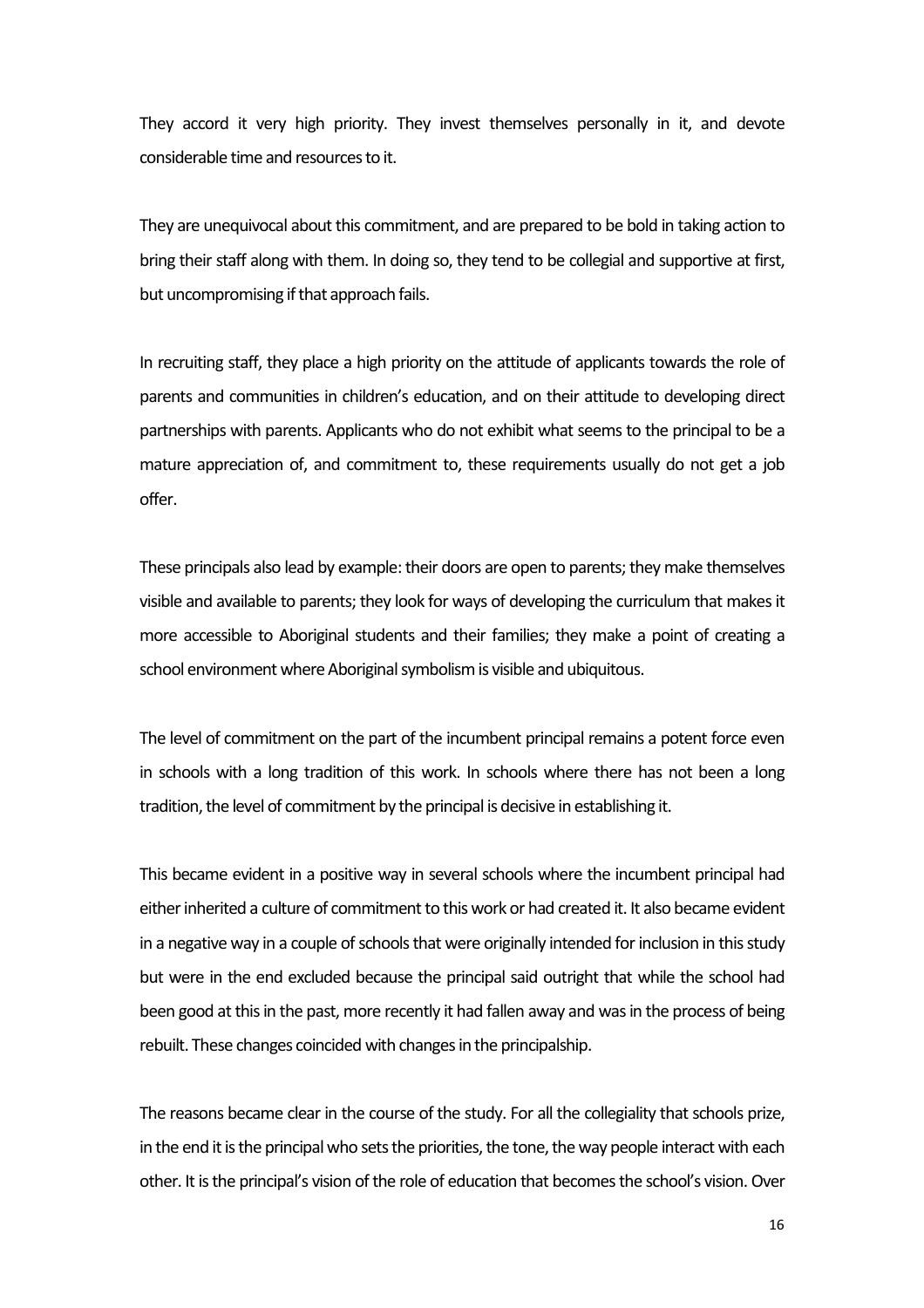time, staff who do not share this vision tend to leave. The principal then hires staff who do share the vision.

# <span id="page-16-0"></span>**Overcoming barriers**

There are many barriers to be overcome in developing partnerships between schools and Aboriginal families. Some of these are the same as the barriers to developing partnerships with all parents: time pressures, work pressures, the competing demands involved in raising a number of children; logistical difficulties such as transport.

However, with many Aboriginal people, there are additional barriers:

- One is that many Aboriginal parents had bad experiences at school, and as a result feel alienated from it.
- Another is that many Aboriginal people do not feel comfortable with the formalities that are a standard part of school life, especially meetings conducted in what seem to them to be the disconcertingly direct manner of "European" discourse.
- Another is that as a result of these disjunctions, they find it difficult to summon up the commitment to schooling that is needed to participate as partners.

On top of these barriers, disproportionate numbers of Aboriginal people live in economically disadvantaged circumstances, giving rise to what they talk about as "shame".

"Shame" can take many forms: not having the correct uniform; not being able to provide lunch; not being able to afford excursions; not getting the child to school on time. These are acute sensitivities for many Aboriginal people. In addition, there are sometimes "shames" from their own school days which still cast a shadow: the humiliations caused by racial discrimination; the sense of not belonging in the institutional setting of schools; the sense of academic inadequacy.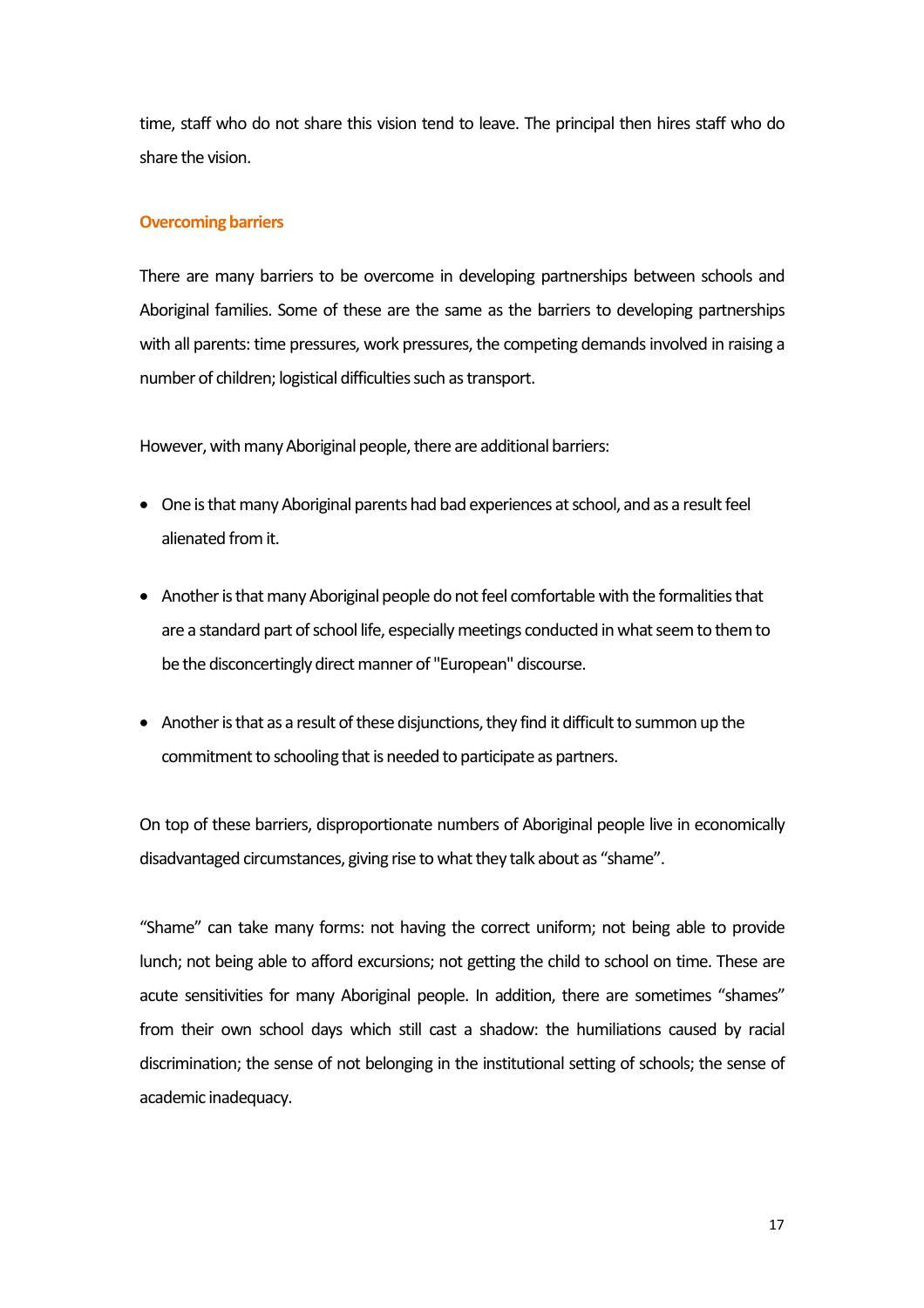Aboriginal people interviewed for this study speak frankly and courageously about this concept of shame. Many have had to overcome it in order to actively participate in their children's schooling. In the schools where this research was done, there is a recognition of this barrier, and efforts are being made to reduce or eliminate altogether these occasions of shame.

In these schools it doesn't matter if the child arriveslate, or has not had breakfast, or is not in uniform, or does not have the money for an excursion. These are not considered to be problems at all. They are all fixed on the spot without fuss by respectful and empathetic staff who go out of their way to make both child and parent feel welcome and valued.

Many schools have breakfast clubs, not just for Aboriginal students but for all students. There are uniform pools, again not just for Aboriginal students but for all; similarly with lunches. Fundamentally, these are schools where disadvantage and difficult home circumstances are not allowed to get in the way of a child's education, so far as humanly possible.

In some schools, especially in remote areas, the school provides transport to and from school, the buses being staffed by a driver and either a teacher or community liaison person known to, and trusted by, the community. This person can inquire at the front door of the student's home if necessary about where the child is and whether they are ready for school.

A sense of shame also inhibits some Aboriginal parents from entering the school through the front office. Not only do they find the architecture forbidding, but too many times over the course of their lives they have been the object of disapproving stares or terse remarks from the front office. Some of the schools in this study recognise this and have responded by providing a special room for parents – all parents – which can be reached by a side door without the need to come in through the front. Aboriginal parents in particular tend to find this a relief.

Schools that have found ways to eliminate or at least minimise these "shames" in the dealings between the school and families have taken an important step in the process of developing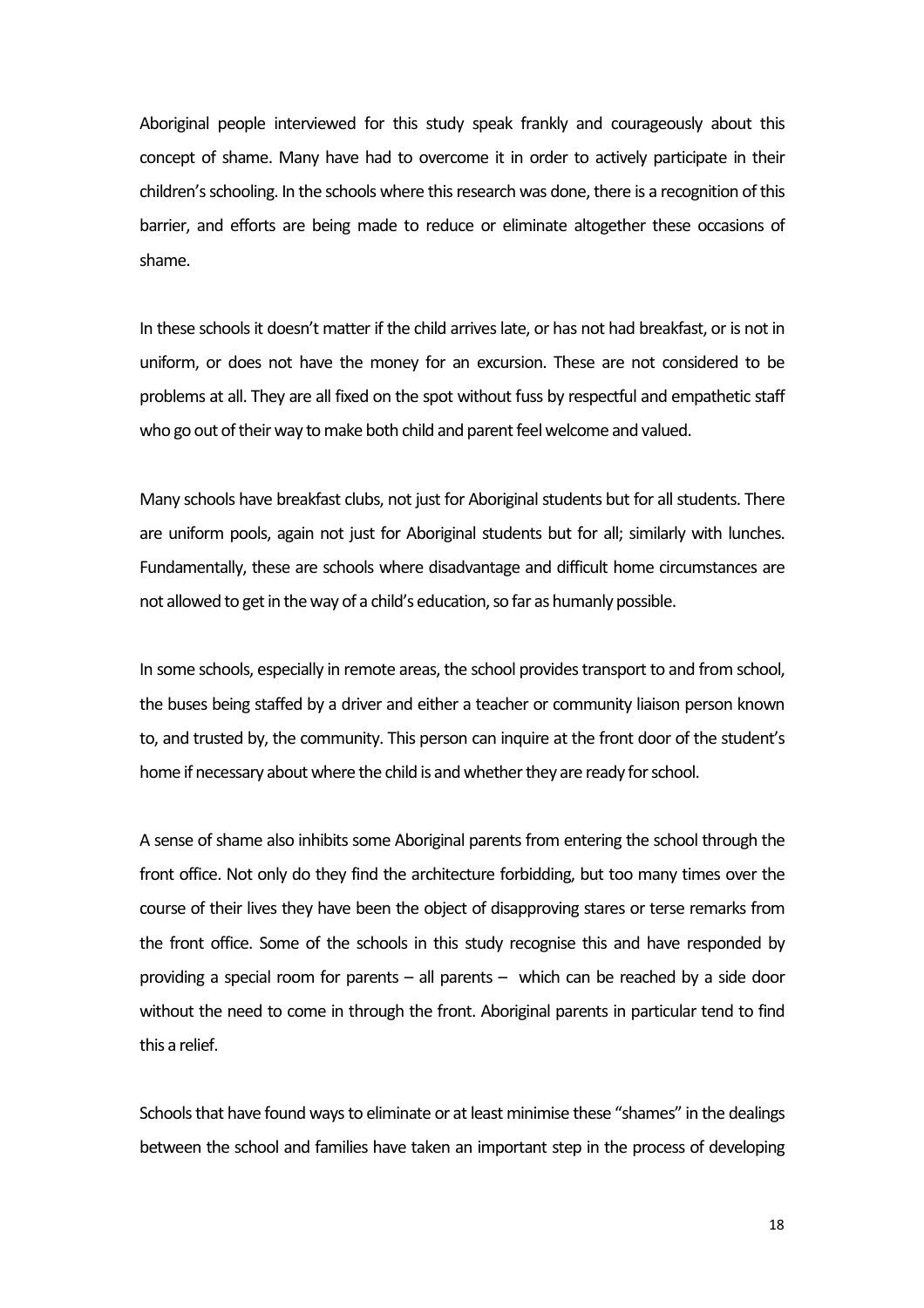partnerships with Aboriginal families and communities by overcoming or reducing this significant psycho-social barrier.

#### <span id="page-18-0"></span>**Core practices in making partnerships real**

There is a core set of practices which, taken together, provide a basis for converting the schools' beliefs and convictions into policy and action. They are:

**An outreach approach**. These schools do not sit in their offices or classrooms and wait for parents – Aboriginal or non-Aboriginal – to come to them. They reach out, in person, in phone calls, in emails. They use whatever technologies are available, whether it isto maintain contact with far-flung Aboriginal families in remote parts of Australia, or families in the neighbourhood.

**Immediate and personal contact**. They do not rely on newsletters or websites or wait for parent-teacher nights to communicate on matters of particular relevance to an individual student, or to invite parents or families to a school event, but ring up, or walk over to a parent in the yard for a chat.

**Attention to positive news**. These schools do not contact parents only when something has gone wrong, but make a point of contacting them to tell of students' achievements. If they have to ring with negative news, they also ensure that they draw attention to something the student has done well.

**Resourcing the effort**. These schools have at least one staff member whose primary responsibility is to make and maintain contact with Aboriginal parents. In some schools, that is the staff member's fulltime job. In others it is a substantial part of their wellbeing portfolio. In some schools it is the work of several people.

**Providing a first person of contact for Aboriginal families**. This person develops a relationship with the families, building trust, being an advocate for the families at the school, and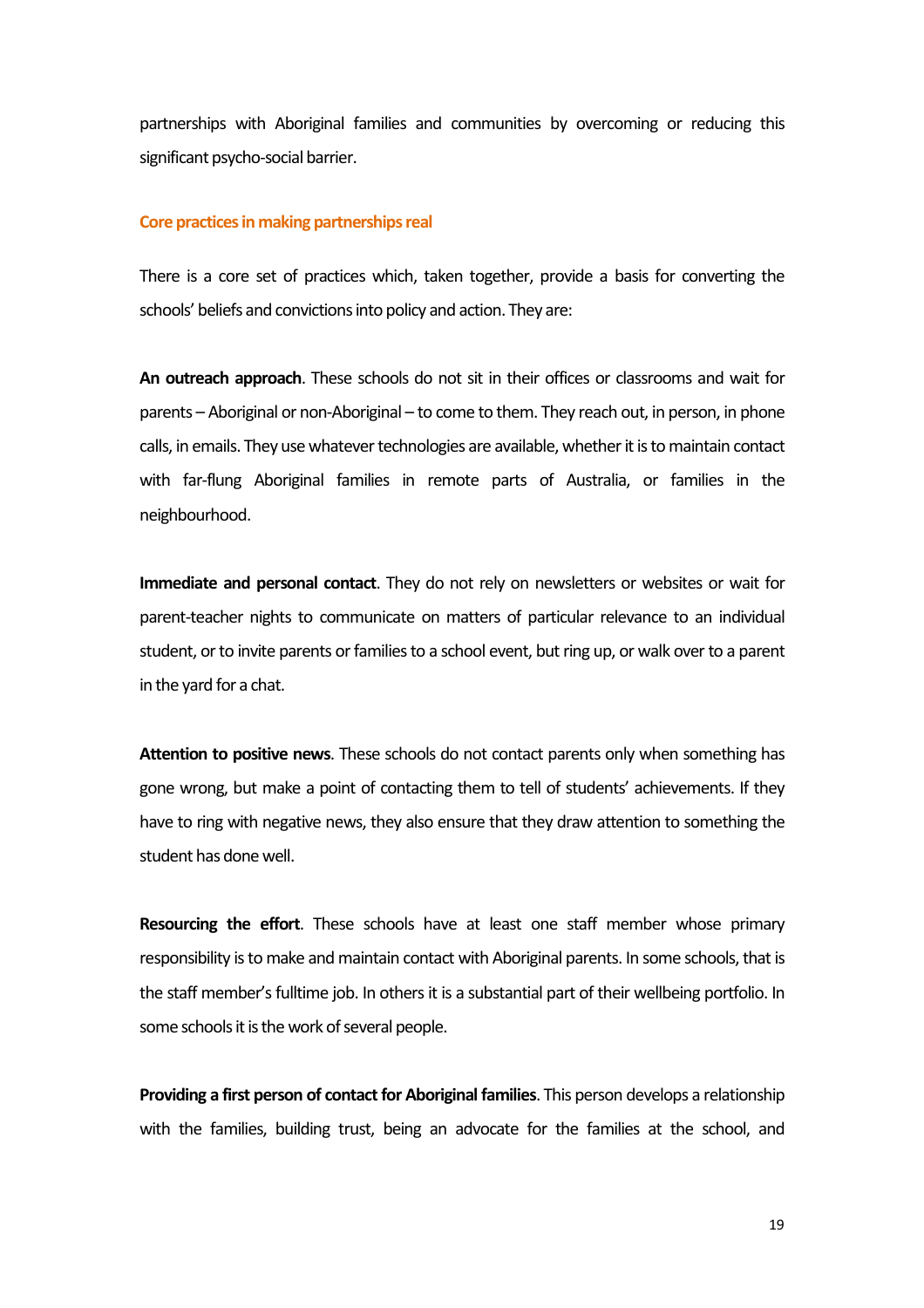facilitating the development of relationships with other members of staff, especially the student's teachers.

**Providing an Aboriginal presence**. Having an Aboriginal person in the front office or as someone whom the parents can contact directly has proved to be an effective means of creating a relationship between the school and Aboriginal families. It says to Aboriginal people, "You belong here and are welcome here".

**Fixing the front office culture**. For many Aboriginal people, their experiences with staff in the front offices of schools reinforce feelings of shame and inadequacy that they carry from their own school days. Principals and staff involved in the partnership work of the schools in this study are aware – sometimes acutely aware – of the importance of a welcoming front office culture. Some are attempting to create it; others have taken decisive action to do so. Not infrequently this involves a change of personnel.

**Providing a communal venue**. Some schools provide a parents' room where they can socialise informally. Some are equipped with a computer, and classes in computer use or other skills are provided. In some schools, parents can come and go to this room without having to come through the school's front door and negotiate the front office. For many, this removes a large inhibitor because it takes away the feelings of inadequacy and of not belonging that many Aboriginal people feel when approaching schools.

**Requiring teachers to make direct contact**. In many schools, teachers are required to make contact with Aboriginal families, and to deal with issues as they arise, without relying on the Aboriginal liaison officer. In these schools, teachers are encouraged to make a point of contacting Aboriginal families with good news, not only with bad.

**Being attentive**. These schools find ways to contact their Aboriginal families frequently, sometimes just to stay in touch, sometimes to bring them up to date informally with what their child is doing, sometimes to invite them personally to some event.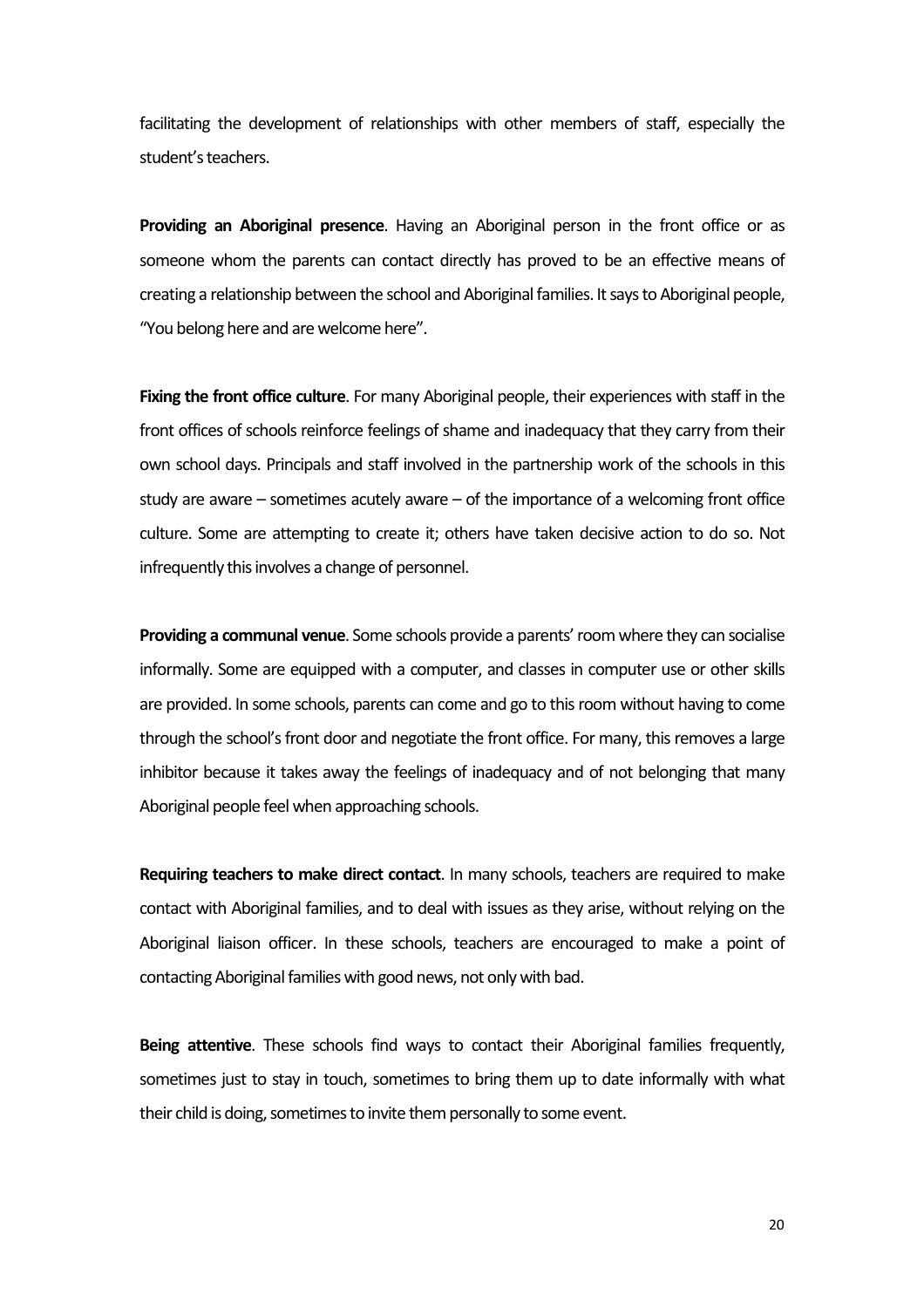#### <span id="page-20-0"></span>**The concept of equal treatment**

In other research we have done in the field of Aboriginal policy<sup>[3](#page-20-1)</sup>, the concept of equal treatment has come up frequently. It came up in this research too. It can be a source of misunderstanding and so can make it more difficult than would otherwise be the case for school communities to create a culture conducive to partnerships with Aboriginal people. The core difficulty arises from people's differing interpretations of the meaning of "equal treatment".

Unsurprisingly, given Australians' democratic instincts and ingrained sense of a "fair go", many people intuitively interpret *equal* treatment as meaning *identical* treatment: everyone should be treated the same. However, this interpretation does not take account of the fact that different individuals may be starting from very different circumstances, some more advantaged and others less advantaged. Identical treatment, in those circumstances, serves merely to preserve the relative advantages and disadvantages, whereas equality of treatment serves to narrow those relativities with the object of bringing equality where it did not previously exist.

The evidence from this study suggests that this concept is not widely appreciated in school staff rooms, even if it is well understood by school leaders, in particular by principals. So when stationary or uniforms or other forms of material support are provided to needy families – who in many of these settings tend to be Aboriginal families – the question is asked by some members of staff: Why don't we give these to everyone? The general picture indicates the need for some education of staff in this matter.

In the context of this study, it has another side too. This is not about material support but about access to programs.

Some schools have introduced programs originally designed to provide special assistance to Aboriginal students. However, because of the design of the programs, Aboriginal students are

<span id="page-20-1"></span> <sup>3</sup> See for example, *Research into Issues Related to a Document of Reconciliation*, Report for the Council for Aboriginal Reconciliation, May 2000.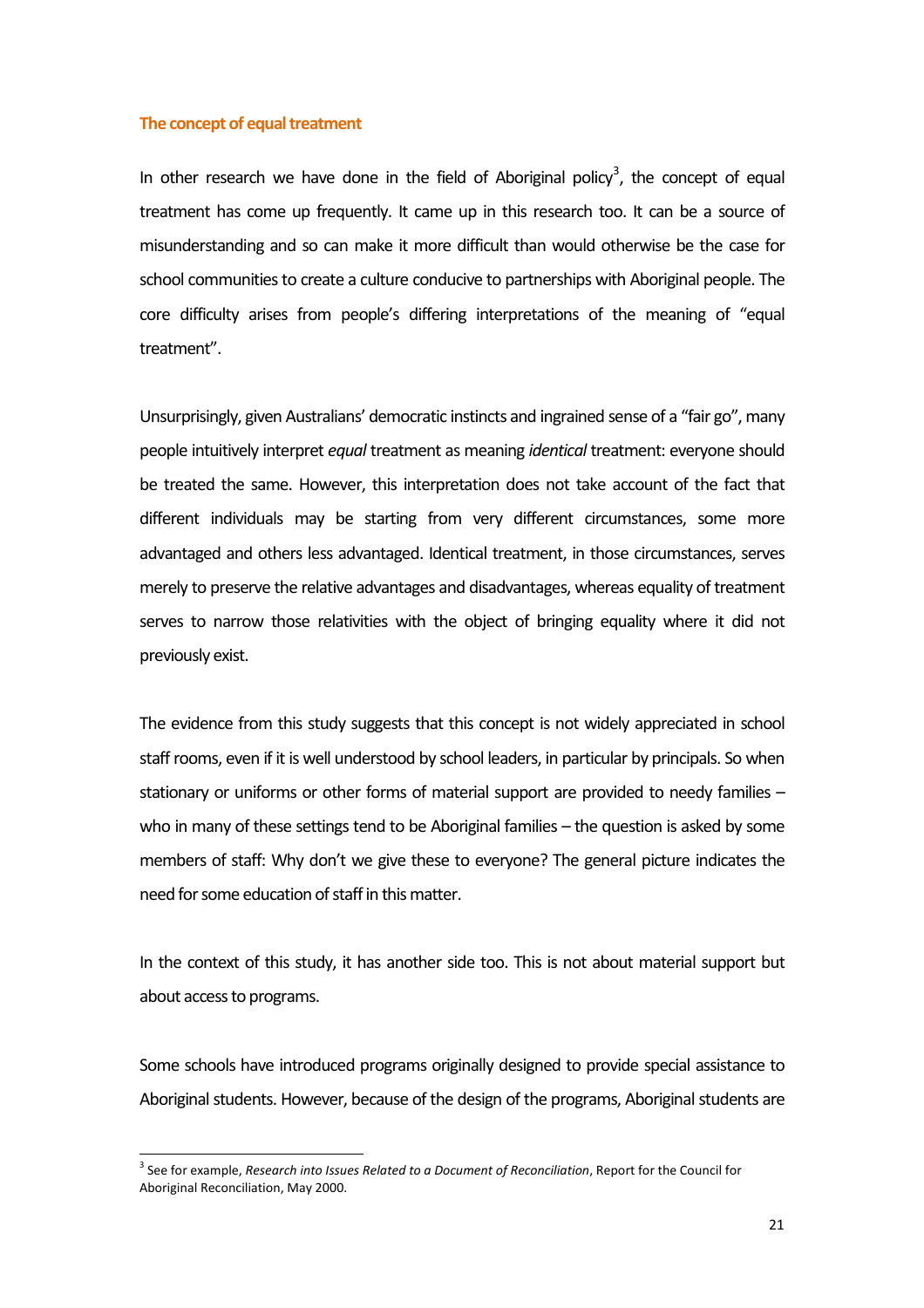required to be withdrawn from their main classes. This has the undesirable and unintended consequences of making the Aboriginal students feel singled out and therefore "different", and of separating them from their non-Aboriginal friends when they would prefer not to be separated.

Schools in this study that have confronted this problem have tended to resolve it by removing race as a criterion for inclusion. In doing so, they also exemplify for their students and school community the "colour blindness" that contributes to tolerance and acceptance, and eliminate the camouflage in which exclusion (for example, of non-Aboriginal students) is presented in the guise of inclusion. In other words, they are being inclusive in a way that does not have the effect of excluding others. Intellectual integrity of this kind tends to enhance the school in the estimation of its community.

#### <span id="page-21-0"></span>**Some matters concerning teacher training**

This research did not involve any inquiries into the content of university degree courses in education, and so the following observations are made on the basis of empirical evidence acquired in the course of the fieldwork, and in one respect from a presentation made at a conference on family, school and community partnerships to which the researchers were invited in the course of the study.

The conference presentation was of the findings from a qualitative research project carried out by the University of Sydney into the teaching of partnerships-related topics in bachelor of education courses. The researcher reported that she had conducted 22 focus groups at 16 universities involving more than 300 Bachelor of Education third-year undergraduates. Not a single respondent had heard of the landmark Australian framework, *Family-School Partnerships Framework: A guide for Schools and Families,* published by the Commonwealth Department of Education, Science and Training (as it then was) in 2008.<sup>[4](#page-21-1)</sup>

<span id="page-21-1"></span><sup>&</sup>lt;sup>4</sup> The framework was prepared by the national parent bodies - the Australian Council of State School Organisations (ACSSO) and the Australian Parents Council (APC) - the Australian Government, and other key stakeholders including State and Territory government and non-government school authorities and school principal associations. Trialled in 61 schools, its effectiveness was evaluated by Saulwick Muller Social Research in 2006. The framework was endorsed by the Ministerial Council on Education, Employment, Training and Youth Affairs (MCEETYA) in 2008.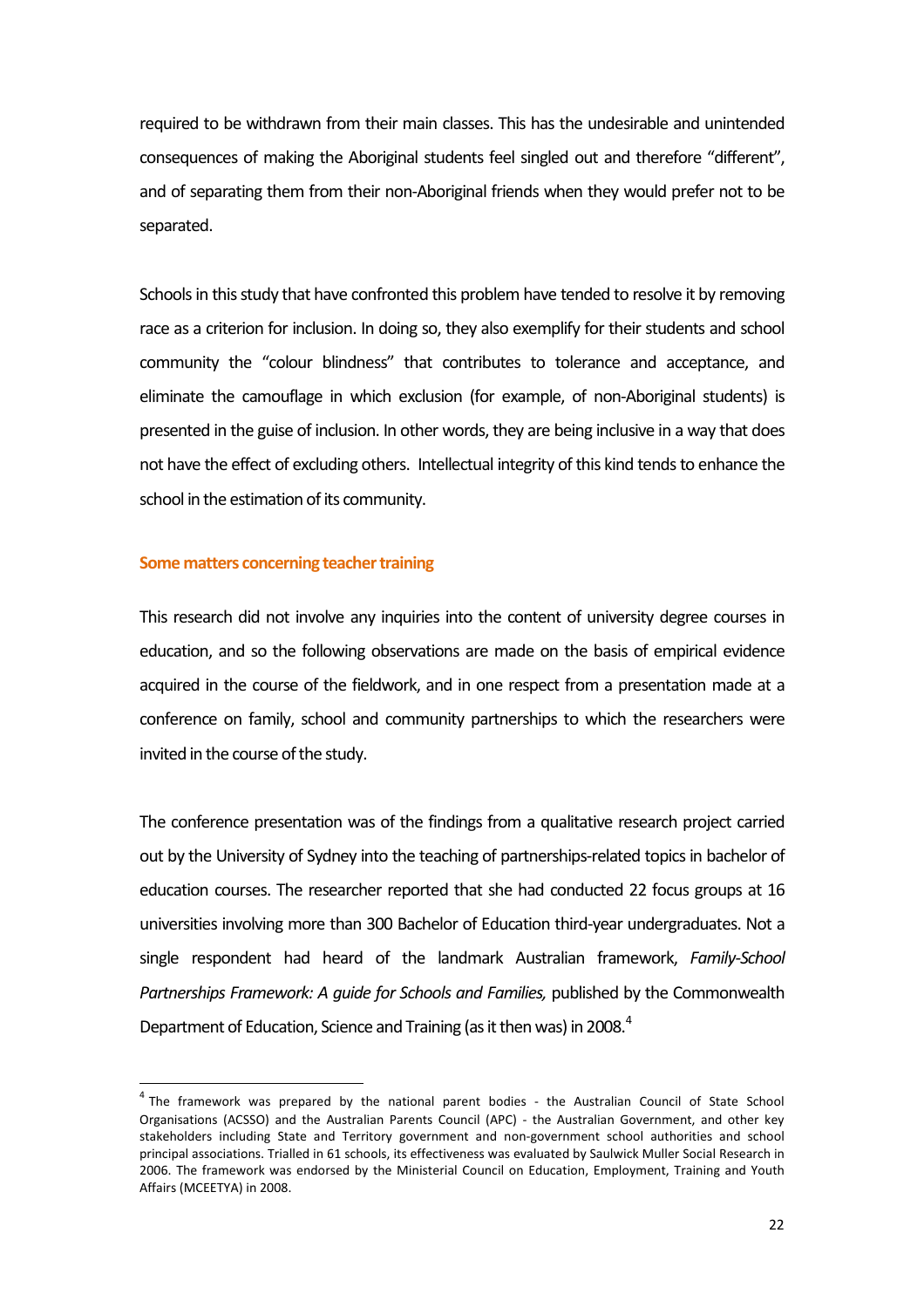The researcher presenting her findings at the conference was making the point that in the academy, the amount of attention being paid to developing in student teachers an understanding of the concept of family-school and community partnerships is minimal, if it exists at all. This has clear implications for the promotion and ongoing review of the *Family-School Partnerships Framework*.

The empirical evidence from the fieldwork for this present study indicates a lack of preparedness among young teachers for the parental partnership component of their work, to say nothing of the demands that might be made of them working in settings with a substantial Aboriginal population. In several schools, principals and sometimes fellow teachers spoke of the trepidation and sometimes the lack of empathy felt by young teaches towards Aboriginal families. Some young teachers who were interviewed, while admitting to initial nervousness, had largely overcome these misgivings and were growing in confidence generally as a result. Several, as a result of taking a particular interest, were now determined to teach what they regard as a more honest and comprehensive history of Australia since European settlement than they themselves had been given.

The evidence suggests that their trepidation or wariness stems not from conscious prejudice, but from lack of knowledge.

#### <span id="page-22-0"></span>**The importance of symbolism**

Many of these schools fly the Aboriginal flag alongside the Australian national flag. Many have posters or artwork depicting Aboriginal motifs in the reception area. One school has a bold yellow poster on the front door welcoming visitors to the school in the area's Aboriginal language, and stating what the language is. The same school has a large garden of native plants designed by the Aboriginal community. At another school, the football jumpers had been redesigned to incorporate an Aboriginal motif in the school colours. These symbols have a positive impact on the perceptions of Aboriginal families and communities. They feel they and their culture count. They feel proud.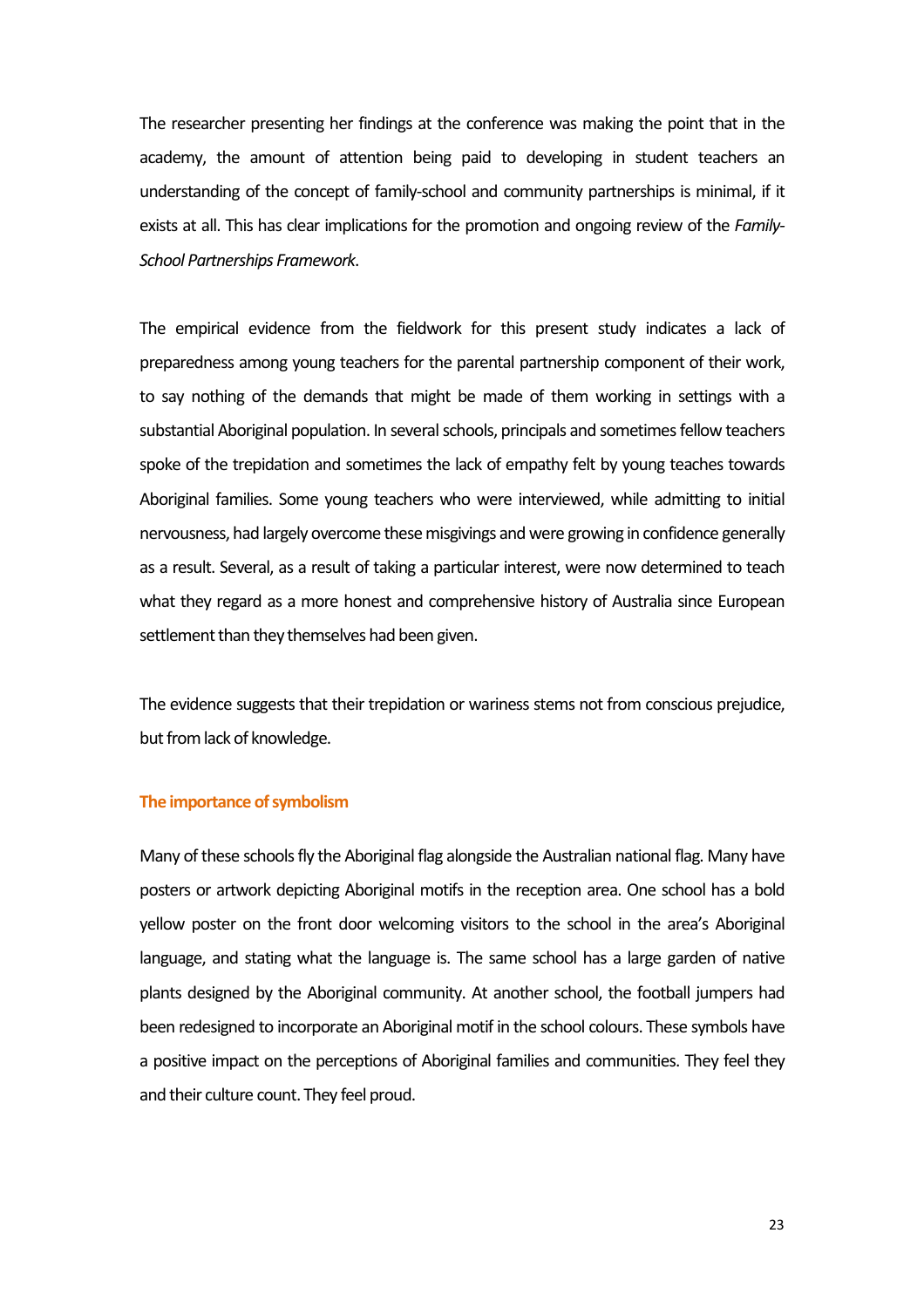These schools also take every opportunity to bring Aboriginal culture into school activities. If a new building is to be erected, a smoking ceremony is held on the site before work begins, and an Aboriginal ceremony will be part of the opening celebrations. Perhaps the new building will carry an Aboriginal name. One school has named its new hall by using the local Aboriginal word for "meeting place".

Acknowledgment of country and its original inhabitants is a settled part of all formalities. It is simply expected, so that omission of it is seen as a lack of respect by everyone – Aboriginal and non-Aboriginal alike.

Many of the schools in this study, having become familiar with local culture and language, have integrated them into the formal curriculum, taking them beyond symbolism into the lived experience of its students and staff. This tends to forge an especially strong bond between the school and its Aboriginal community.

#### <span id="page-23-0"></span>**Respectfulness and manner of speech**

There is a difference between the ways in which Aboriginal people can speak to each other and how non-Aboriginal people can speak to Aboriginal people, while maintaining respectfulness.

Many times in the course of this study, respondents spoke of how Aboriginal people are able to speak robustly to other Aboriginal people, in a way that would be offensive coming from a non-Aboriginal person. For example, at a school where the front office staff had long ago been removed for their bossy treatment of Aboriginal people, an Aboriginal liaison officer was admired for being able to say to an Aboriginal mother words to this effect: "Come on, sis, get your act together." At another school, the Aboriginal co-ordinator made a point of saying that she spoke to the students and parents exactly as if they were all at home together, and not in "some flash boarding school".

The researchers have observed this phenomenon before in studies of Aboriginal issues, and consider it to be important. Firstly, a failure to appreciate it can lead to offence and alienation.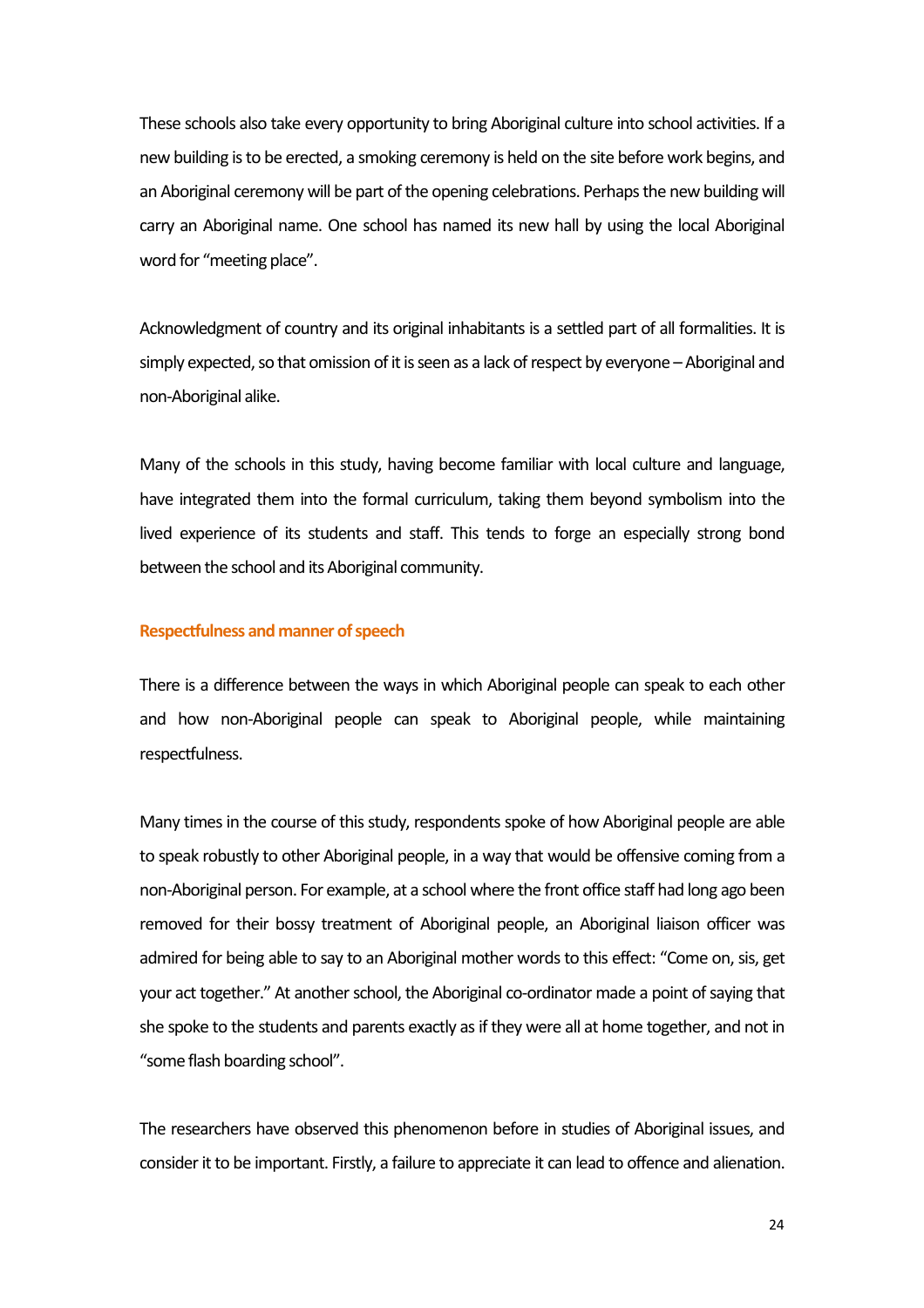Secondly, having on the staff an Aboriginal person – someone who has "walked in the shoes" of an Aboriginal person – significantly increases the school's capacity to communicate effectively with Aboriginal people. Such people bring legitimacy to their communications, an ability to speak in ways that connect with Aboriginal people, whilst maintaining respectfulness. In short, they can speak the language – figuratively as well as literally.

# <span id="page-24-0"></span>**Connections between the 2006 findings and the current research**

As noted in the methodology, principals and others in school leadership positions were shown a list which distils elements of successful practice in the building of successful family-school partnerships in 2006. This comes fromthe Saulwick Muller research referred to earlier.

The respondents were asked which, if any, of them resonated with them as elements of good practice.

- 1. Tap into the interests of parents. In particular, emphasise the connection with their child's learning.
- 2. Break down the teacher/non-teacher barrier by allowing for activities that are not directly education-related.
- 3. Use multiple ways of communicating with parents, but personal contact is essential.
- 4. Appoint a parent/community liaison person to the staff.
- 5. Involve parents who can champion the initiative among parents.
- 6. Be a venue for, and agent of, parental self-growth.
- 7. Open your mind to parents' needs and views.
- 8. Ask for, and value, the opinions of parents outside the formal school structures such as the Parents & Friends Association/group.
- 9. Make it clear you think of parents as genuine partners.
- 10. Be prepared to engage in community capacity-building.
- 11. Be visible and available to parents.
- 12. Be patient.

In the view of the current respondents, the key elements are:

- 1. The connection with the child's learning.
- 2. Personal contact.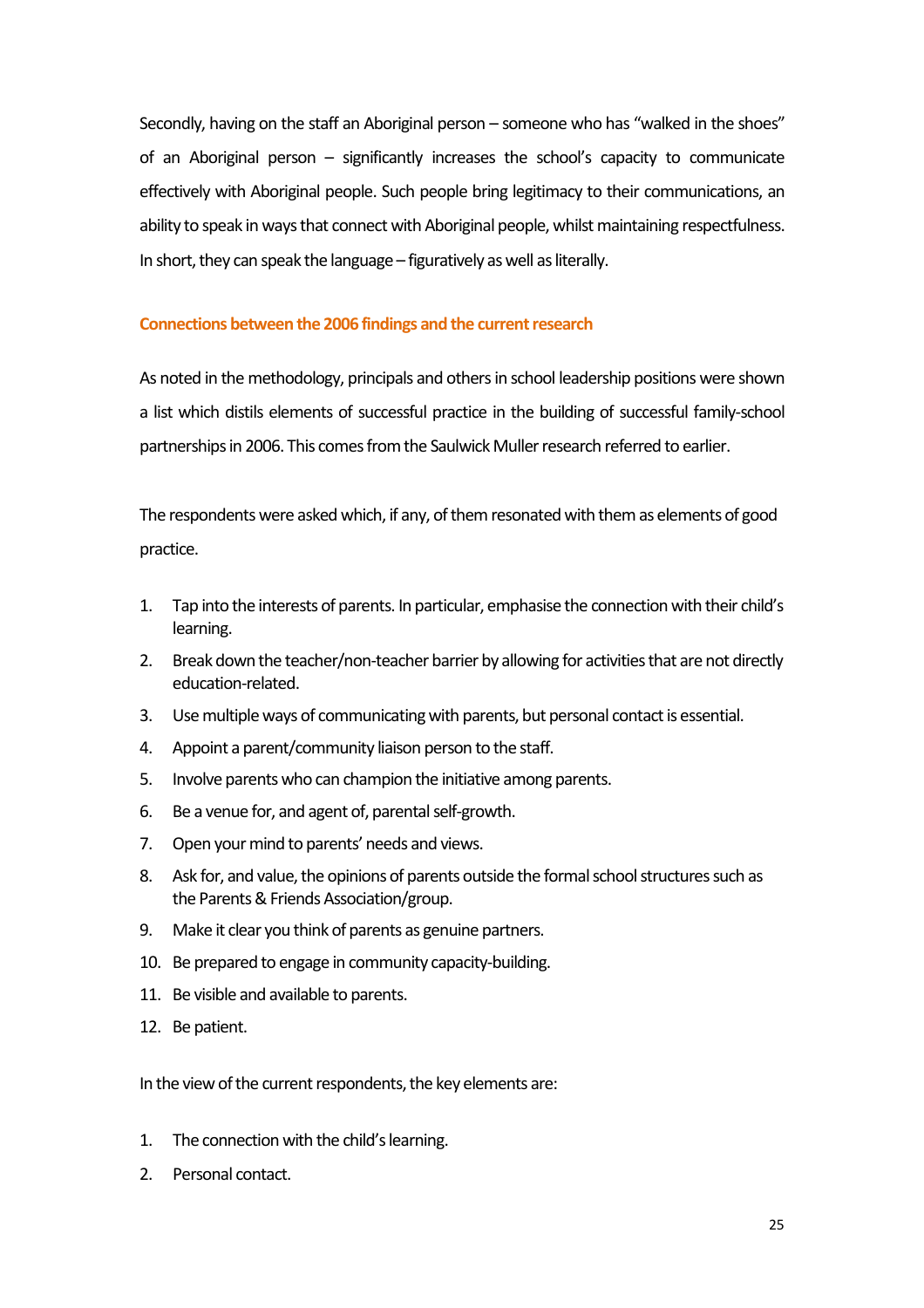- 3. A community liaison officer.
- 4. Openness to parents' needs and views.
- 5. Making it clear you think of parents as genuine partners.
- 6. Being visible and available.
- 7. Being patient.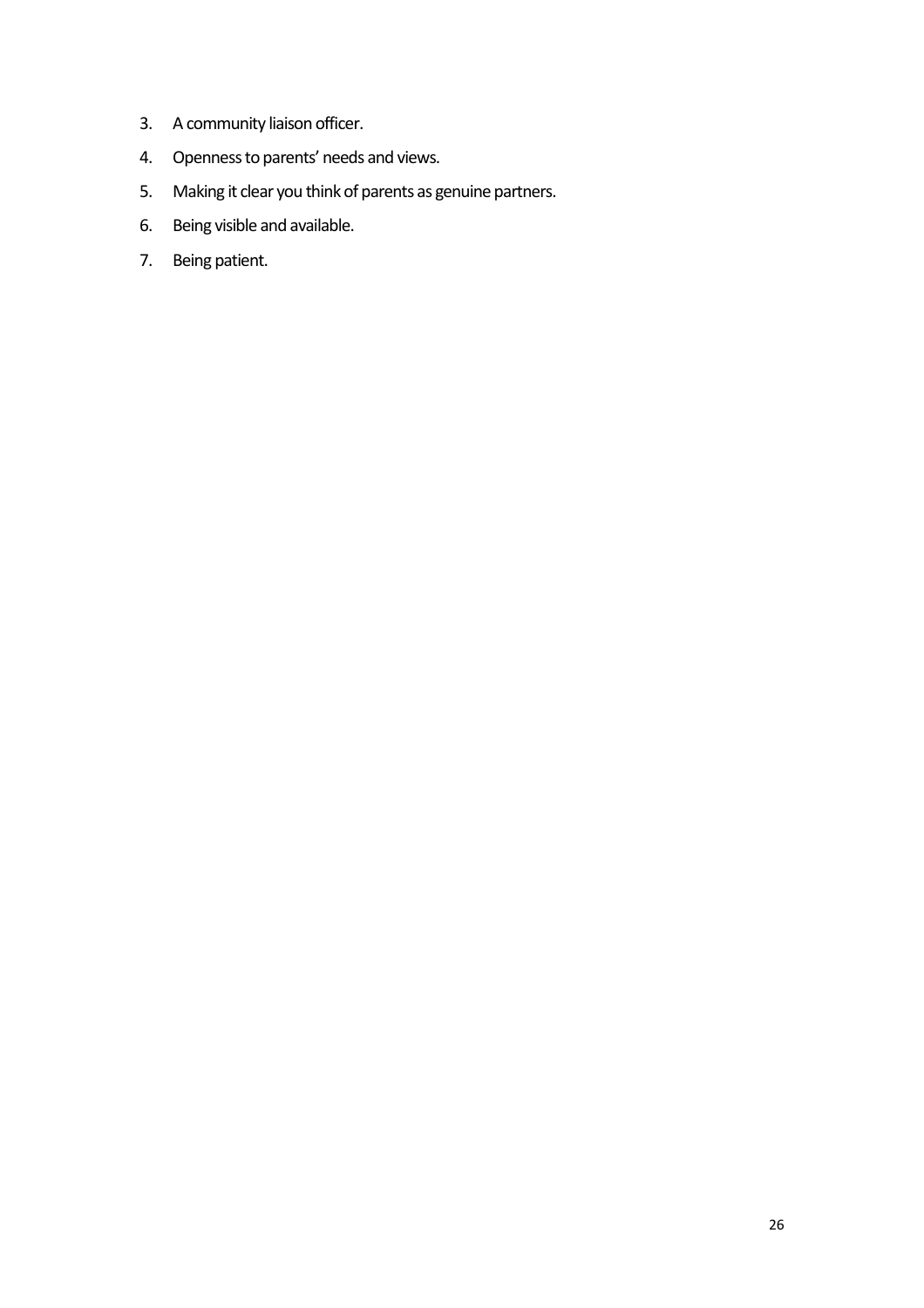# <span id="page-26-0"></span>**Case studies**

Each of these case studies consists of a narrative followed by a list of what the researchers distilled as the key factors in the success of the school's work.

# <span id="page-26-1"></span>**Case A**

Case A is a Catholic college for boys located in the outer suburbs of a large city. Of its 42 Indigenous students, 32 are boarders. They come vast distances – from Central Australia, Arnhem Land, the Torres Strait islands, far north Queensland. Many come from small remote communities living in the traditional way. Ties of kinship to their communities are strong. Their sense of belonging to place is strong. Their connection to the land is strong. Yet they come thousands of kilometres from their families, communities and their land because the school reaches out to themand they see an opportunity they and their families wish to take.

They are prepared to make the large emotional sacrifice required, as are their families. For a few, it proves too much. For many it requires a repeated act of determination to return to school after each holiday.

What is it that creates and sustains a joint commitment of such magnitude by student, family and school?

For the school it is grounded in a longstanding philosophical commitment to social justice. For parents it is grounded in a desire to see their boys get the best possible education, and for some of them it represents the continuation of a tradition that now goes back three generations. So the important drivers are a combination of philosophical commitment, aspirations, and tradition.

It was not always so, of course. It had to begin somewhere, and in this case the roots went down deep in the school's religious tradition, part of which was a commitment to social justice. While this commitment was longstanding, in 2007 the school embarked on a deliberate effort to do more in the field of Aboriginal education. It seized the opportunity offered by the introduction of *Sporting Chance*, a Federal Government program designed to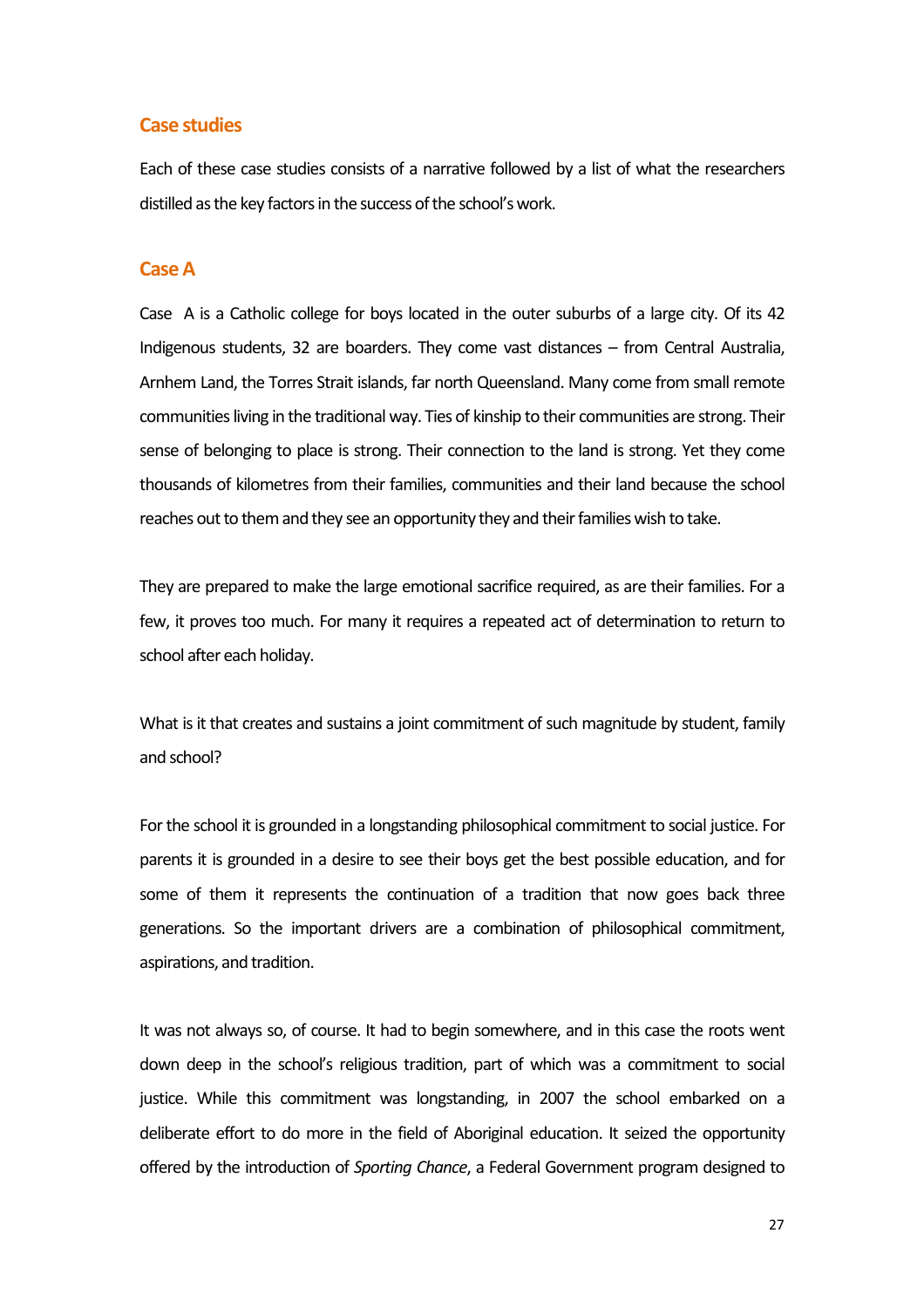improve the educational outcomes for young Aboriginal and Torres Strait Islander people through sport and recreation.

Using these funds, it established a sporting academy and this became the vehicle for increasing its outreach to Aboriginal and Torrres Strait Islander people. It soon became clear, however, that many of the boys were interested in academic and artistic as well as sporting pursuits, and so while the academy was the vehicle, it was not permitted to limit what the boys could become involved in.

Aboriginal and Torres Strait Islander students also attract funding in the form of Abstudy grants, which are set off directly against the student's fees. So the *Sporting Chance* funding enabled the school to provide staff, and Abstudy enabled the students to cover at least part of their fees.

It was an example of a school being alert to funding possibilities and agile in taking advantage of them.

This is a school that has many of the outward appearances of affluence: imposing buildings, fine grounds. As is often the case, however, appearances are deceptive. Many of the boys – not just Aboriginal boys – attend on scholarships or bursaries or other forms of assistance. The school has an equity council, led by a director of equity services, whose job is to integrate the school's suite of support services and to ensure there is case management of the boys who need those services.

It has a particular commitment to Indigenous education. The present principal came from a school in another State where he had established a strong record of educational service to Aboriginal people. Asked if he thought his background at the previous school had influenced his appointment, he replied: "I have a suspicion that that would have assisted my application." It is clear to him that he has the full support of the board, and for the new model he has introduced for providing education to Indigenous boys.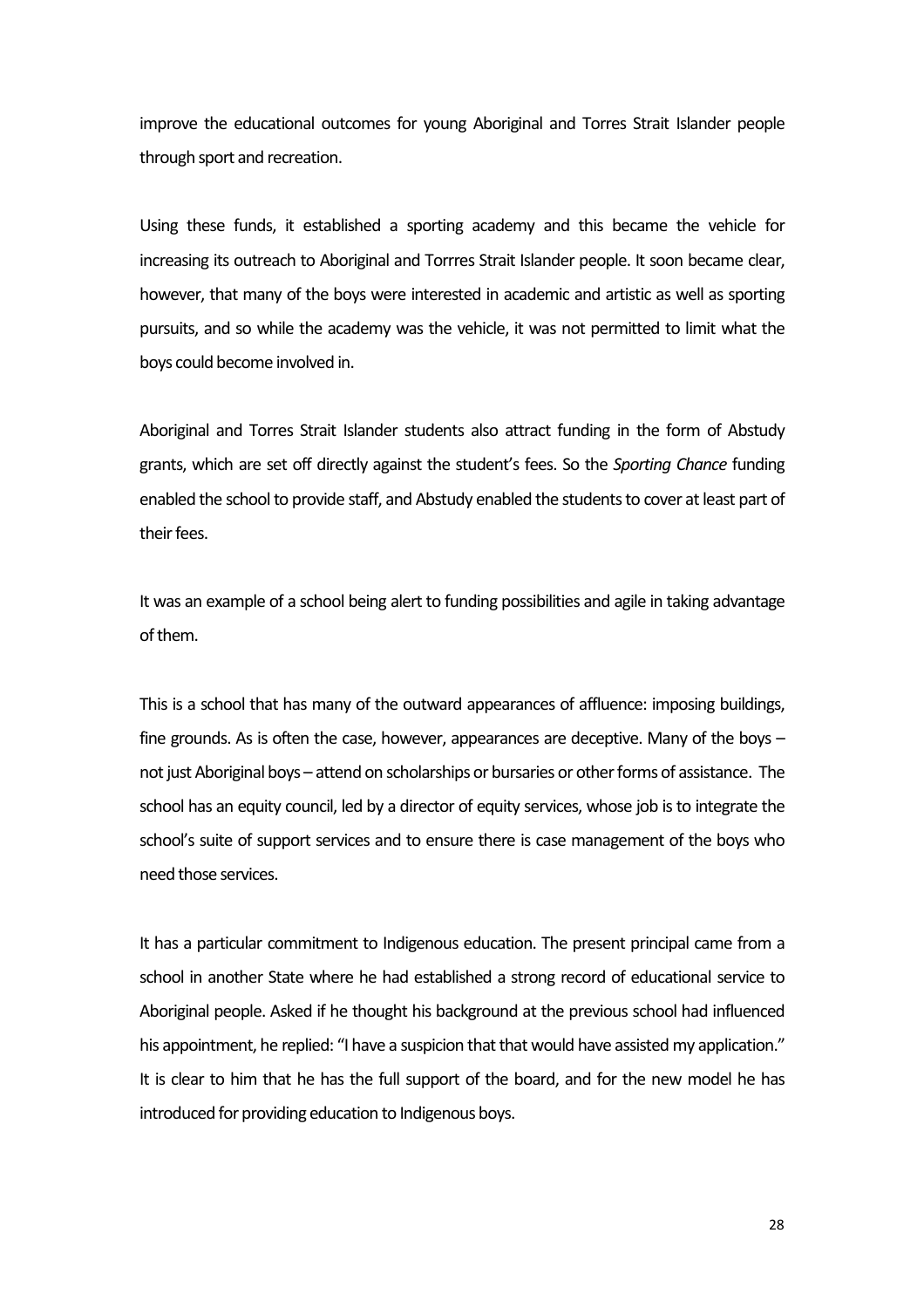One key aspect of his model has been to place students in ability-based groups where the focus is on academic needs, not Aboriginality, and is seen to be so.

This is emblematic of the school's sensitive and embedded promotion of racial tolerance. The principal spoke of this issue candidly:

*When the program started, there was a fear factor among what I might call the "traditional" [i.e. white] parents and families, who have a strong sense of ownership of the school. What was this going to mean?*

*In the event, the boys become friends, develop colour blindness in relation to skin colour, take their Indigenous mates home at weekends and educate the parents.*

*After five years, it has got to the point where we are all mates here.*

In fact, during the researcher's interviews with parents, the issue of race at no stage arose.

Establishing an effective educational partnership when students and staff are in a large city school and parents are in remote communities thousands of kilometres away is not easy. The school has found that it is essential to have someone on the ground who is able to make and maintain personal contact.

In some places, it is a teacher in the local school. In others it is someone who is out and about, such as someone working for the shire council, and therefore in direct contact with people on a day-to-day basis. In some places it is an Aboriginal person, in other places it is not. The important thing is that the contact is personal, informal, and through someone who is known and trusted.

The school has a boarding Head who is responsible for the wellbeing of all the boarders, and an Indigenous co-ordinator, whose role is mainly pastoral care and who is the first port of call for Aboriginal boys during the day. Both describe constant and widely varied communications with parents: photos of the boys playing chess, phone calls to discuss whether a boy should be given a leave pass, faxes and emails to keep in touch where the technology permits. The boarding Head makes field trips during which he makes personal contact with parents and says he has got to know some quite well.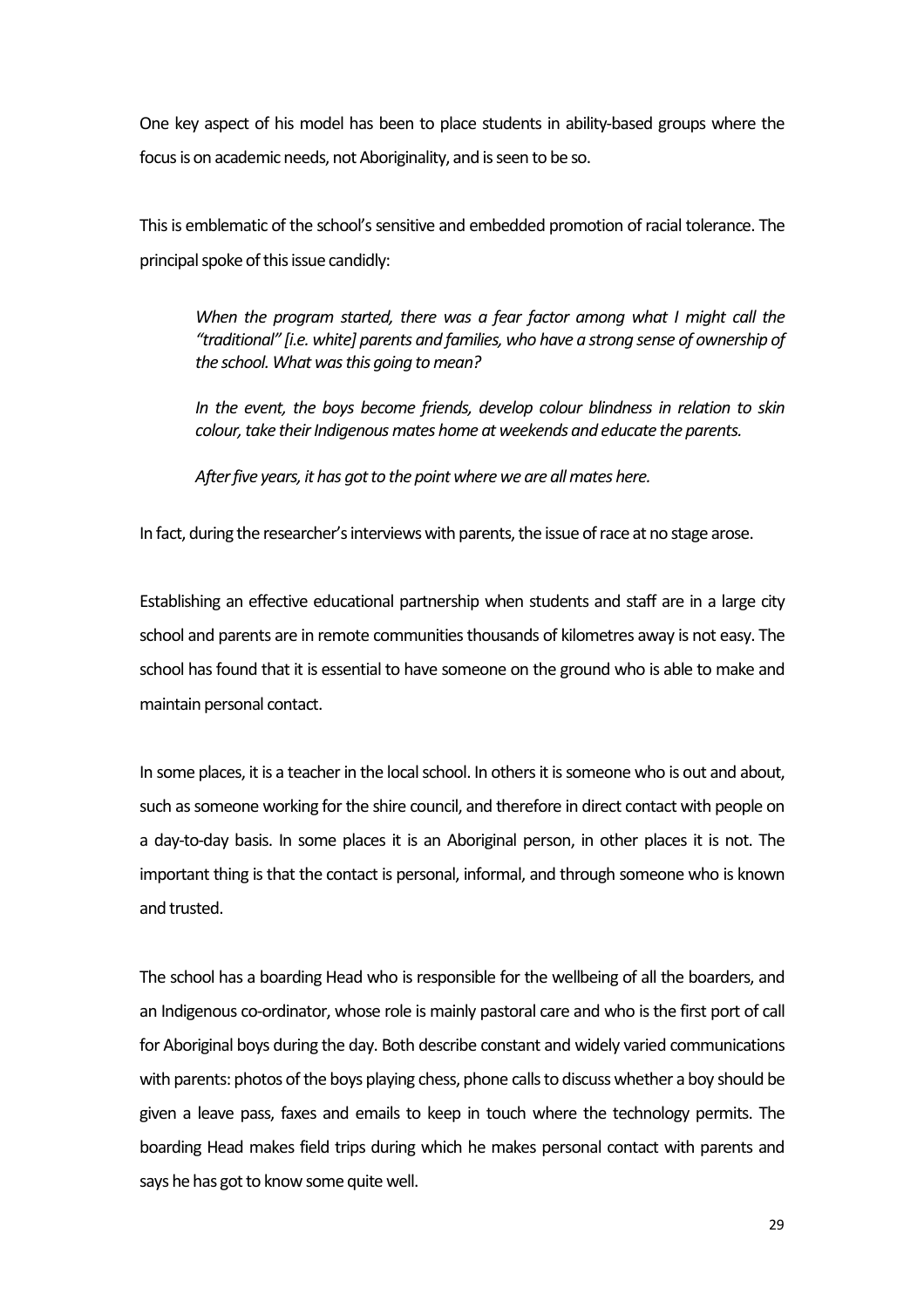The Indigenous co-ordinator is a young scientist with a laidback manner and a miniature zoo of native rodents, reptiles and birds from Central Australia which it is obvious the Aboriginal boys love to be around. He has a straight-from-the-shoulder directness which tends to attract responses from the students in similar vein. All the Aboriginal boys have to check in with him at least once a day. This is how he describes his approach:

*On the data base I can access any of the families. I pick up the phone daily to ring parents.*

*A boy might come in and say, "I haven't spoken to Grandma for a while". So I dial the number, they have a chat, I have a chat. It's all about building relationships with these families. That's one of my key roles.*

*I'm working on building reciprocal partnerships. We invite families down here, and I've just had three Indigenous families invite me up there for the holidays.*

*I rang four families this week to say g'day, this is who I am. They've got my mobile and work number. So it is about this open line of communication, and I feel that's really important.* 

*Sometimes I'll tell a boy that I think it is important that someone from home knows about something we have discussed or something that has happened and I tell the boy I'm going to ring home. It might be something they're struggling with, but what I make sure I do is that if I'm going to share something that is a little bit difficult or negative, I'll always follow up with a positive as well.*

Q: Do the parents pick up the phone or send you an email?

*Absolutely they do – now. The ones I struggle with – and I'll be honest – we have wonderful relations with the people in Arnhem Land, but they are such a transient group of people: they live in outstations for the majority of the year. They live fairly traditionally in that they follow the seasons, and I love that about these people, but it just means that they can be at an outstation for three months with no phone, no laptop, no fax. So sharing information with them is tricky.*

*I say to the boys, "Your families have entered into this partnership with the school, and you have to be partners in it too."*

Q: Do they get it?

*They do. I talked to them about this the other day, and two of the boys came up at the end and said, "Gee you give a good pep talk!"*

*I said it wasn't so much a pep talk, but so long as you understood what I was talking about. And they said, "Oh absolutely we did."*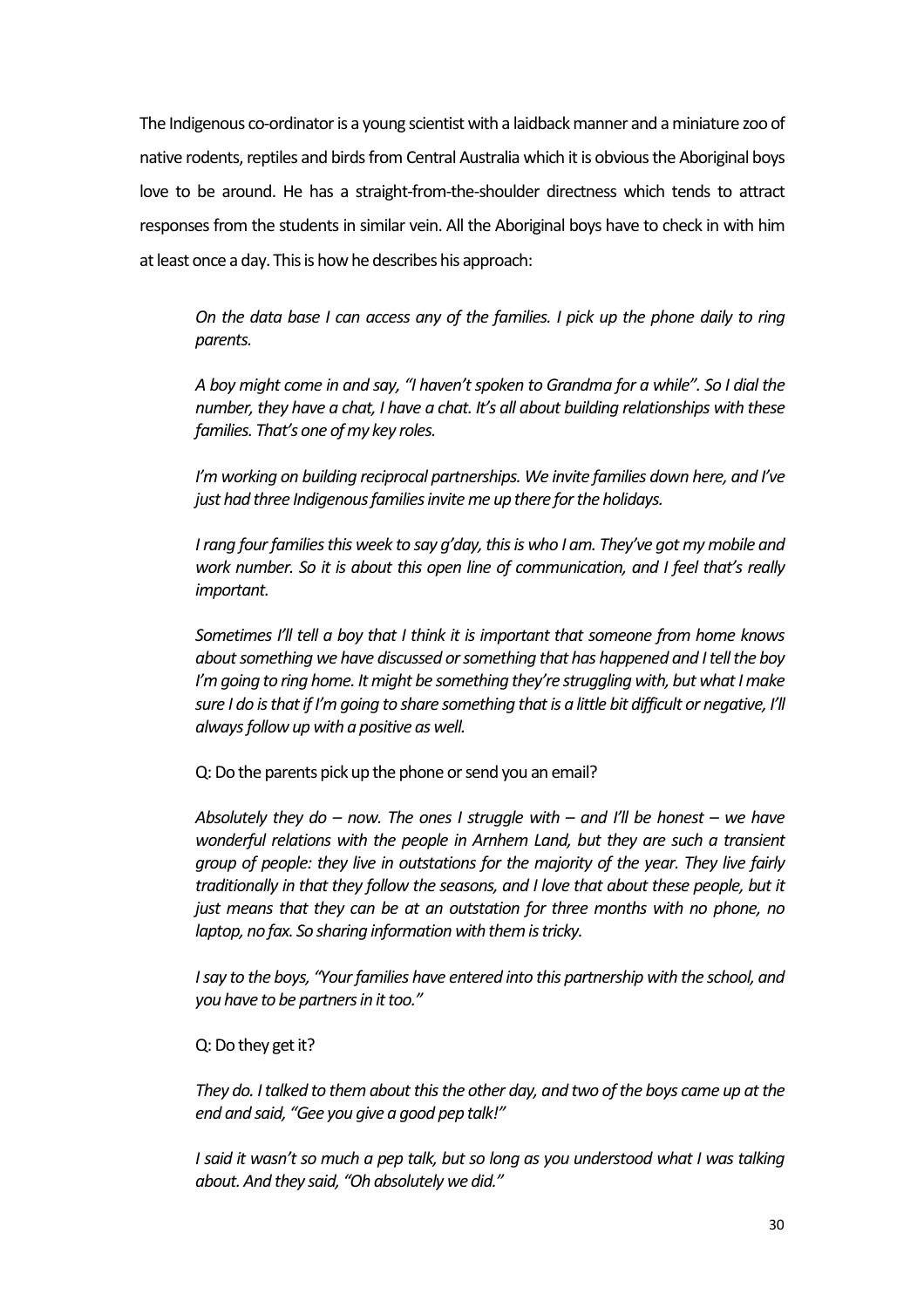It can be seen that even under the difficulties imposed by extreme distance and cultural difference, a pro-active, personal and attentive approach is both possible and effective. In other words, partnership is about a state of mind.

# **Key factors**

- Philosophical conviction by the school.
- A committed principal.
- Educational aspirations by parents.
- Acuity and agility in seizing funding opportunities.
- Strongly committed leadership.
- Preparedness to devote resources to the partnership.
- Pro-active personal contact by the school.
- Outreach by the school.
- Capacity to build on tradition.

# <span id="page-30-0"></span>**Case B**

The school in Case B could not be more different from the school in Case A in its circumstances. It is a large government primary school serving one of the most socioeconomically disadvantaged suburbs of a major capital city. Of its 600 students, 100 are Aboriginal. Overall, 49% of students are from a non-English-speaking background (NESB).

Case B dramatically illustrates the crucial role of the principal in establishing a culture in which partnerships, especially with Aboriginal families and communities, can flourish. Taking over in 1999, the first thing the principal did was fix the front office.

*I was appalled by the way some of my front office staff – they're gone – spoke to children, let alone their families: "Where were you? The bell's gone. You've missed out. What are you doing?" And we are talking about our most vulnerable people. That culture has gone.*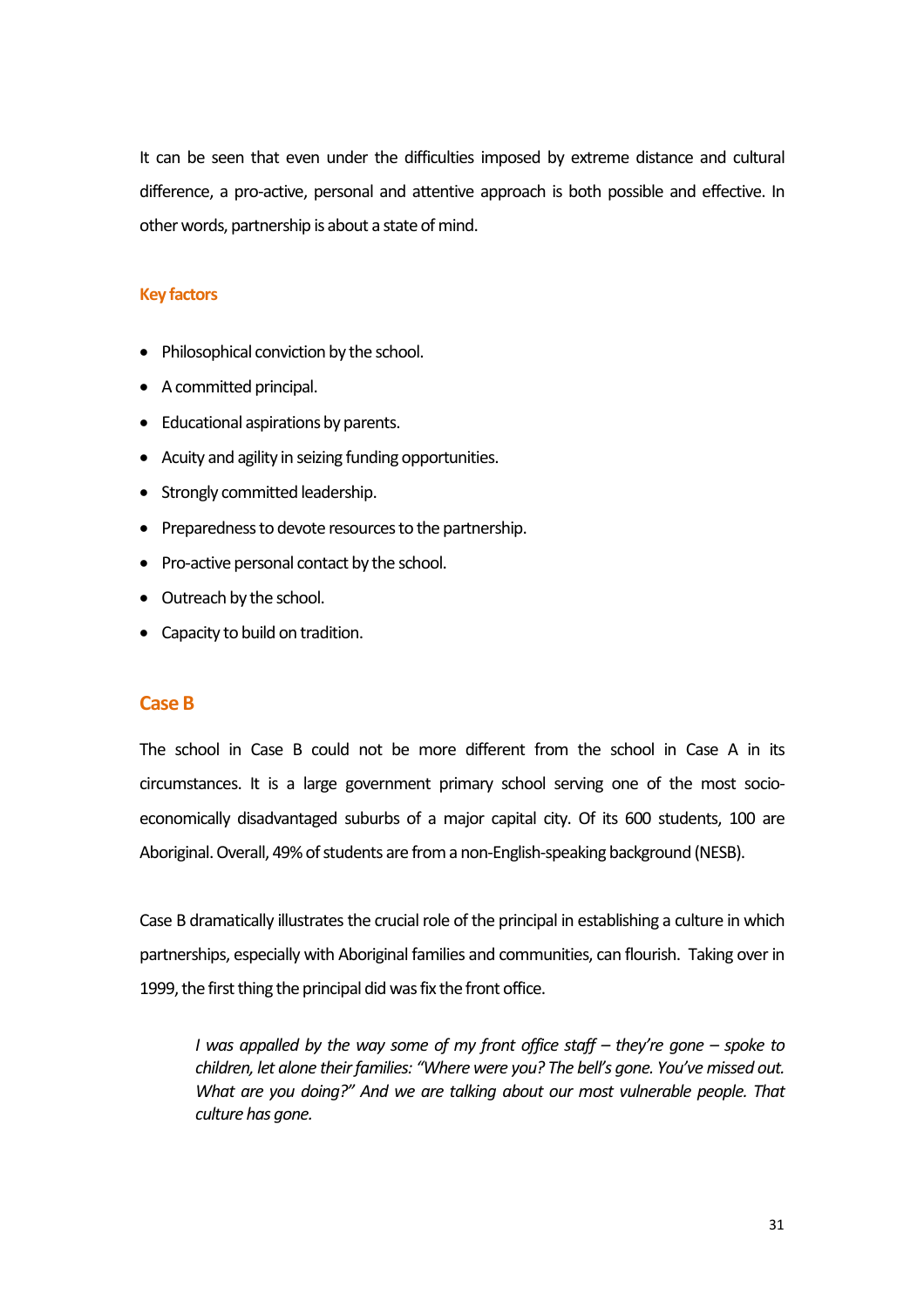In its place, among other things, has been the employment of a young Aboriginal man in the office, giving Aboriginal people someone with whom they can easily connect.

Another aspect of the school's culture needing attention involved the confrontational behaviour of parents who would storm in, demanding to speak to the principal.

*The way we dealt with that was, we pick up phones from seven in the morning until six at night. There is no answering service. You have to do the conversations. I can't remember the last time we had someone angry in that front office.*

*That door* [indicating her own]*is always open.*

And the open-door requirement has been laid on the teaching staff, as has the requirement to pick up the telephone.

*Teachers here are asked from the word go to make the connection. So if a child is not attending school, it doesn't come to a principal or an assistant or deputy. It's the teacher, who is given a script: "Oh hi. I'm (first name). Just wondering where (child's name) is. He hasn't been at school. Is everything okay?"*

*So you have the contact and it's personal. "I'm your kid's teacher. This is me. Is there anything I can help you with?"*

Personal contact by teachers is central to the school's partnership approach, and it applies particularly to Aboriginal families.

*One of the ways things fall down – and I've seen it in other schools – is that all things Aboriginal must belong to the Aboriginal workers. "They can sort it. They're their people." They are our people.*

Bureaucracy is not permitted to get in the way. If a home visit by the school staff is deemed necessary, it is made, even though it is technically a matter for the regional office.

Cultural change has also reached into the classroom. When some teachers in the early days bridled at her approach, she referred them to the purple transfer forms in her office. Since then, turnover among the 60 teaching staff has been low. Yet she finds among young teachers a surprising lack of appreciation of what life can be like for Aboriginal people in contemporary Australia.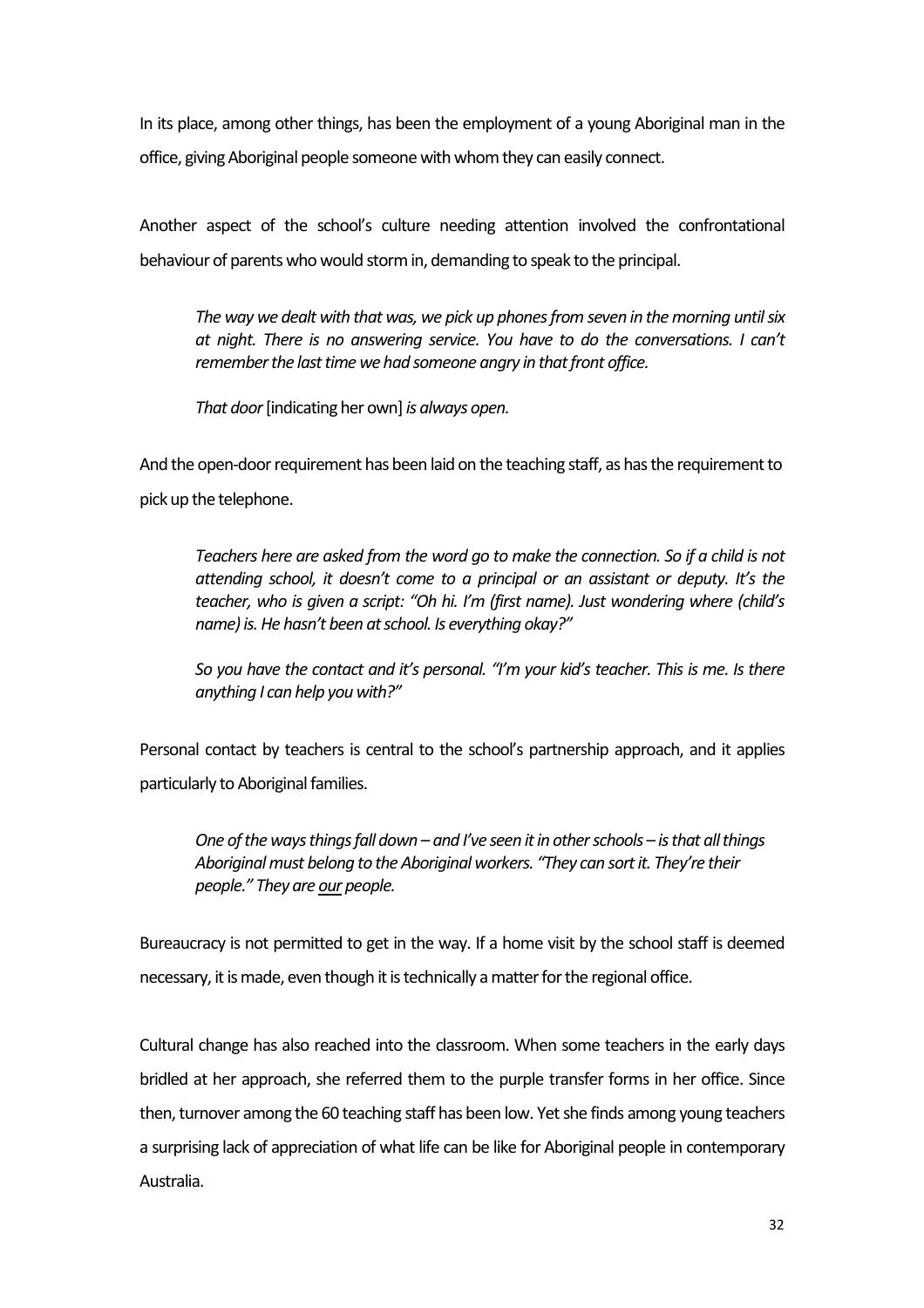# *What my young staff have to learn is to walk in their shoes.*

In addition to employing the young Aboriginal man in the front office, the school also employs an Aboriginal Education Officer (AEO) full time. Her status in the school hierarchy is high, and she herself has credibility among Aboriginal parents because of her own tough background and self-driven achievements. This allows her to be tough on them too when necessary. The principal described what this meant:

*She can be very direct. So she'll hear them but then she'll say, "What's the matter with you, sis? Get your act together. Get these kids to school. What's going on? You can do it."*

So an Aboriginal person who has "walked in their shoes" can say these things, but a bossy non-Aboriginal office worker cannot: similar signal, entirely different reception.

The AEO speaks with admiration of what she calls the principal's "passionate" commitment to Aboriginal culture. Like the principal, she finds the attitudes of some young teachers racist, but puts it down to ignorance, telling this anecdote to illustrate the point:

*We had a new teacher and I asked her how many Aboriginal students she had in her class. And she named a few, and then said, "I've actually got quite a few brown kids in my class".*

*And I said, "Just because they're brown doesn't mean they're Aboriginal." But she still didn't get what I meant by that. Another staff member in the room mentioned it to [the principal] and she jumped on it straight away. And the next morning I got into work and in my pigeonhole is a sorry card and a box of chocolates.*

She also says that a lot of staff are intimidated by Aboriginal people because of the aggression they sometimes show, and part of her role is to calm people down before trying to sort out the problem:

*My main responsibility is to have a good relationship with the parents and make sure they have a good relationship with the staff, make sure they feel comfortable coming into the school and that the staff feel comfortable to approach the parents, instead of getting me to do it all the time.*

*I'm always hanging around outside to contact parents. I do a lot of home visits. If a child hasn't been coming to school and the teacher can't contact the parents, I do*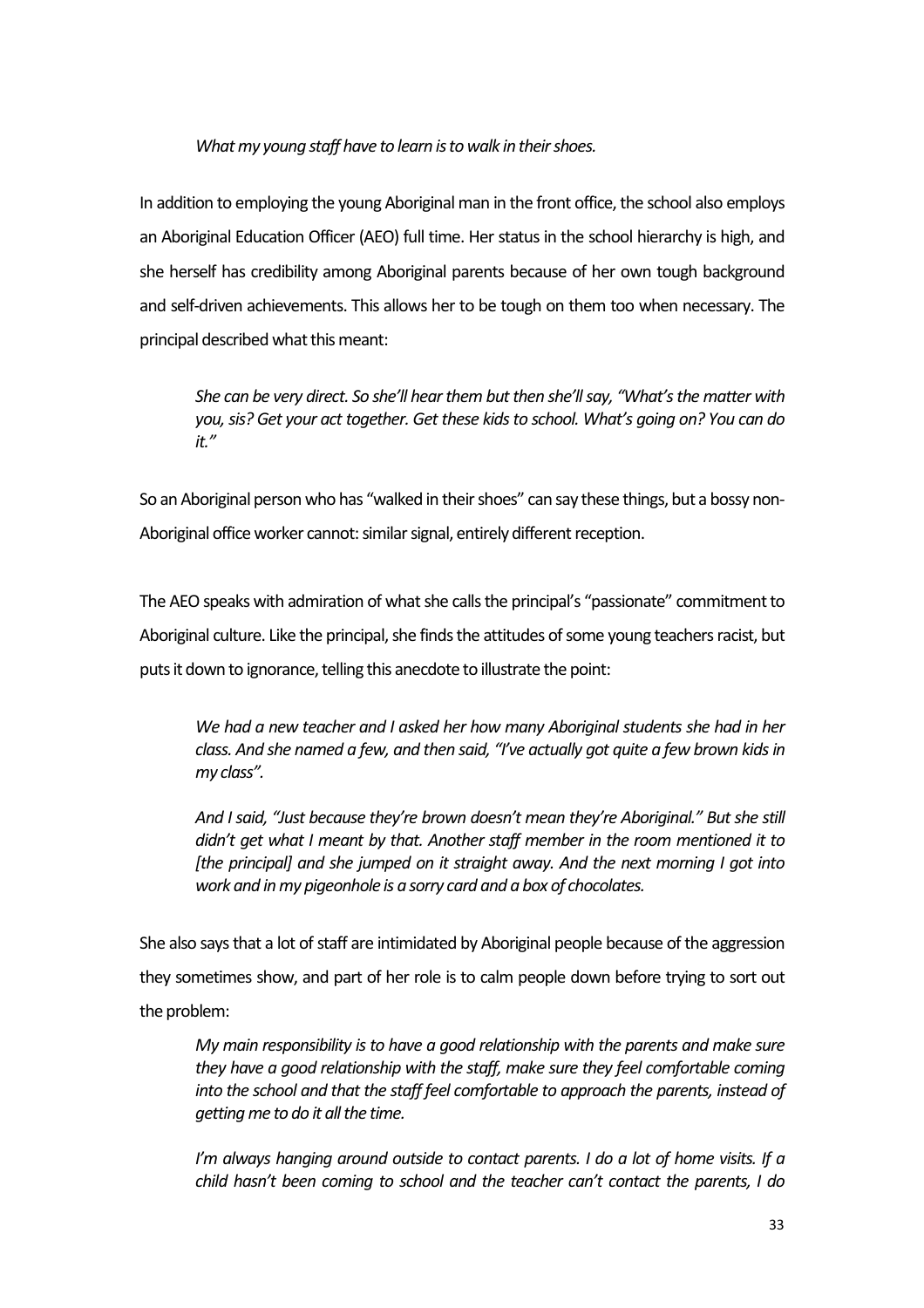*home visits, find out what's happening, how we can help get them back into school. Sometimes it's the smallest thing: they haven't got a uniform or lunch.*

The AEO has a biggish room which doubles as a community room where parents can come in, have a cup of tea, talk, sometimes just "let it all out". The parents clearly have an easy sense of ownership of the room. When interviewed there for this research, they came and went at will, offered each other cups of tea, and waved at people passing the windows. Importantly, at one point a teacher came in to say to one of the parents that her child was having an anxiety attack and could she come and help. The teacher and parent clearly have a strong working relationship to assist this child, whose needs are considerable.

Many families endure long bus rides past many other schools so that they can come here. Here is a taste of the reasons they gave:

*The school is like a family. It's not just a school. All the parents get included in whatever happens in the school. We're all welcomed.*

And about the principal:

*When she comes to you, she's got that smiling face. You can talk to her about anything. I've spoken to her many times – about personal issues too.*

Some of these mothers were students at the school under the same principal:

*She's like a grandmother to us. I missed her so much I came back for work experience.* 

They also feel able to rely on the school for help with formalities such as referrals or witnessing of documents. Requests like this are attended to promptly and courteously. For people in straitened circumstances without ready recourse to professional assistance, this allays many anxieties.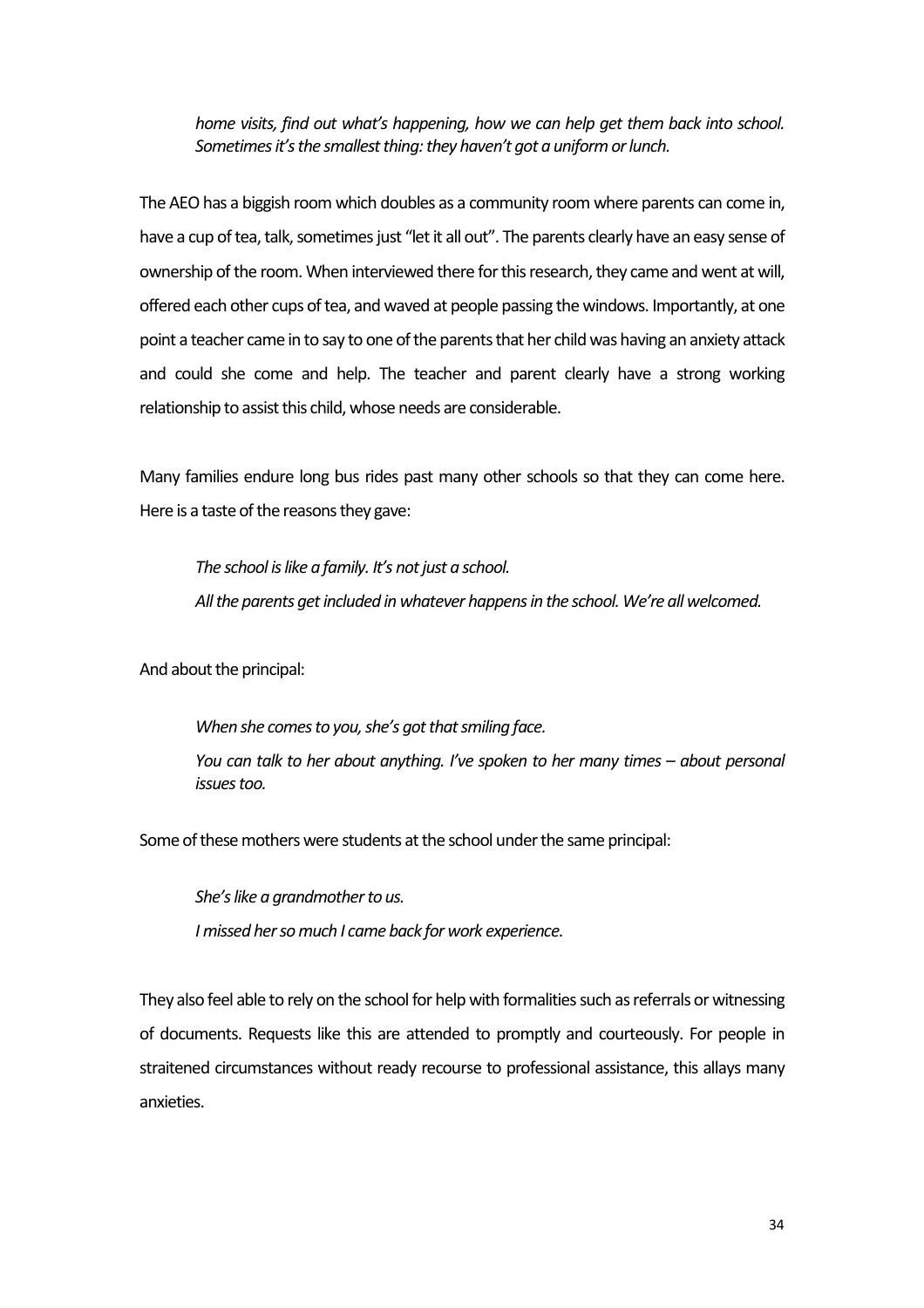In the case of Aboriginal parents, it also helps relieve them of the burden of "shames" that so many say they carry. "Shames" include not having enough money for a school excursion, as well as difficulties dealing with bureaucracy and institutions. It is a deeper and broader concept than is familiar to other Australian ears, as the parents explained:

*All Aboriginals are very "shamed". We get it, but it's hard to teach somebody else. We're very different people, and we think differently.*

*When I went to school I used to feel shame because we didn't have a lot of money and I used to have soggy baked bean sandwiches. And I used to feel shame. It's weird to try to explain it.*

The school exhibits a tacit understanding of this.

Educationally the school has a wide range of specific programs to help Aboriginal children: Monday Maths Mob, Koori Club, Make It Count, Koori Play and Chat.

The teacher running the Maths Mob program says it is about building parents' confidence in being able to help their children with maths.

*We are trying to give it an Aboriginal identity without being tokenistic.*

*I'm a big promoter of building those relationships. It's really important. Research has shown that's how children learn best. There are only a few hours a day at school, and if education is something that is fostered at home, that's only a good thing.*

The school involves parents through a process of consultation in the development of their children's personalised learning plans. These consultations take place in what the school calls "wrap-arounds" – not "meetings". The semantics are important. Aboriginal parents tend not to like the formality of "meetings", but the "wrap-around" is so called because it produces a plan which "wraps around" the child, at home and school. This personalised terminology neutralises the underlying formality. For these "wrap-arounds", the school provides food. Parents, grandparents, teacher, the AEO and child all sit around and talk about the child's journey through school.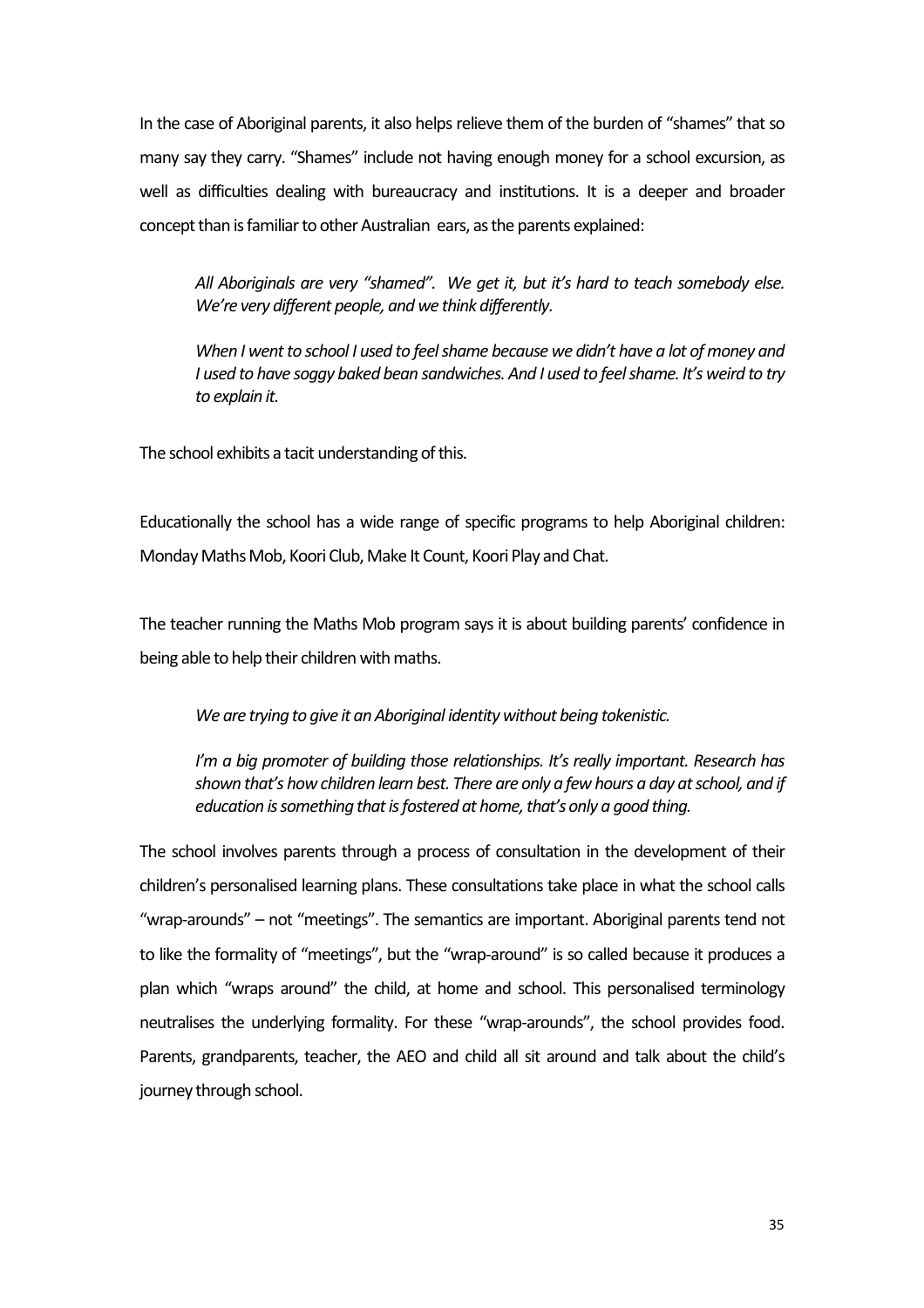Instead of conventional parent-teacher interviews, the school has what it calls "Pride Learning Afternoons" where it gets all the Aboriginal children together and the parents come to what is more like a social gathering. It takes the sting of accountability out of the occasion.

Expectations are high. The school's symbol is a lion, representing pride, and it is ubiquitous: on uniforms, walls, stationary and lapel badges. The school rules are embodied in the "Pride Guide". Parents who had been pupils at the school say they use it still for guidance in life.

# **Key factors**

- Strong leadership by a principal of conviction.
- Preparedness to devote resources to the partnership.
- Pro-active personal contact by the school.
- Outreach by the school.
- Unrelenting insistence on cultural respectfulness.
- Making individual teachers responsible for relationships.
- Employing personnel dedicated to partnership-building with Aboriginal people.
- Meeting parents' needs in the broadest possible way.
- Sensitivity to nuances of culture and language.
- Providing a room that parents can call their own.
- Having an Aboriginal presence in the front office.

# <span id="page-35-0"></span>**Case C**

The school in Case C is in many respects similar to the school in Case A: a large Catholic college for boys in a capital city, its architectural hauteur belied by a longstanding philosophical commitment to social justice. Its outreach to Aboriginal families across New South Wales, Queensland and northern Australia is just one aspect – though a large and important one – of its social justice mission. Its student body of nearly 1500 includes wards of the state, refugees and orphans.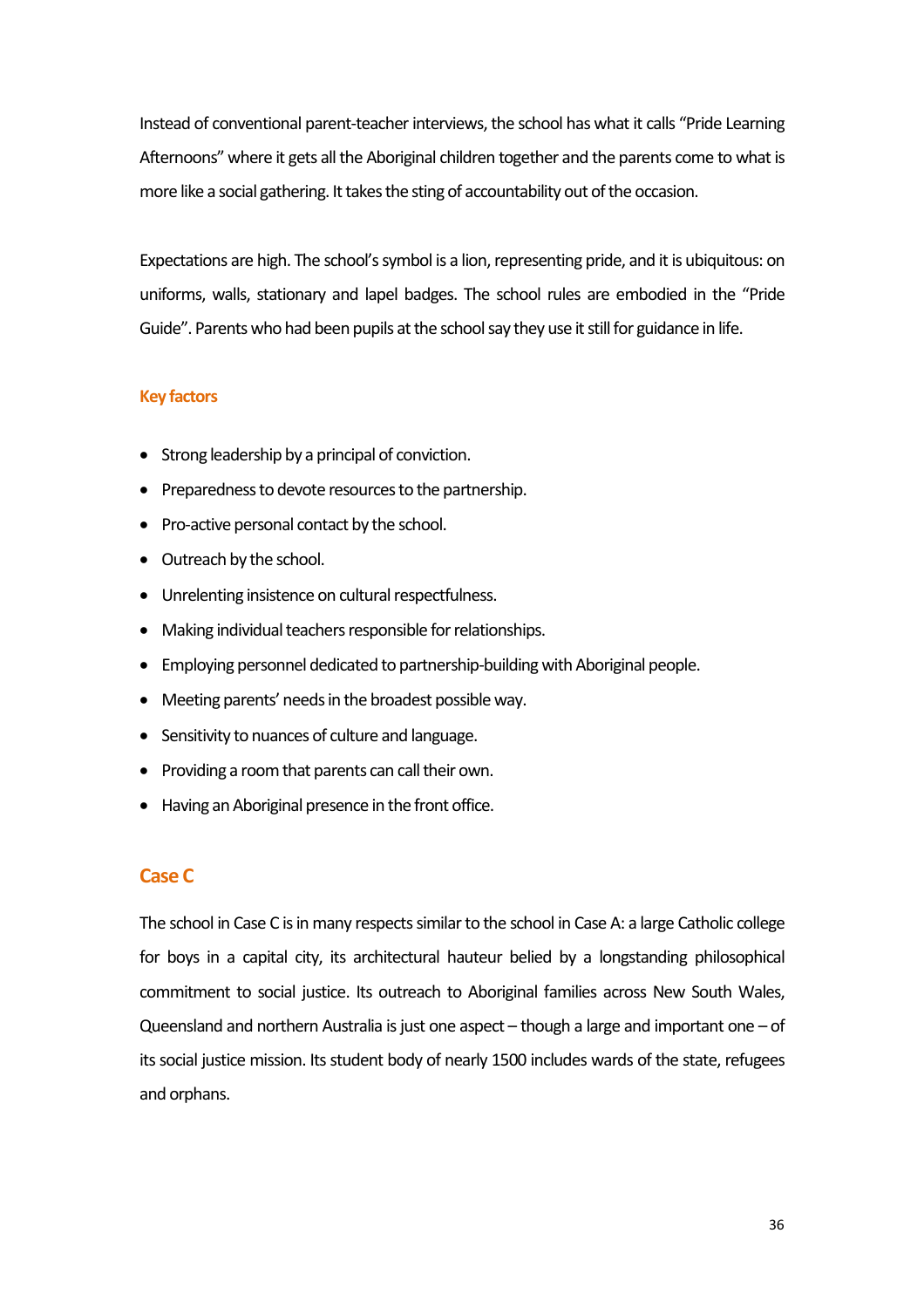The principal sees education as a close partnership between school and family, but says it is getting more difficult to sustain such a partnership because in so many families, both parents are working. How, then, does the school seek to accomplish it when parents live thousands of kilometres away, sometimes in extremely remote settings?

The critical connector is the school's Indigenous co-ordinator, who is a high-profile Indigenous sportswoman. Historically the school has drawn Aboriginal boys from New South Wales, far north Queensland, the Northern Territory and Western Australia, and she visits communities across these regions as part of the school's outreach to them. If a boy wants to enrol, the extended family comes to the school, usually with other families from the same community – Darwin or Alice Springs or Palm Island. The Indigenous co-ordinator shows them around the school and talks about the importance of Aboriginal culture there. It then becomes a decision for the families whether this is where they want their son to be.

The first days at school are emotionally difficult for the boy, the family and the community. The school is looking for ways to better manage the transition, perhaps by gaining a deeper prior understanding of the family and community dynamics, trying to better anticipate what the issues might be, and then reviewing what is done by way of introducing families and communities to the school when they come for the decision-making visit.

When the boy starts school, the families are accommodated for the first day or two in a nearby motel to ease the separation. While this often helps, sometimes it makes no difference. The principal explained:

*This year, one boy lasted only an hour because his mother refused to go home without him, and another boy was here for about a week, but Mum was ringing every night and saying, "You're missed. Your brothers and sisters won't go to bed of a night because they're missing you so much."*

If a boy decides to return home, the school promises to keep a place for him if he ever wishes to come back. Those who stay – the school has 76 Indigenous students of whom 50 are boarders – prove to be genuine stayers, there being a 97% retention rate through to Year 12. These boys have as their emotional and academic mainstays the Indigenous co-ordinator and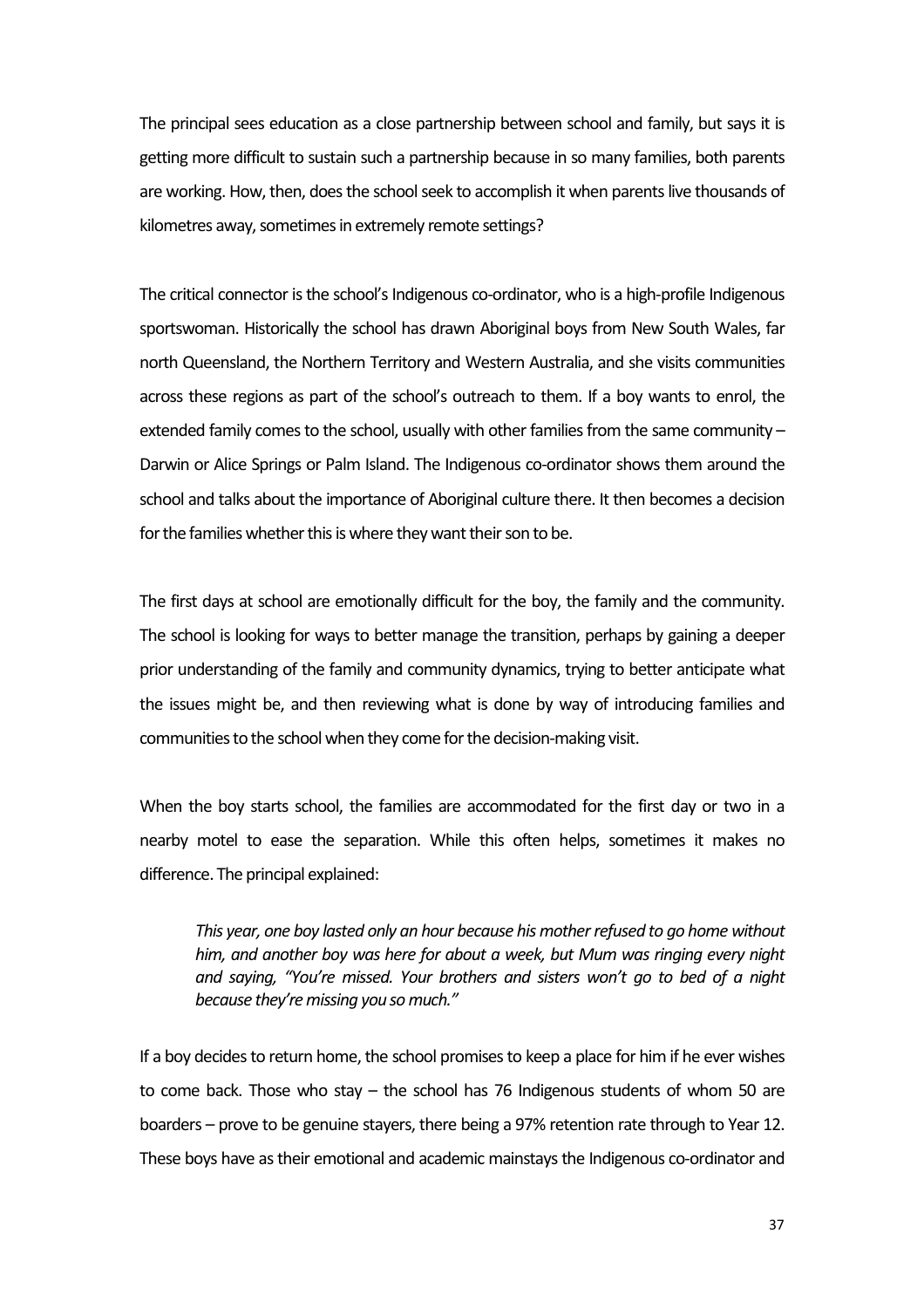her assistant, who is not Indigenous but who is a school teacher with experience of teaching in remote areas, and provides academic support.

The position of co-ordinator is the basic building block of the school's partnership structure. The principal says it is essential that a school wishing to develop partnerships with Indigenous families have a position in the school dedicated to this purpose, that the person in that position be Indigenous, and that the person be very flexible – able and willing to take phone calls at weekends, at six o'clock in the morning and eleven o'clock at night. For this reason, it is equally essential that the person has back-up and support mechanisms, otherwise he or she will burn out.

In addition to this role as the key communicator between school and families, the co-ordinator also has an educational role in that she has the capacity to educate staff about the needs of the Indigenous boys, and is able to promote ways of including Indigenous culture in the school curriculum and day-to-day activities.

Another part of her job is to seek out programs designed to support Aboriginal young people, such as sources of funding or scholarships or mentoring programs of the kind run by sporting organisations. Like the school in Case A, this school spends considerable amounts of its own money on the education of Indigenous boys in the form of bursaries and scholarships, and needs to be alert to opportunities to supplement the funding.

The Indigenous co-ordinator's role begins with outreach. For example, the Hermannsberg community south-west of Alice Springs had contacted her through family connections asking for help. A trip was being planned to find out how the school could help. It might be they want books for the local school, so there was a drive on to collect them anyway. It might be that they want help preparing children for boarding school. She makes trips like this every year.

For the boys already at the school, she stands in loco parentis.

*I talk to the boys like they were at home. And the same with the parents. The way they talk to me, I speak back to them the same way.*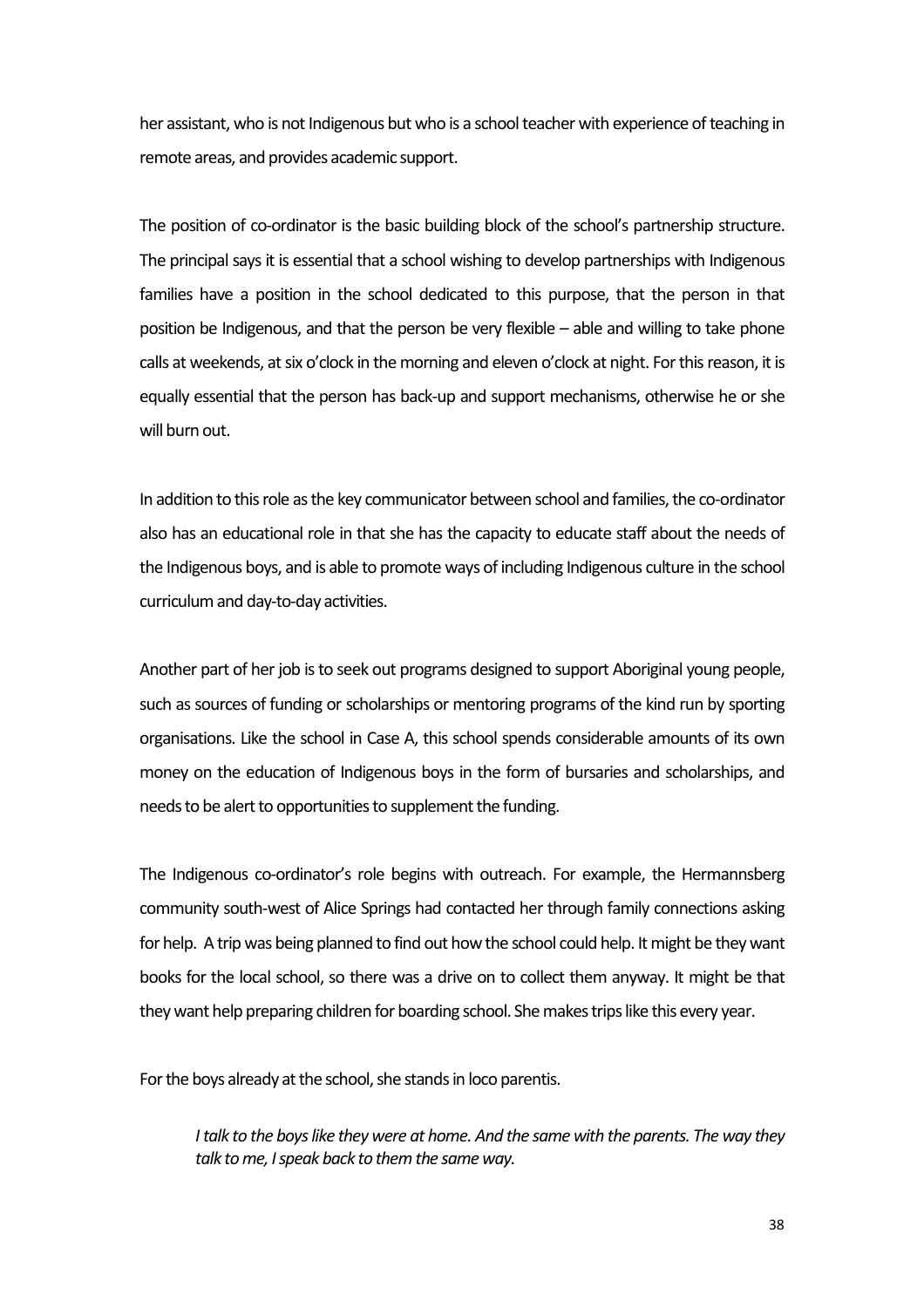And like the AEO at school B, she has walked in their shoes:

#### *I've lived their journey. I went to a school about the same size as this.*

As with the AEO, this gives legitimacy to her way of speaking – rebuking, cajoling, kidding along – which would be offensive coming from a non-Aboriginal person.

One of the more far-reaching changes she has made has been to genuinely integrate the Aboriginal students into the school. Before her time, the Aboriginal boys' program was run by two non-Aboriginal staff members who sought to protect them, to help them get away with things other boys couldn't. While the intentions were honourable, the consequences were bad: the Aboriginal boys felt different, separate, and this only added to their sense of already being disconnected from their lands and communities. The Indigenous co-ordinator is also sensitive to how this separation might be perceived:

*Some people compare Aboriginal children at boarding school with the Stolen Generation, and looked at on the surface it could be – if you're not embracing the Aboriginal culture.*

She sees to it the Indigenous culture is highly visible. In addition to flying the Aboriginal and Torres Strait Islands flags, the school last year played football in jerseys she designed with the school colours worked into local Aboriginal motifs. A gifted artist, she has also produced a large Aboriginal painting incorporating local Aboriginal motifs and symbols from the school's religious tradition. This hangs prominently in the foyer. The house shirts have Aboriginal designs.

She also makes sure the school as a whole does celebrations of sorry days, and that any Aboriginal curriculum content is checked by elders to make sure it is correct.

*We do acknowledgement of country, we do welcome to country, we get an elder in whenever anything of significance happens. One of the things I love is to see non-Aboriginal boys walking around with Indigenous artwork on their shirts. It's seen. It's everywhere.*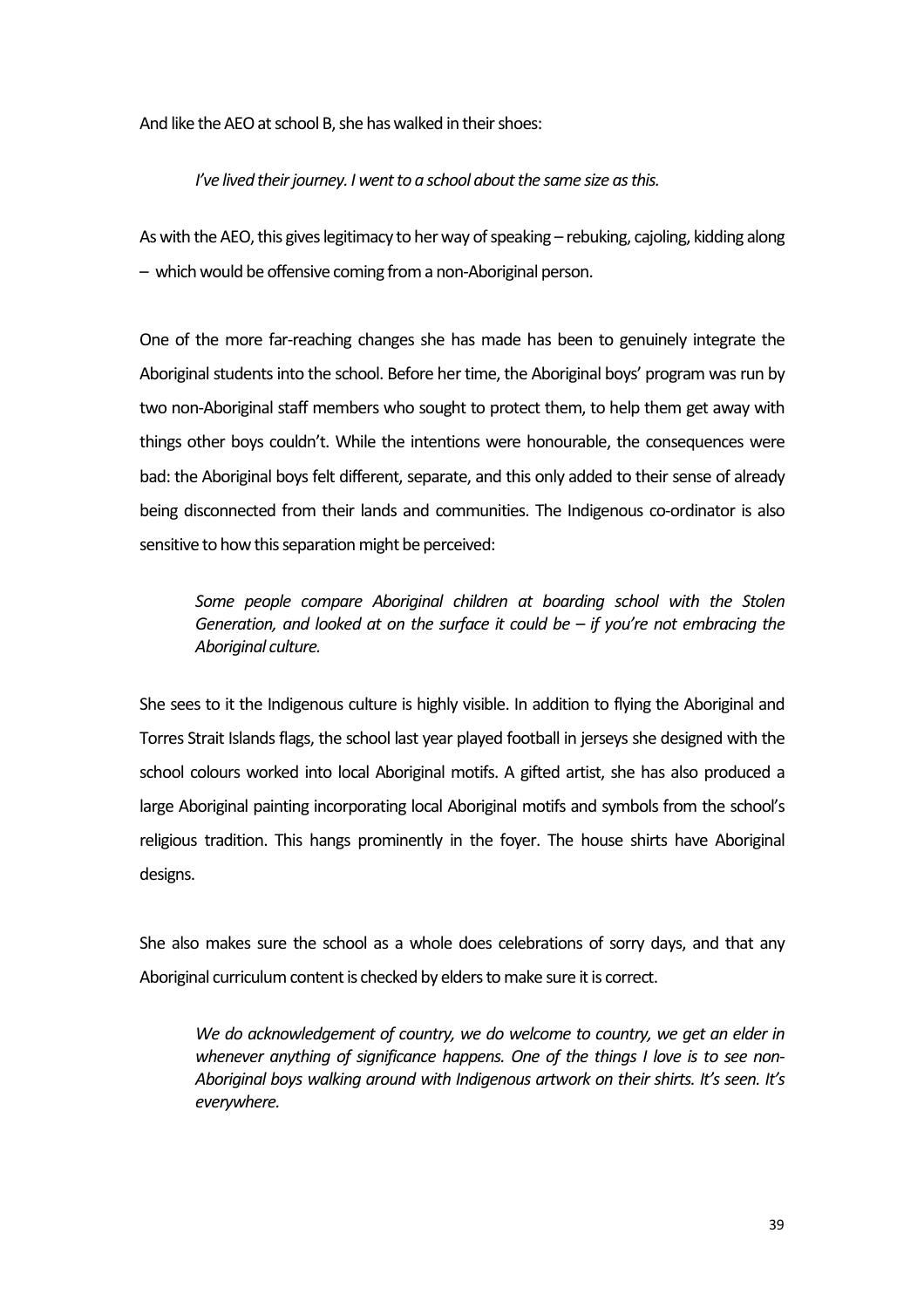What she regards as a key factor in the success of the work she does is that the principal gives her a free hand, does not attempt to second-guess her assessments of students, her decisions about managing them, or her relationship with the families. This means people don't have to wait for decisions to be handed down, and that they know she can deliver on her promises.

*They all know that if I say something will happen, it will happen. We are very open and honest with the kids. They know they can come and tell us absolutely anything because we're their guardians while they're here.*

*You're not giving up your parental rights when you send the kids to us, but you're giving us leeway to make some decisions for them because we can see what's going on.*

*The kids will ring up their parents and tell them something and then we'll ring up and tell them the real story, and then we will work out what to do. It's always a joint decision.*

In this setting, teachers do not make direct contact with parents: it is all done through the coordinator.

*There's one line of communication for the kids in this program. I'm their "parent". So if the teachers want to contact home, they come to me first.*

*Some of our parents can't handle contact from the teachers, but they can handle it from me because I'll deliver it differently.* 

Some students come from difficult family circumstances: they are only allowed to see one side of the family or there are restraining orders out on one parent; others come from homes with both parents and siblings and great supportive families. It is essential to know these things.

*We know everything about these kids: their background, circumstances, all the horrors and all the good stories.*

### **Key factors**

- Strong leadership by a principal of conviction.
- Preparedness to devote resources to the partnership.
- Pro-active personal contact by the school.
- Outreach by the school.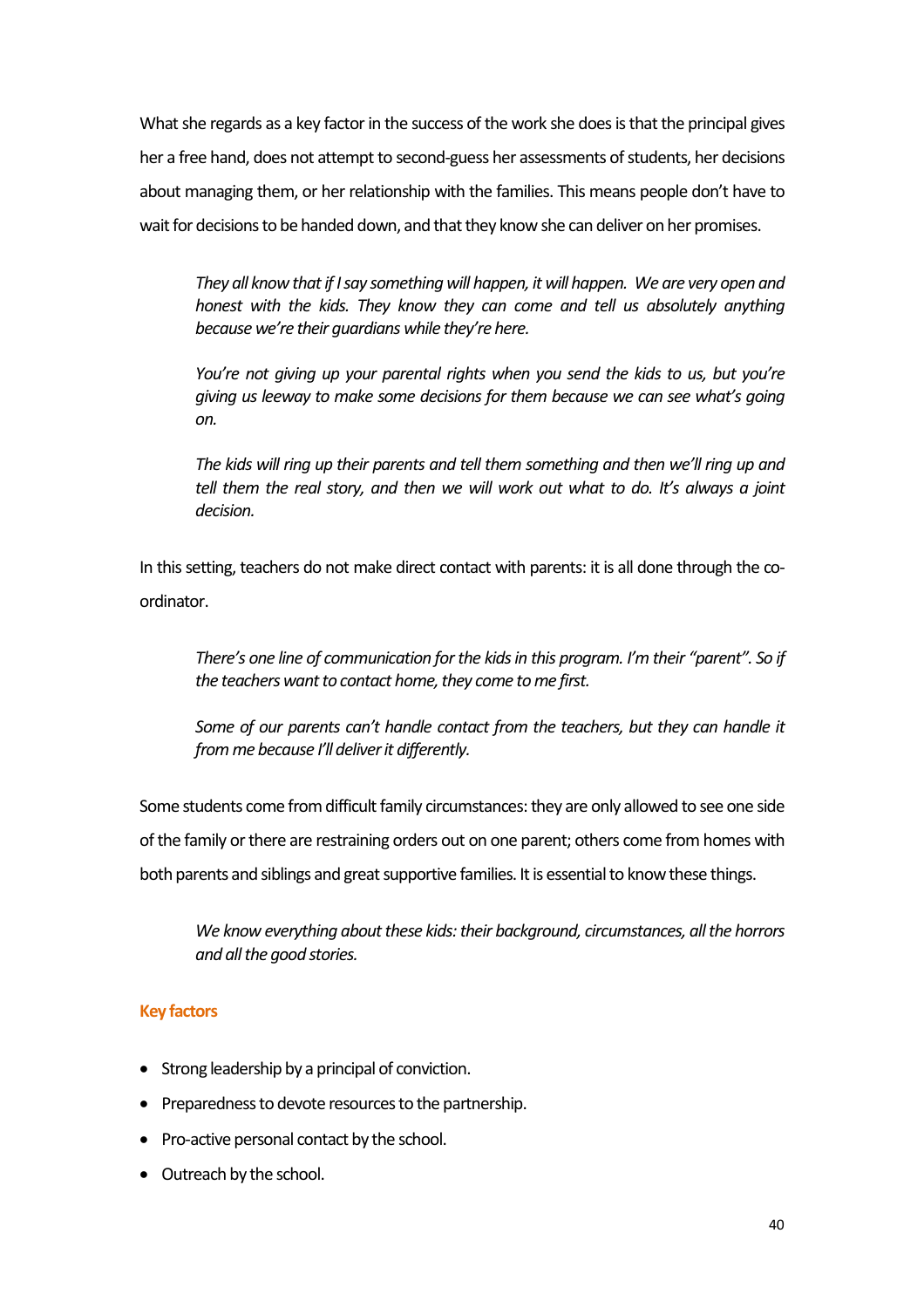- Well-qualified Indigenous person as the key connector.
- Making Indigenous culture a highly visible and integrated part of school life.
- Being inclusive in a way that does not unintentionally exclude others.

### **CaseD**

Case D is a large government primary school in a rural town, with 60 Aboriginal students – and growing -- in its enrolment of 550 students. One reason for the growth in the enrolment of Aboriginal students is that there is a division within the town's Aboriginal community, and so one set of families send their children to this school, and the other send their children to another school. However, it soon becomes evident that many other factors are at work.

One becomes apparent straightaway: countless numbers of Aboriginal paintings done by the students festoon the windows, doors and interior walls. By the time a visitor reaches the leafy central courtyard, a signal has been received that says, "We place a high value on Aboriginal culture here and we are proud of what our students create".

Another becomes apparent as discussion with the principal unfolds. She has been in the position for three years, and while her immediate past appointment was to a school in an affluent semi-rural area on the outskirts of a major city, she had previously spent two years teaching in the Northern Territory in a school where half the students were Aboriginal. She came back "south" determined to do something to make life better for children, especially those from disadvantaged backgrounds.

## *Working in the Northern Territory brought me back to what teaching was about for kids who don't have a great home life. Every kid deserves the best start they can get.*

And so with an established career that would fit her for a principalship in any setting, she chose this school, three-and-a-half hours' drive from the nearest capital city. She came first as a relieving principal and, finding the feel of the school "magnificent", applied successfully for the substantive position.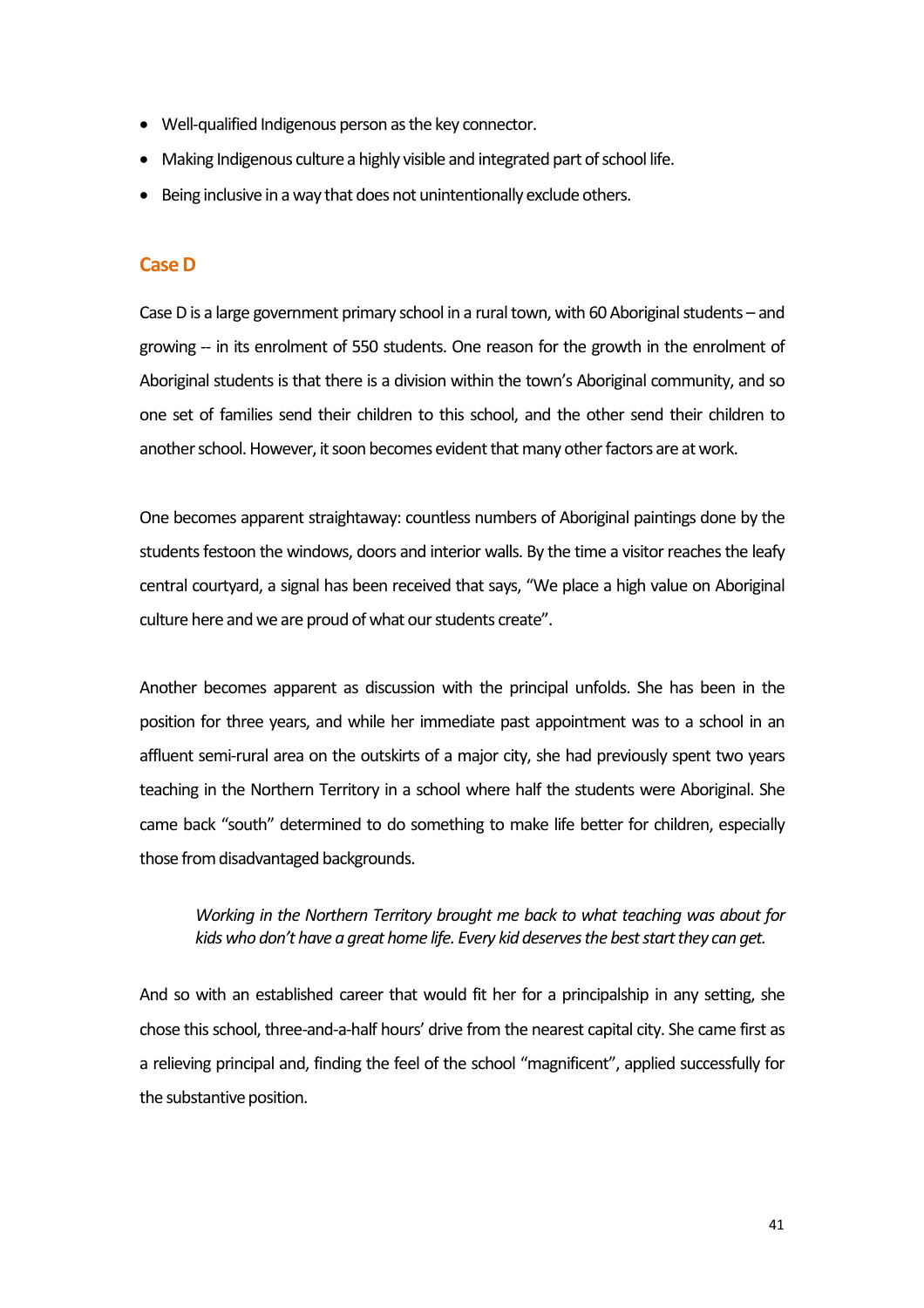Establishing connections with the Aboriginal community was a high priority, but it turned out to be harder than she thought. She set up morning teas. A few people came, but it was, "What do we want to make relationships with you for? You're only coming in. You're not staying."

Her Koori Education Support Officer (KESO) also came with complications: he is an Aboriginal man from the other side of the continent and so he is not of the local people or country. This meant the local people initially treated him as an outsider. However, because of the fractious history between the two factions in the town, the fact that he is an outsider means that he is also seen as impartial. Over time, he has won the trust of the Aboriginal people at the school, and is the absolutely critical connection between the school and its Aboriginal families.

This was brought home to the principal when he had six months off:

*All my attendance [of Aboriginal students] went down. All my communication went down. As soon as he came back, in a week it was amazing.*

*[The wellbeing co-ordinator] and I would work with Koori families and make phone calls and that kind of thing, but he goes into their houses. He knows where they live. If they're not with this family, they'll be with that family.*

*We can't find people. We don't know what's happening to them. They'll take off and we don't know what the issue is.*

The KESO himself has been in the school eight years. His role was altered by the previous principal from classroom support to community outreach. He is the key intermediary between school and families. He also goes many an extra mile in the course of his work: recruiting Aboriginal boys into a local football team and driving them to and from matches at the weekend; getting out on the streets with strategies to protect the children from violence generated by the internecine conflict and making sure people comply with Apprehended Violence Orders.

Indispensable though he is, the principal does not want the KESO to be the only conduit through which teachers communicate with Aboriginal families:

*My teachers have to develop a bit of muscle around this. They will readily ring a white person to discuss issues, but if it involves a Koori student, they want to get [the KESO] to do it.*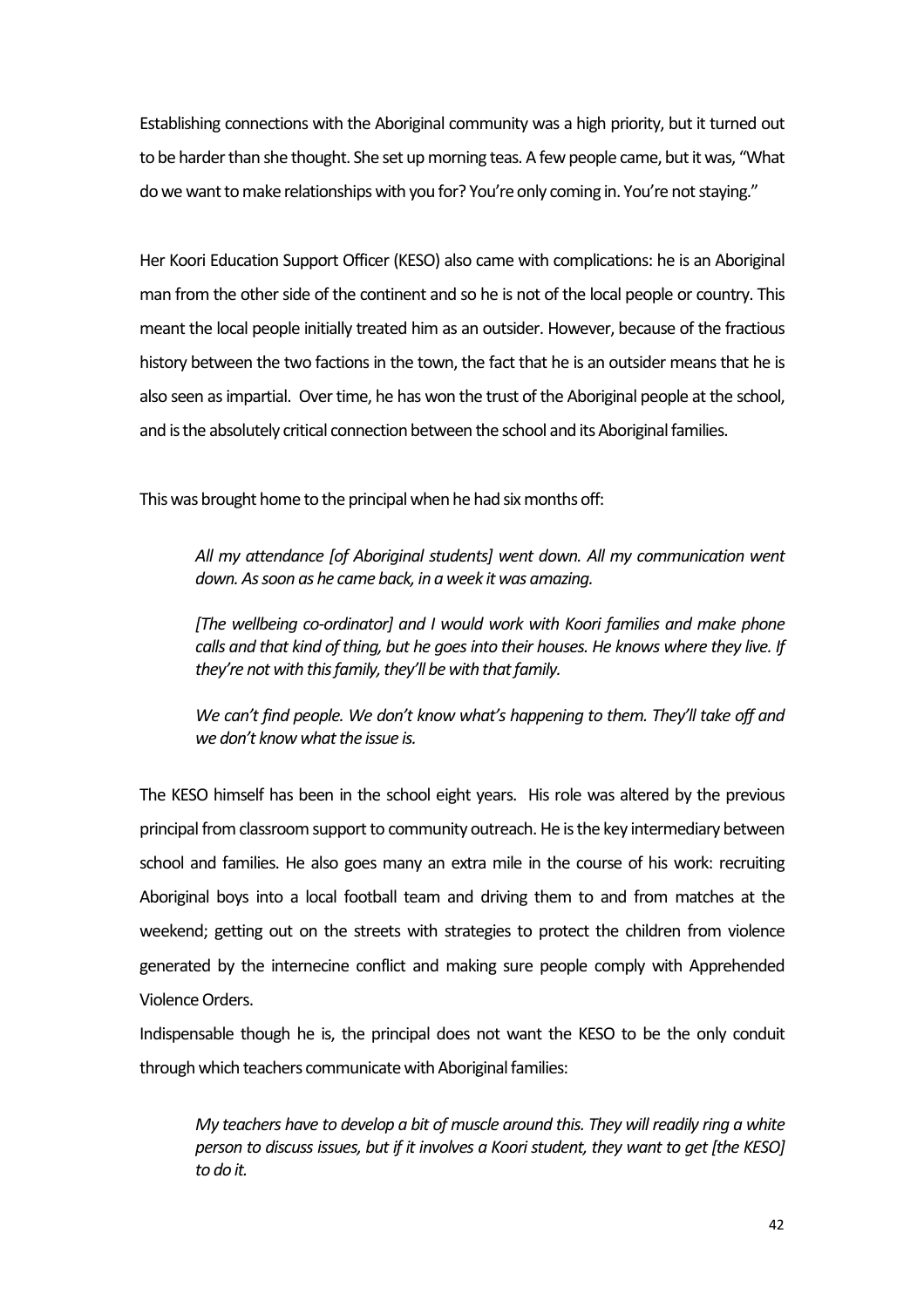She has gone out of her way to recruit teachers with good social skills, and now she wants them using those skills to create and maintain relationships with Aboriginal families. If a child is away, it is for the class teacher to ring home and find out if there is anything they can do. She also wants the teachers making at least two phone calls per term to each home to touch base and report something positive about the child.

As part of building the necessary "muscle", staff are being given professional development on the development of parental partnerships generally, and are being exposed to the Stronger Smarter program to help them develop effective partnerships with Aboriginal families in particular.

A teacher who has done the program says she learned several useful strategies for engaging Aboriginal parents and had become more confident in doing so. Other teachers, she says, remain "a bit nervous" and look to the KESO to make contact. She says she has also become more confident in her teaching of Aboriginal topics:

*It's been the usual stereotypical things: here's the dot paintings, the food, the tools they used. This year – I think because of Stronger Smarter – I've felt a bit more confident and we took the kids through the Stolen Generation, the impact on the Aboriginal people of white settlement, and really got into the nitty-gritty. And the kids really got into it.* 

She says she has seen an extra effort put in since the current principal took over, and measures this by seeing more Koori parents willing to come into the school to speak to the teachers and be involved in the school. She also says the teachers are making the effort to make connections with the families through phone calls, special days, family get-togethers on mother's and father's day, and events such as the  $NAIDOC<sup>5</sup>$  $NAIDOC<sup>5</sup>$  $NAIDOC<sup>5</sup>$  celebrations.

Like other schools in this study, the school in Case D is sharp in spotting funding opportunities, as a result of which it is able to run a range of programs, including Next Steps, which covers literacy and numeracy, and the Clontarf program to help Aboriginal boys. It also has the

<span id="page-42-0"></span><sup>&</sup>lt;sup>5</sup> National Aborigines and Islanders Day Observance Committee.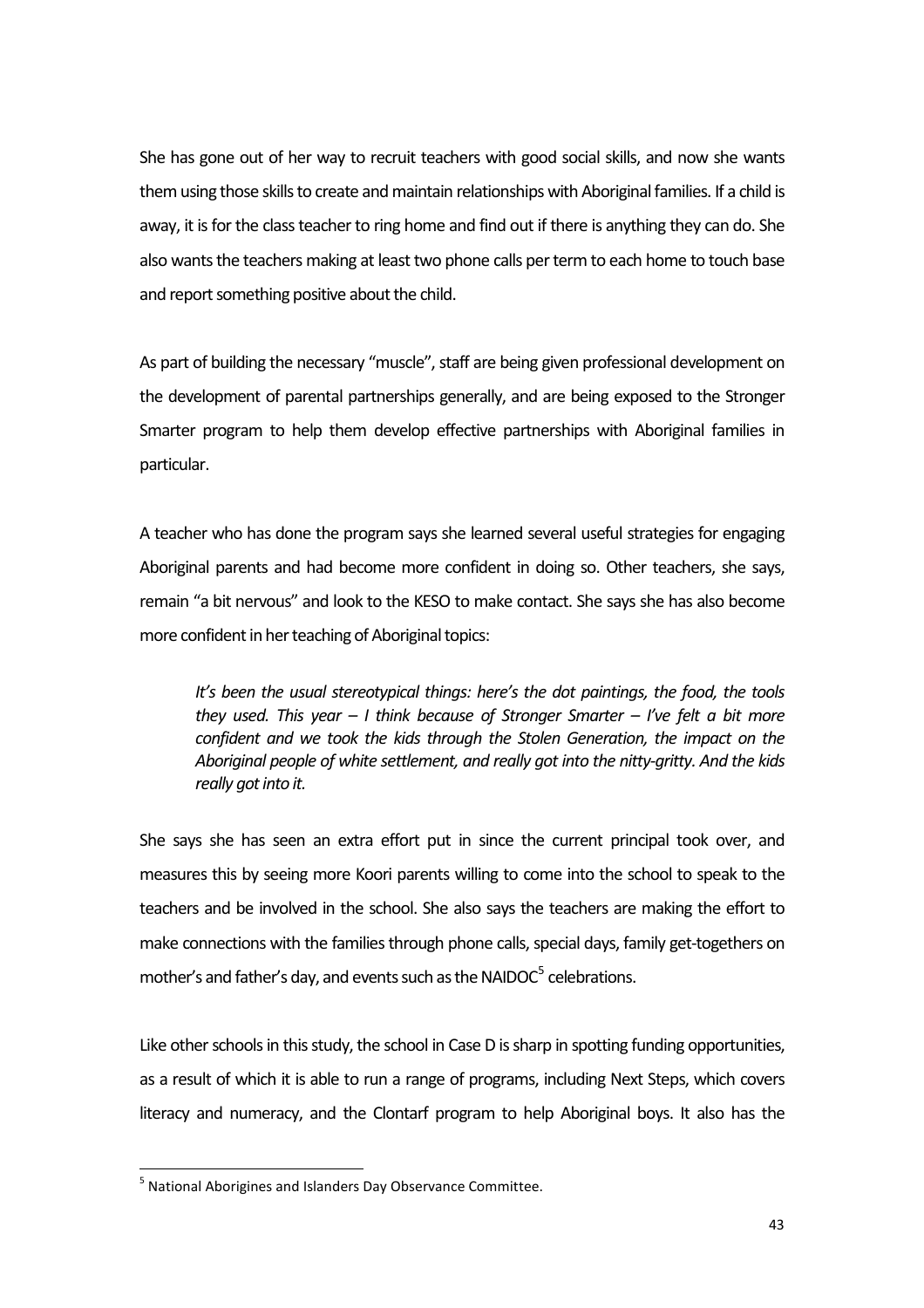services of a children's advocate who is employed by the shire council under an Australian Government funded program, Communities for Children. Although not on the school staff, she starts her day there and, with someone provided by the school's wellbeing team, runs a breakfast program and play group in a local park close to where many Aboriginal families live.

They pack their van every morning from the school's "family friendly room", a portable classroom at the front of the school which is a room where parents can come and go without having to go through the main entrance. Through this work, she is another avenue for communication between the school and families. She is also a parent at the school and sits on the school board, from where she pushes the partnership ideal. She has applied for funding to pay for a part-time host for the family friendly room, someone who can welcome families, look after the place and write supporting documents for referrals as parents need them.

She says the principal is supportive:

## *She's great. She's very open to the partnership idea. She is very supportive. I wouldn't even try this in a school that didn't have supportive leadership.*

By means of networking, the principal has brought together quite a team that contributes specifically to building relationships with Aboriginal families. In addition to the KESO, there are the wellbeing team, the children's advocate, who in turn has a speech pathologist friend working with her, and an English as a Second Language (ESL) co-ordinator. For a primary school in a modest country town, these are impressive resources. They have not come together by accident, but by the preparedness of the principal to build on a positive culture, to recognise the value of others, and to give them space and encouragement.

Aboriginal parents say they chose the school because it offers programs for Aboriginal students, because there are other Aboriginal children they know here and because they feel safe. Some are on a steering committee that arranges the school's Aboriginal programs, giving them a sense of belonging and connection with their children's education. They regard the KESO as essential, especially for keeping in touch with those parents who never come to the school.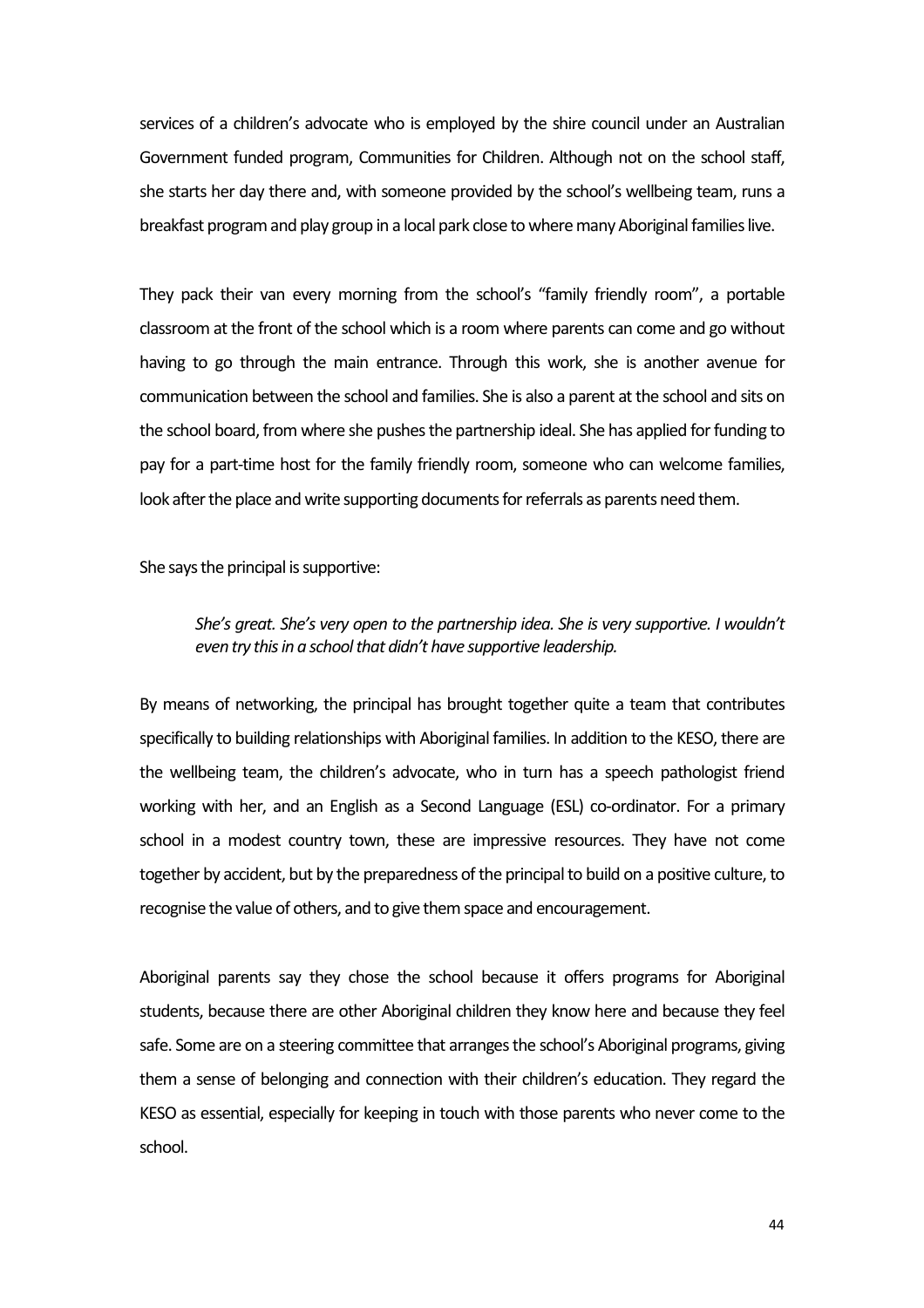There are many barriers to parents coming to schools, not the least being their own bad experiences at school. It was different here, as one parent explained:

*I used to get bullied, there was racism, all that crap. Here, as soon as that happens, they're straight on to it. There's zero tolerance to racism or bullying.*

#### **Key factors**

- Strong leadership by a principal of conviction.
- Preparedness to recognise and value what others can contribute.
- Pro-active personal contact by the school.
- Outreach by the school.
- Aboriginal person as the key connector.
- Making Aboriginal culture a highly visible and integrated part of school life.
- Determination not to allow external troubles discourage the school effort.
- Smart use of funding and external resources.
- Use of multiple lines of communication.
- Zero tolerance of racism.

#### **Case E**

Case E is a small independent school in a remote setting, serving about 200 students, mainly from town camps and outstations. It includes a child-care centre with 2 and 3-year-olds, a preschool for 4-year-olds, and then kindergarten and grades 1 to 6. In an effort to keep young teenagers from dropping out of schooling, as commonly happens when they leave here for a government secondary school, it runs a composite class covering years 7 to 10.

The school is perhaps the ultimate expression of Aboriginal family, school and community partnerships: it is owned and governed as a joint venture by the four main language groups of the area. It was founded 33 years ago on the wave of change in Aboriginal affairs policy that led, among other things, to the formation of land councils. The founders were elders from the four language groups, motivated to a large extent by their ambition to keep alive their languages and culture at a time when no other schools were willing or able to do so.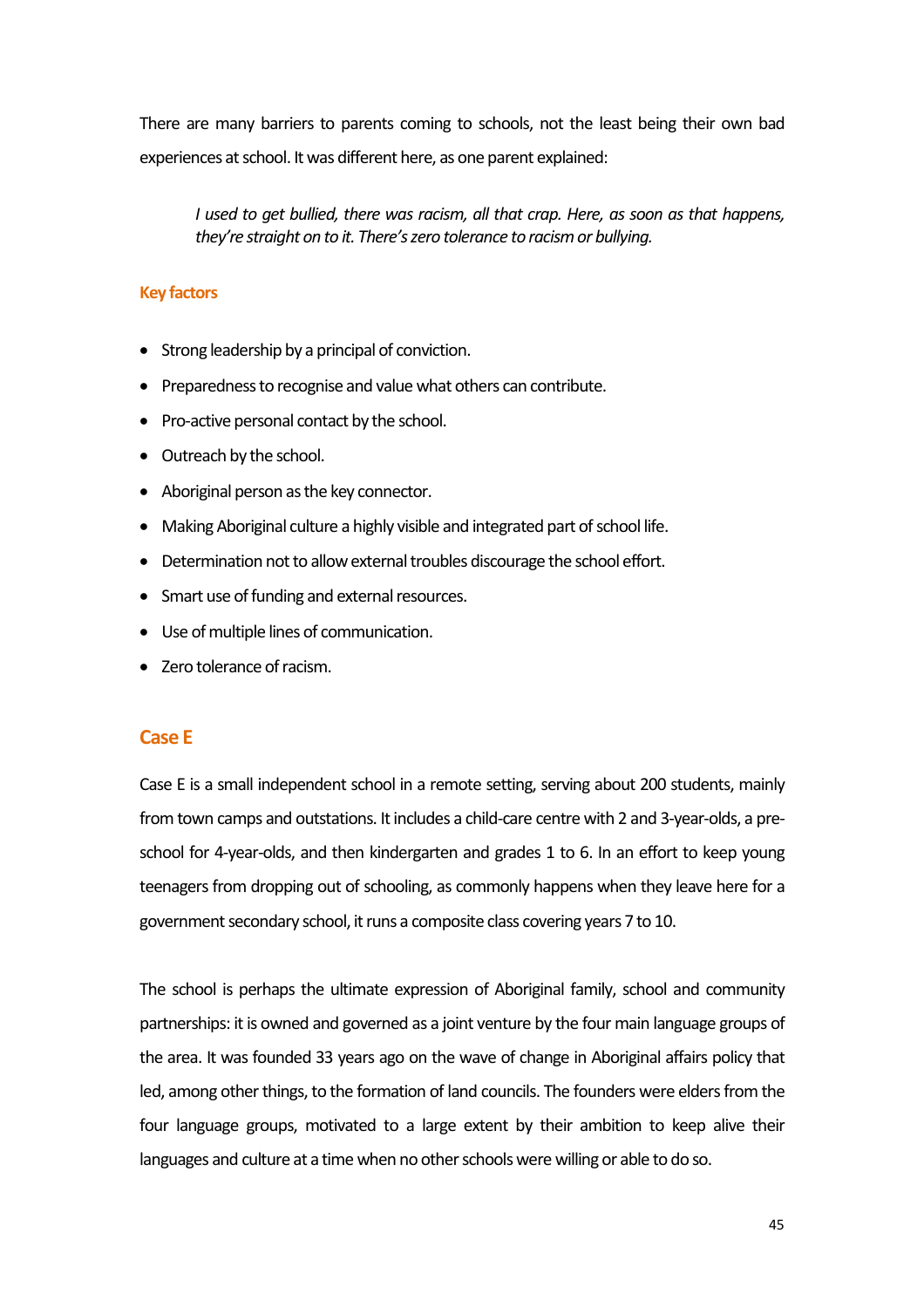They call it a "two-way" school: bilingual and bi-cultural. The founders said, "We want to teach white man's way, but we want to teach our way as well". This remains a foundational principle. The standard curriculum is taught in English, and then the students have daily lessons in their own language. The four main local languages are provided for. Culture is also taught, embedded in the curriculum of every day's learning.

To be a member of the school board, a person has to be registered as the parent or carer of a child at the school -- not necessarily a mother or father; perhaps a grandparent, aunty or uncle. They also have the right to vote for membership of the board. So the board is really a parental organisation. Board members also represent the four main language groups.

Sometimes there are factional tensions between the language groups but generally the school transcends that. Not only does it seem to transcend such differences, it has also become a powerful force in promoting unity of purpose.

According to the principal, what tends to happen is that one family dominates for a while and then it changes. These transitions happen peacefully. In the principal's view, the stability derives from the enormous pride that this is their school, that they control it and that it is independent.

The board appoints all the staff. Although they delegate much of the power to the principal, the board must confirm all appointments. Staff are chosen on merit, regardless of race or colour, and while most of the teachers are white, in every classroom there is an assistant teacher who is Aboriginal and is being trained as a teacher's aide with a view to going on further. One Aboriginal teacher at present on the staff started as an assistant, got her certificate, diploma and degree, and is now doing higher studies. Two others are currently doing degree courses.

The training of Indigenous teaching staff is one of the objectives laid down in the school's constitution, and the board makes it compulsory for Indigenous staff employed in the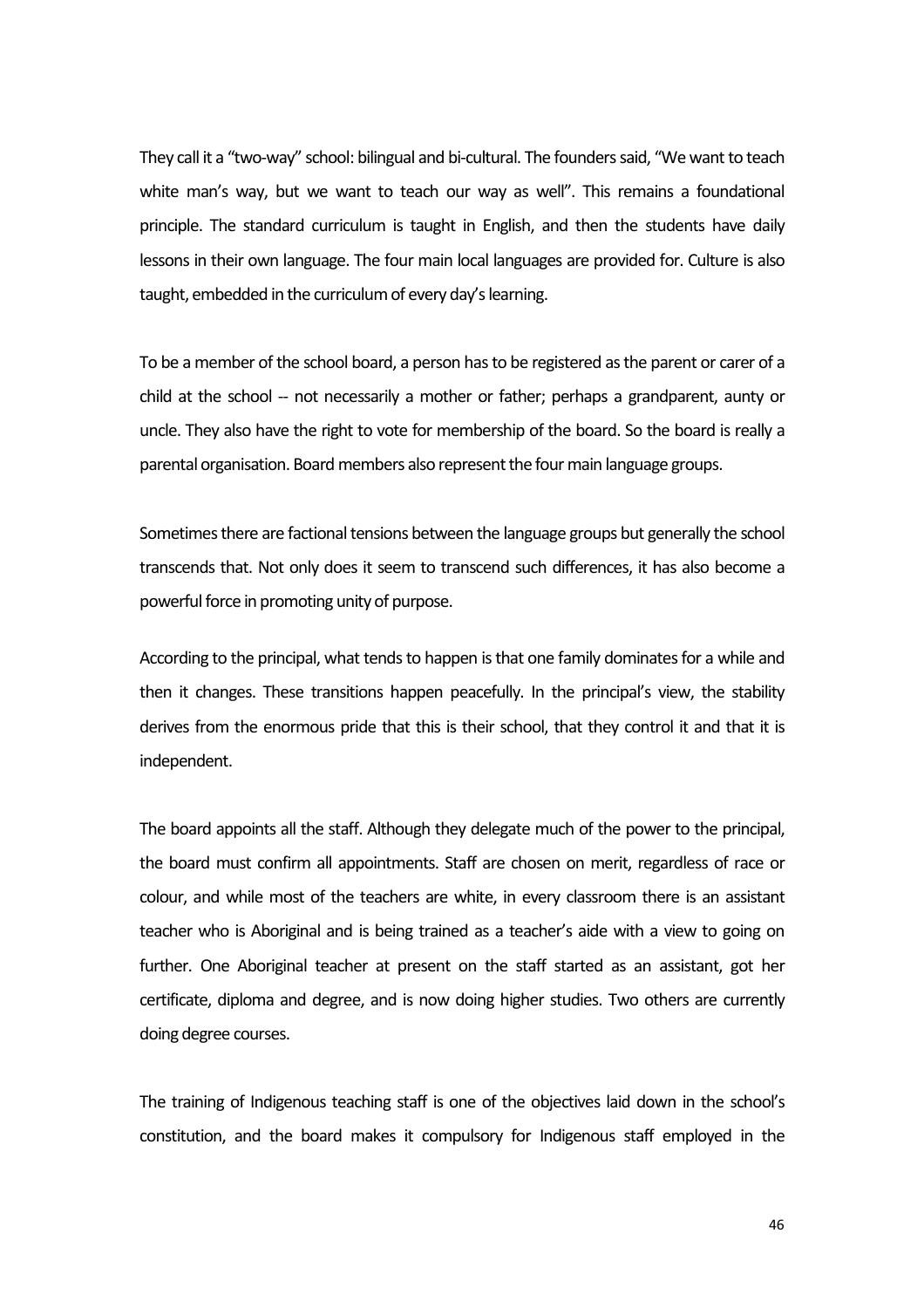classroom to do training. They are paid for the school holidays as study leave as an incentive. In 2010, there were 24 Indigenous staff doing courses – almost half the staff of 50.

There is little government financial support for this. Of the 24 being trained, the school has government scholarships for two. The rest are funded by the school. The teacher now doing higher studies had to leave the school for two years during her degree studies because the government would not allow her to take up her scholarship while at an independent school.

Funding is a perennial issue. The school's basic funding is provided by the Commonwealth on the same basis as for all independent schools. However, this funding model assumes that the school will also receive fee income from parents, but in this school very few parents can afford any fees. When the last count was done three or four years ago, this school had more children from the town camps and outstations than all the other schools in the town put together. To quote the principal:

*We are picking up the least emancipated ones. And many come from very dysfunctional families.*

Even so, parents and carers – including from the camps and outstations -- are directly and regularly engaged with the school: as members of the board, through participation in language and culture programs, and in excursions. Elders come in to tell the stories.

Every morning and every evening there is direct outreach to all the families in the camps through the efforts of the school bus drivers. The school runs a fleet of minibuses, and these go round all the camps picking up and dropping off the children. The drivers, most of whom are Aboriginal and all of whom are known to the families, are *de facto* family liaison officers as well. If a child isn't waiting to be picked up, the driver gets out, knocks on the door and asks if everything is all right. If necessary, he will make another trip later to pick up the child. Governments will not fund the buses so they are paid for out of the classroom budget.

There are also two people in formal positions as liaison officers, both Aboriginal, which is a requirement because of the need to speak language and be able to relate to the circumstances of people in the camps. The senior liaison officer explains: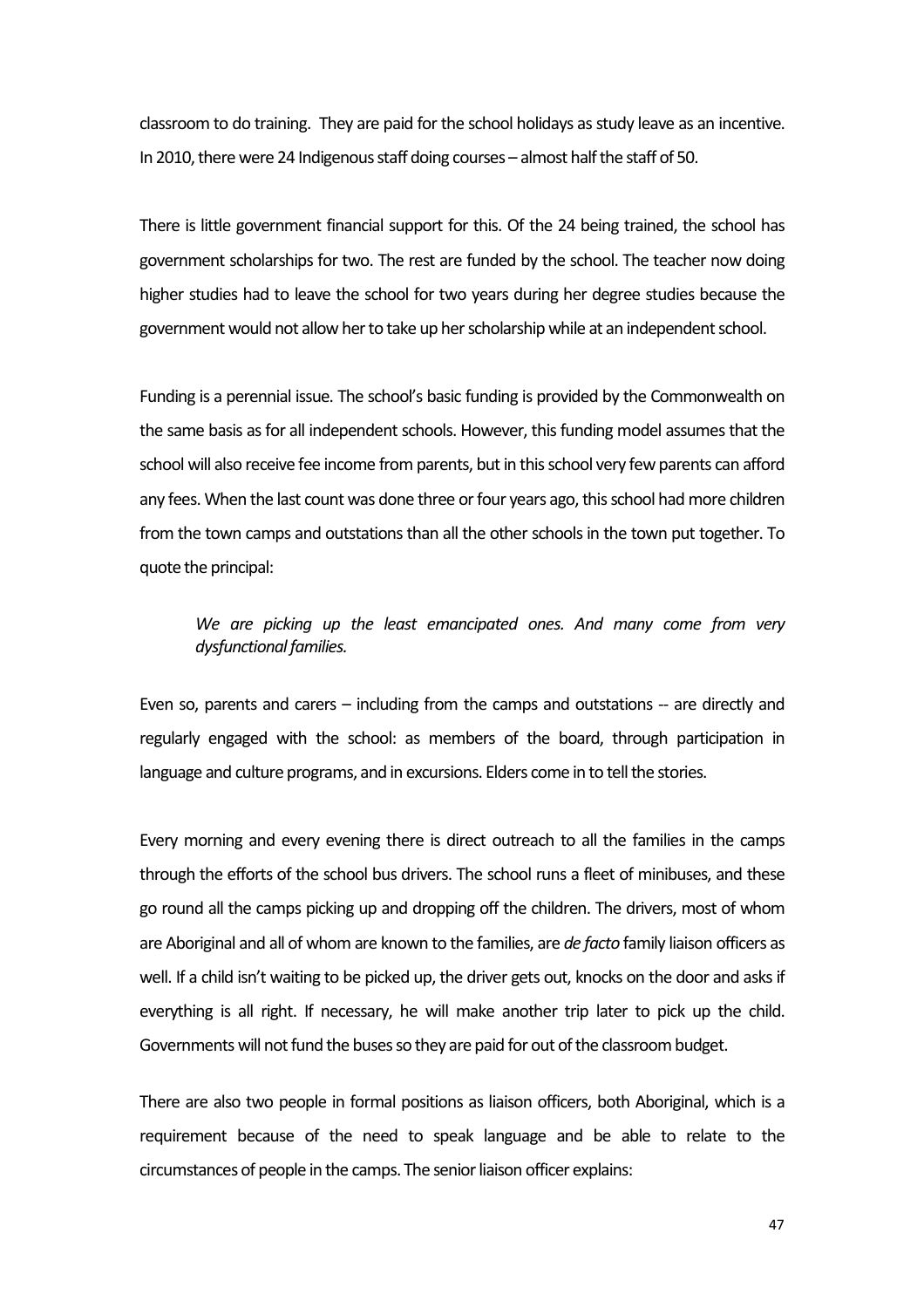*It's easy when we go and talk to the parents because we all speak language. And it helps because we're locals and know a lot of family members and half the people we are related to. I live on a town camp.*

She says about 50-plus families have children at the school, and of those, more than half are actively engaged in the education of their children. The factors behind this quite remarkably high ratio she says are, first, that many on the school staff speak language and so parents feel comfortable coming into the school; second, that they are offered breakfast and then the opportunity to sit in class with their children for as long as it takes for the child to feel at ease in the school; third, that it doesn't matter if the child is late: if the parents ring, the school will send a minibus.

For all schools, she offered this advice for connecting with Aboriginal families: have an Aboriginal person with the language; do home visits so they can get used to you; try to have the same people doing the visits so they become familiar; show them that you are here for them if they need support.

Another successful bridge between school and home has been the introduction of the *Home Interaction Program for Parents and Youngsters* (HIPPY). This is now being run by the Aboriginal graduate teacher. Tutors take activities into the homes, sit with parents, tutor them, do role-play with them, so they know what needs to be taught and how to teach their preschoolers. The idea is that the parents spend at least 15 minutes a day going through the activities with their children. There are tutoring sessions each week.

The program was introduced in 2008, and the teacher says the benefits are now showing up in the classrooms as children arrive at school readier to learn, with more highly developed motor skills and understanding of basic concepts like "up" and "down", as well as letters and numbers.

Another program, *Family and Schools Together* (FAST), has been introduced to help parents develop self-confidence and the skills needed to interact with their children. The effect on one parent of merely being invited to participate was described by the convenor: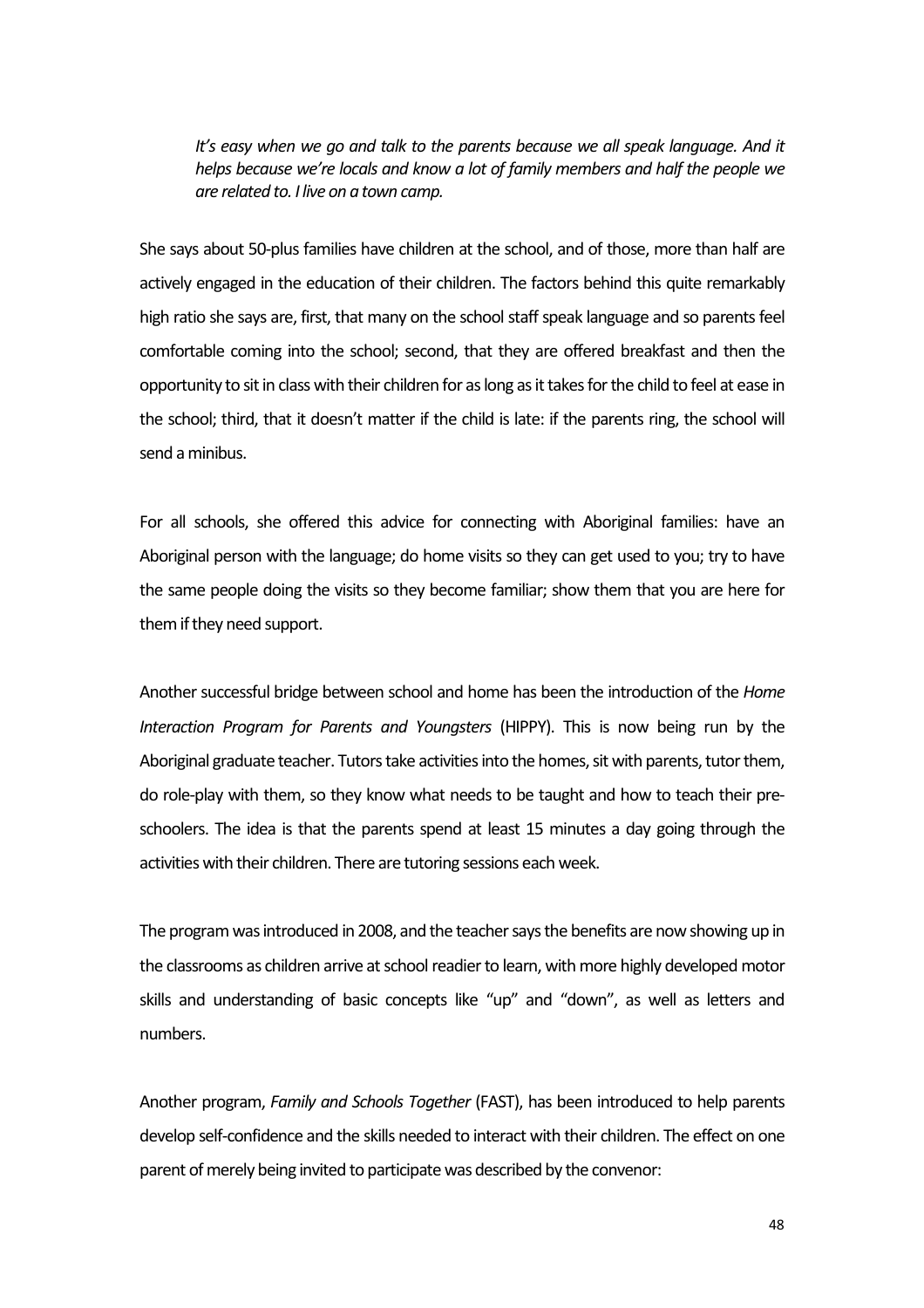*[She] wouldn't even speak to anyone here, wouldn't come past the front gate, but now she's coming into the front office, slowly getting closer into the school, and she actually spoke to a teacher the other day. And she hasn't even really started the program yet. She's just signed up.*

*Just the invitation has made a big difference. It's just amazing.*

Parents and elders have also been drawn into the development at the school of a series of basic reading books, the Honey Ant Readers. These have been written by a linguist who is attached to the school, based on local stories told by the elders using the Indigenous way of story-telling.

The first-stage books are based on seven words most commonly used in relation to a very popular activity among all local Aboriginal people – digging for honey ants. The seven words are: nanna, ant, dig, red, sand, run, in.

In the more advanced books, all the stories have a moral, and the moral is to teach the law: for example, look after your baby, or stay together if you go off into the bush. They are written verbatim as told to the author on one side of the page, and on the back as translated into standard English. Thus they can be used by speakers of standard English and of Aboriginal English.

Eleven language groups have been involved in the development of the books, and a team of seven from those groups look at the proofs before the books are published.

## **Key factors**

- Aboriginal ownership and control.
- Strong leadership by a principal of conviction.
- Integration of language and culture into the curriculum.
- Pro-active personal contact by the school.
- Outreach by the school.
- Aboriginal people as the key connectors.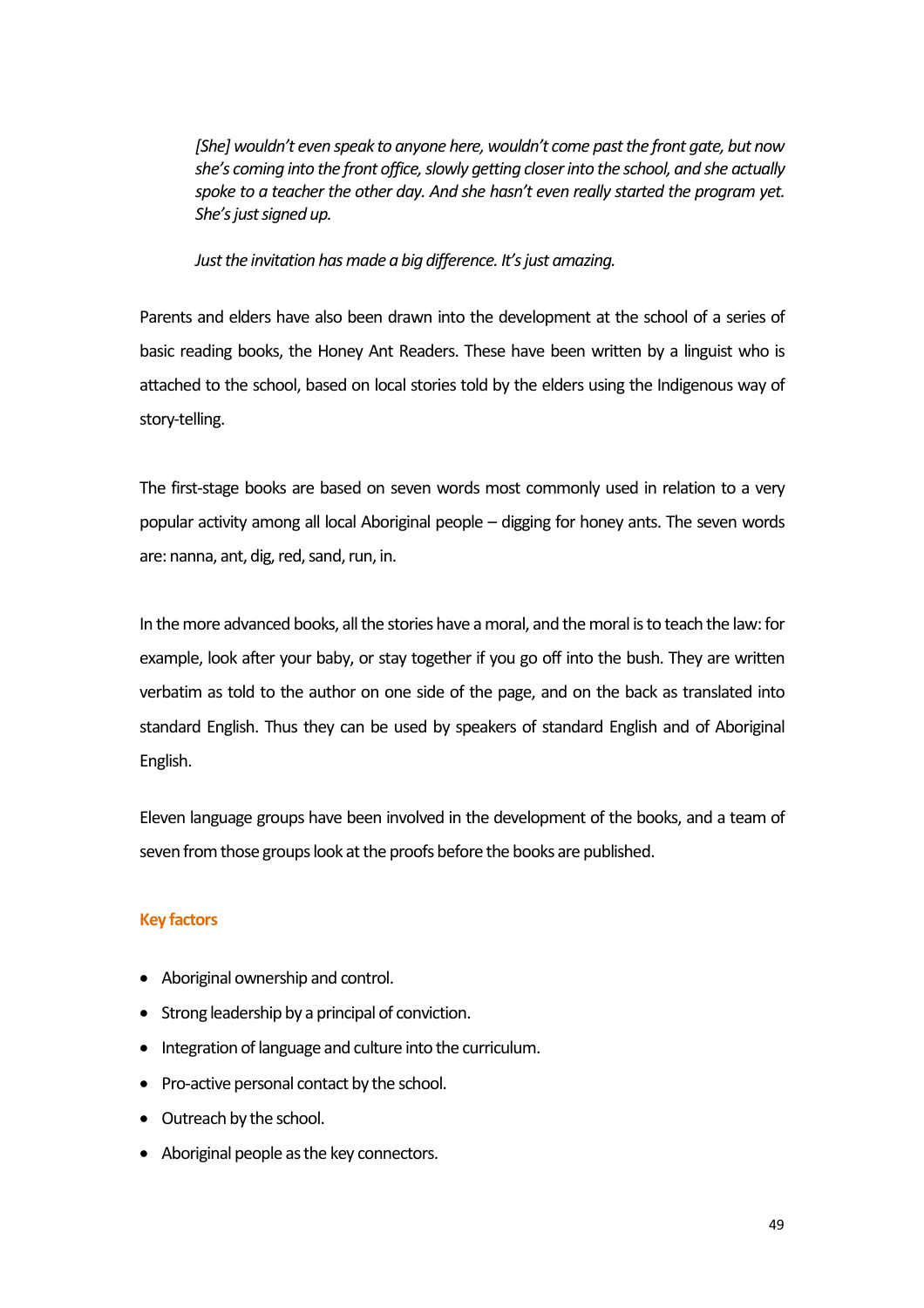- Generosity of spirit.
- Meeting parents' needs at many levels.
- Being an agent of parental self-growth.

### **Case F**

Case F is a Years 7 to 10 campus of a government secondary school in a large but remote regional city. It has 550 students, 48% of whom identify as Aboriginal.

The evidence from talking with the leadership, staff and parents, and from observation, is that this is a school that has conscientiously served a large Aboriginal population for a long time, has taken many initiatives over the years to develop a rapport with the Aboriginal community, and has been energetic in finding opportunities for broadening out the life experiences of its Aboriginal students.

However, the evidence also suggests that until recently this effort has sprung from necessity rather than philosophical conviction, a situation now undergoing radical change under the leadership of a new young principal. She knows she has a long way to go. Speaking of what she found when she arrived (within the previous twelve months), she says:

*Some systems were there, but there were a lot of throwaway racist lines, a lot of talk that was really detrimental to what we were doing. "Why are we doing this for the Aboriginal students and not everyone else?" All this sort of talk. It surprises me, coming into a school that has always dealt with this.*

*So I talked about equity and the need for us to be able to service all our students, and I've really had to educate some staff about what our role is here.*

*I'd say 50% of the staff are right on board, and 50% of staff are not happy with the clientele that we have. As with any school you'll get staff who'll run with change. There has been an enormous amount of change, and I have to step back a little and let things ride.* 

Among the systems she inherited was a structure that included two experienced Aboriginal Education Officers (AEOs), widely known and respected in the Aboriginal community, and an Aboriginal Community Liaison Officer (ACLO). The role of the AEOs is mainly to cater to the needs of students, and that of the ACLO to go out among the Aboriginal community, visit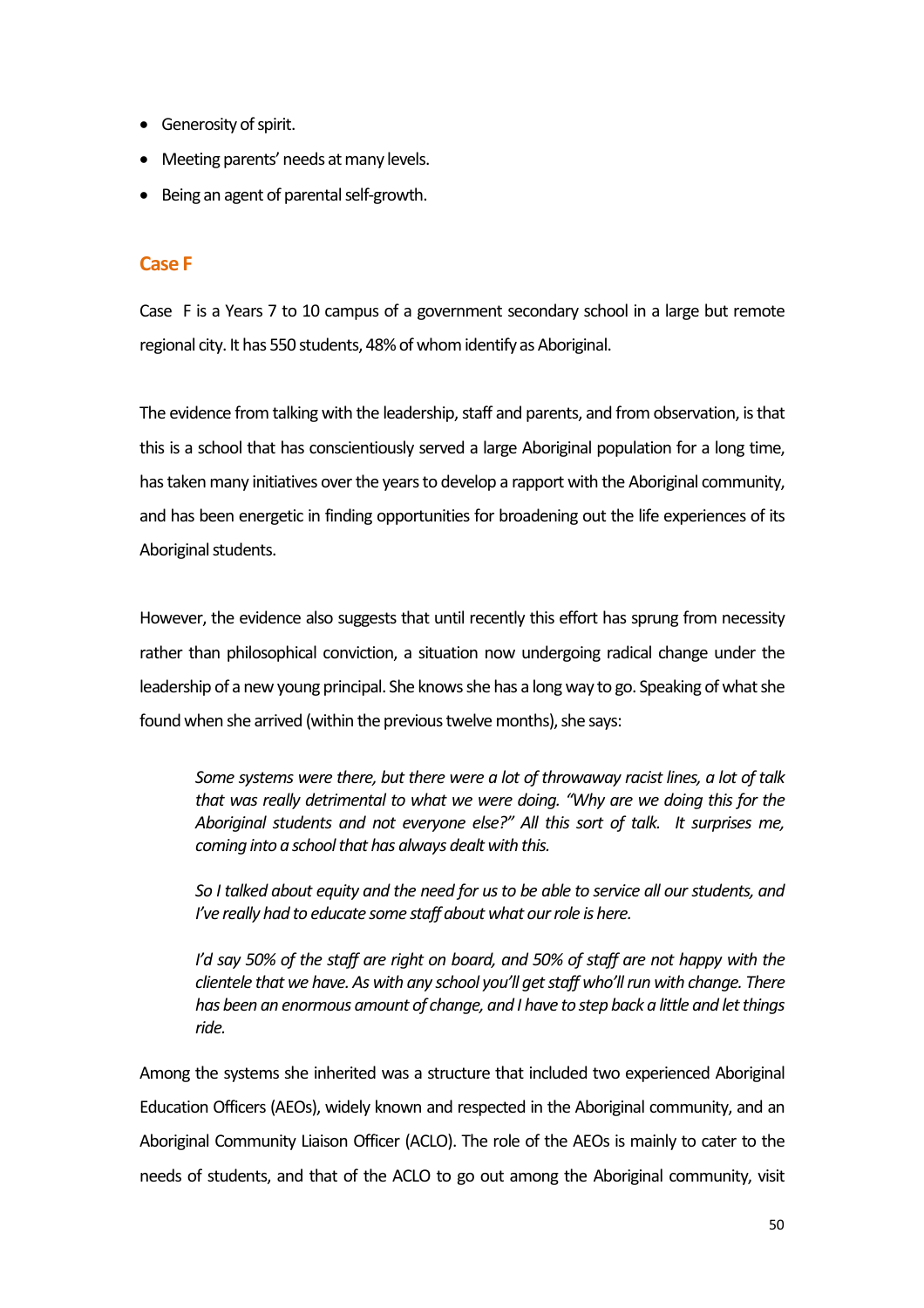homes, attend community meetings and be in touch with the community through network groups, Aboriginal elder groups and the local Aboriginal Education Consultative Group (AECG).

The ACLO post was currently vacant, the previous incumbent having moved from the district, and the selection of a replacement was imminent. The principal was determined that it would be another Aboriginal person:

*I want more Aboriginal staff. The more I have, it'll be fantastic for our kids. So I wouldn't even think about giving it to a non-Aboriginal person. It just wouldn't happen. The students like to feel they're around family. They love the story-telling and the connections. It's just so important.* 

*If we didn't have Aboriginal people in our school, we couldn't change the outcomes for our students. It just wouldn't happen.*

She speaks with admiration about the Aboriginal support staff she inherited – "they are just so good" – and describes the recently departed ACLO as "absolutely fabulous".

The support staff, for their part, say that outreach to Aboriginal families is seen by the school as important, and that if you can't get out into the community, nothing comes of your communication efforts. Newsletters have little value. It has to be "word of mouth, voice-tovoice, face-to-face". They say some Aboriginal parents feel comfortable coming into the school and some don't. It seems to them to be more a matter of personal disposition than whether they are Aboriginal or not.

Once a term, the school holds a morning meeting of the Aboriginal education team, which includes the AEOs, the ACLO, the head teacher of equity programs (who is in charge of all the Aboriginal education programs), and the Aboriginal studies teacher. Aboriginal families are invited to join them and discuss what has been happening over the term with the Aboriginal students.

One such meeting was held on the day the researchers visited the school. It attracted about 20 parents. Aboriginal students in positions of leadership at the various class levels introduced the presentations of what their class had been doing. There were brief speeches of welcome from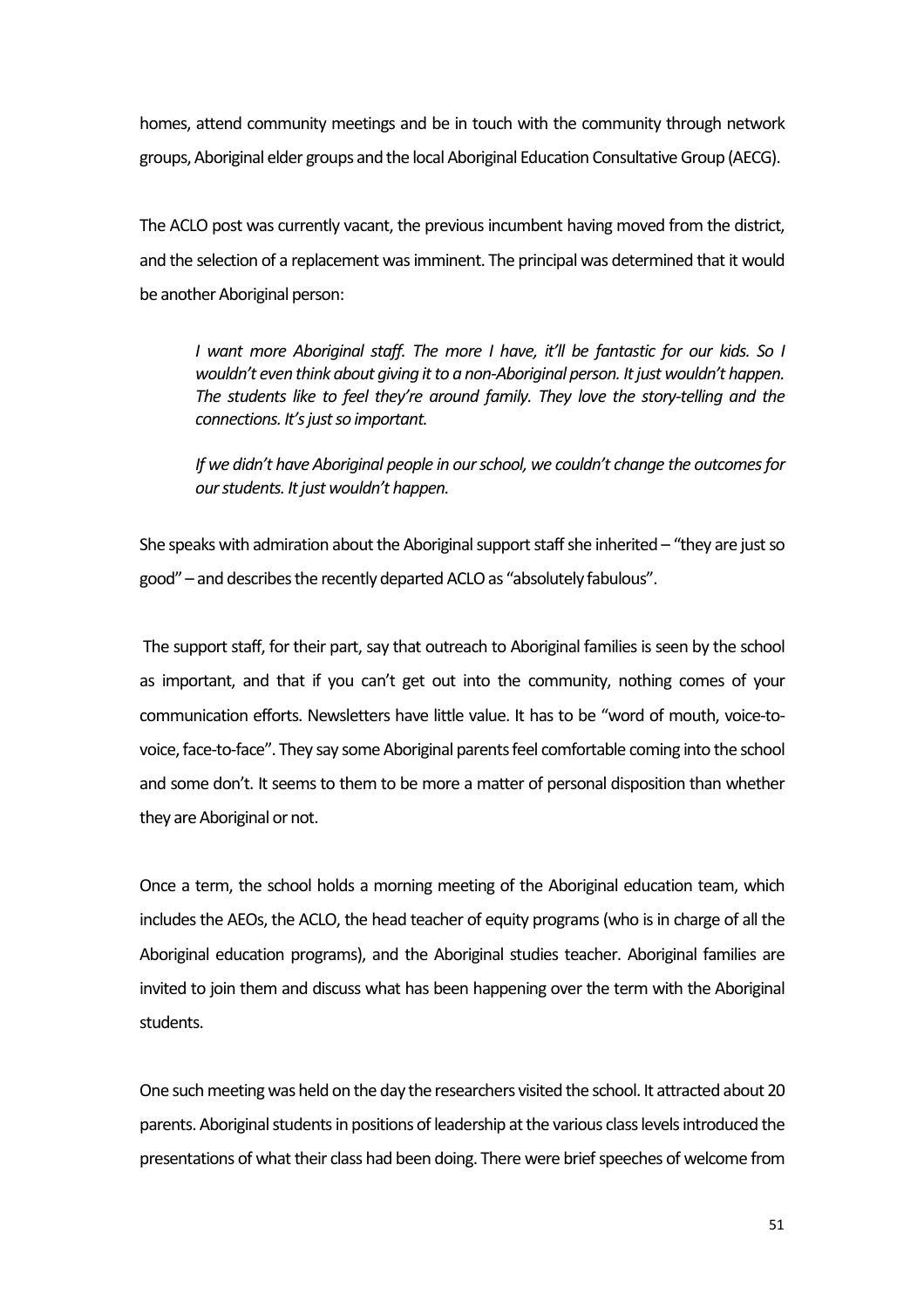the principal and head of equity, and a presentation by the Aboriginal studies teacher on work she was doing.

Afterwards, the parents were invited to stay for lunch, and virtually all did so. They spoke appreciatively of the school's work with their children, as well as of symbolic projects such as the building of a large native garden which the elders had been invited to design and advise upon. This garden began just outside the glass wall of the lunch room, and many parents commented on it as a symbol of what they saw as the school's respectfulness of their culture.

The head of equity said later that while there was a committed core of Aboriginal parents involved in the life of the school, she and the others in the leadership group want to do a lot more to develop partnerships with parents. Part of doing so is the development of partnerships with external organisations such as Mission Australia, who are connected with parents in other ways but who also run resilience and tolerance programs in the school. In a sense, then, the school is creating another door through which parents can enter school life.

Other staff have ideas for introducing occasions on which the school can invite parents in for lunch with their children  $-$  "inviting the parents in for something positive, and where they don't have to make an appointment".

The barriers to parental engagement are many, as one of the AEOs explained:

*There could be two parents working. Could be single parents with big families. Transport is one of the main issues. That fear factor: a lot probably don't come in because of that fear about what to say or what to talk about.*

*A lot many have been in the school before for disciplinary issues. So: "I'm not going in there to listen to that disciplinary stuff".*

*And they may have had a bad experience during that time because their child may have been suspended or expelled or they didn't get the answer they wanted.*

*And back in the time when their parents weren't even allowed to go to school, that could still be passed down. And education wasn't a major priority. Maybe isn't a big priority for them and their children now.*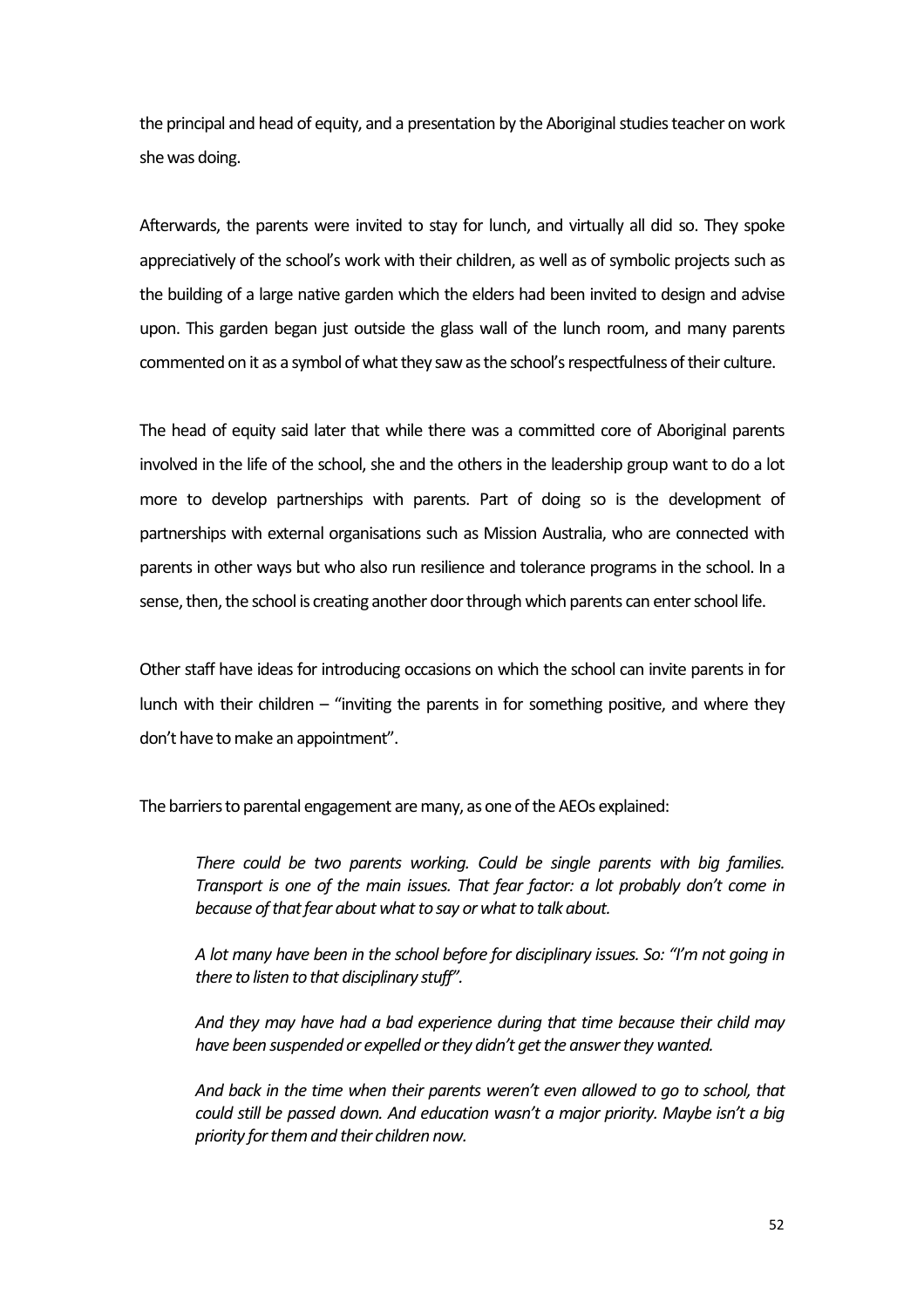Fear of being discriminated against now is not considered to be a likely factor. Staff say that while the school had in the past an issue with racism, in more recent times this has disappeared, and in fact a zero-tolerance policy is now in place: if a student is heard to make a racist remark, the parents are brought in immediately.

The principal says that as a newcomer, she needs to build trust among parents if she is going to break the barriers down:

*My job at the moment is for them to get trust of me. For example, I had a meeting with a mum this morning and her son hadn't been to school all term. So we looked at the data and I said, "What can we do to support you?" And we set up a plan, and as she went to leave, she turned back and she just said, "I just want to thank you for not yelling at my son. I feel you understand."*

*What she was trying to say was, thank you for not making me feel inadequate. And that's the way you've got to work. I lot of these families get yelled and screamed at. So they won't come in. So I've got to create a culture in which they know I'll never make them feel any less than who they are.* 

Q: How do you get the staff thinking like this?

*We're using peer coaching. We have our teachers go into class, we video the classes and we self-evaluate. As a principal I say, "I'm not here to judge you on your teaching. I am here for your teaching to improve." The peer coaching is a way of getting into the classrooms and role-model. We have some teachers, Aboriginal students won't even go in their class.* 

She also reflected on her own approach to the education of Aboriginal students:

*I think that when I started working with Aboriginal families, I looked at the deficit model far too much. I focus a lot of my energy now on our Indigenous Youth Leadership scholarship holders, who are these absolutely brilliant leaders, and they're pulling everyone else up.*

*And that's what I want to push. Let's give the leadership capacity a lot more depth.*

A teacher on the staff who is Aboriginal says that the more the community are involved in the teaching, the more real it seems to the students. She has had a well-known footballer in to talk about how he achieved success; she has had in a couple who had been through a rough patch to talk about how they had overcome their problems and how they subsequently shook of the stereotype as people involved in crime and violence.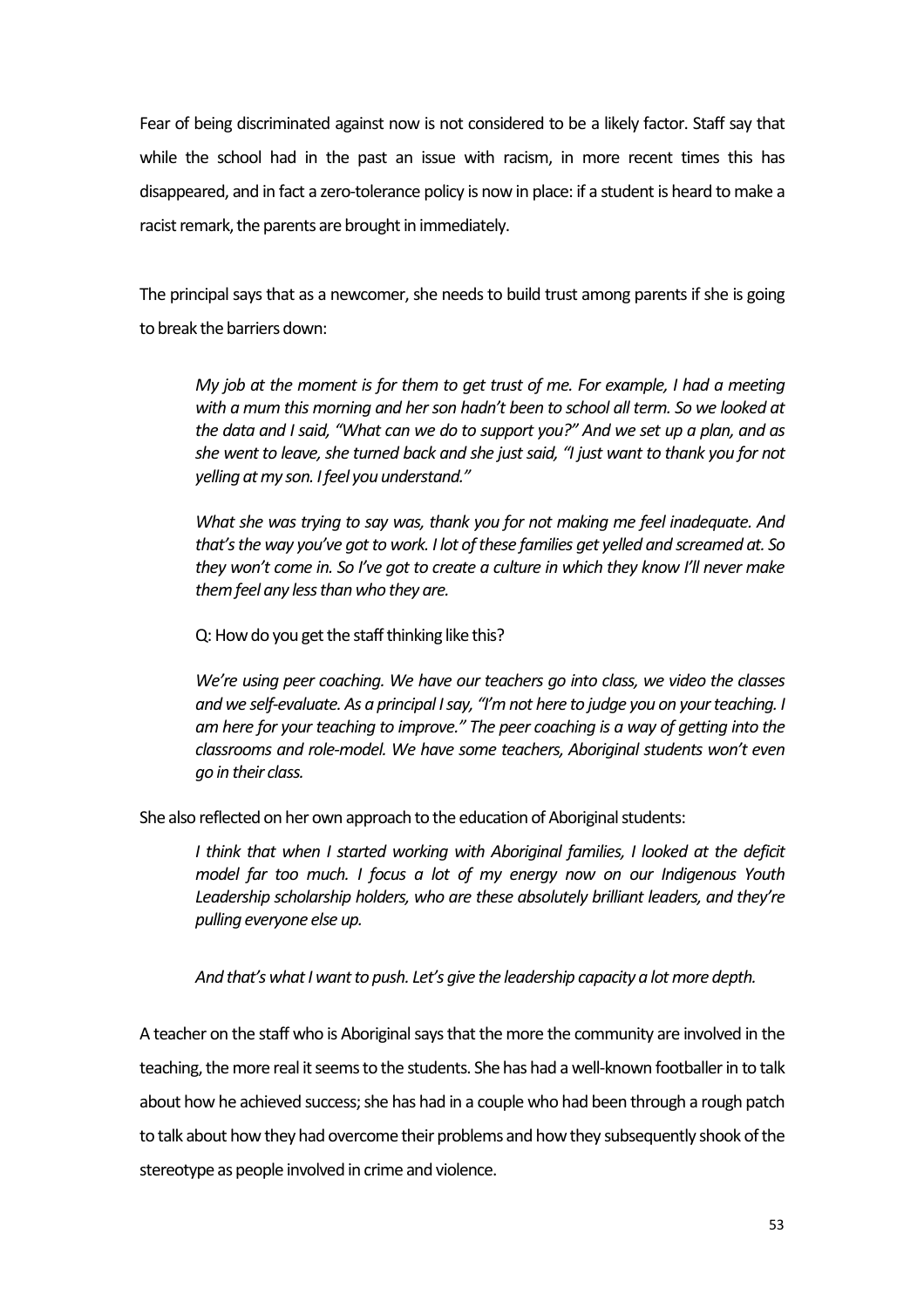This is one school where funding is not a problem. The principal says:

*We've got all the money. We're probably the most funded school in [the State]. We have a literacy team, we have all this, but that's still not making the difference that we want to see.*

It is clear that while money is important, on its own won't make a difference. It is about the people and commitment and a sense of mission, as so many of these case studies show. This young principal does not want for a sense of mission:

*It's great to come to work every day, it really is.*

Q: Why?

*Because I think I'm making a difference.* 

#### **Key factors**

- Strong leadership by a principal of conviction.
- Pro-active personal contact by the school.
- Outreach by the school.
- Aboriginal people as the key connectors.
- Making Aboriginal culture a highly visible and integrated part of school life.
- Use of multiple lines of communication.
- Zero tolerance of racism.
- Creating opportunities for parents to come in and see what their children are doing.

#### **Case G**

Case G is a government secondary school with 400 students, about 28 of whom are Aboriginal. It serves a satellite town on the outskirts of a major metropolitan area in Australia's south-east, where the original Aboriginal nations and their language groups were comprehensively broken up by white settlement. A legacy of this fracturing is that many in the local Aboriginal community, displaced from their original lands, speak with diverse voices, adding complexity to the school's challenge in establishing and maintaining partnerships.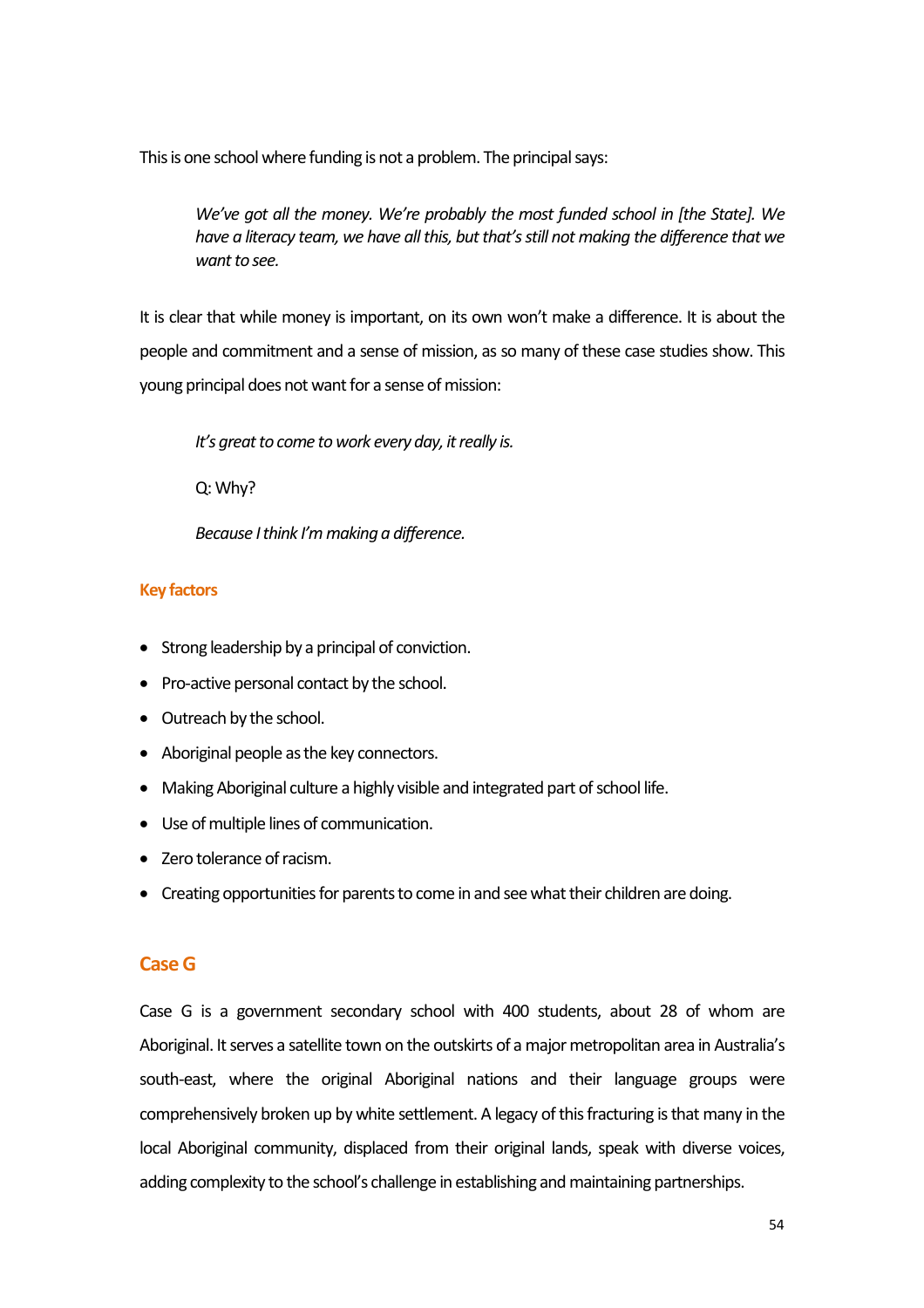The history of the school itself has a legacy of its own: neglect of its infrastructure by successive governments led to its becoming seriously run down, undermining its reputation in the eyes of the townspeople. In a town that has a mixture of affluent families and those living in what is described by the principal as an "underbelly" of disadvantage, few children from the former group were enrolled at the school. A cycle of residualisation had taken hold.

Then four years ago a new principal was appointed with a long and successful career of building or re-building schools in low socio-economic settings. Wise in the ways of the bureaucracy, entrepreneurial by temperament and toughened by hands-on experience, he set about remedying the physical neglect and at the same time rebuilding a culture of pride. Integral to his approach is to see that this new pride is fully shared by the Aboriginal community.

Virtually the whole school has been rebuilt, just enough of the old remaining to prompt staff members to tell their own stories about leaking roofs, freezing classrooms and broken windows. They walk through the new buildings still seemingly in disbelief.

To get this far, the principal has seized on every opportunity:

*[State Premier] came to visit our school, and I believe he was influential in our moving up the ranking and getting something happening.*

We took federal funding for a trade training centre. We applied for a language centre and we got that. So we formed a package which has rebuilt our school.

Language is a cornerstone of the school's engagement with the Aboriginal community. The principal went to a departmental conference on "closing the gap" and persuaded a senior policy-maker to fund a two-year pilot program to teach the original language of the area. Elders who themselves were once students at the school are now back teaching this language. They too have history to deal with. Speaking the language was banned, and although it was kept alive within families, they say it took two generations before people felt they had rebuilt their skills sufficiently to teach it. Preservation was made more difficult by the fact that the language was oral only, although now is it being written down.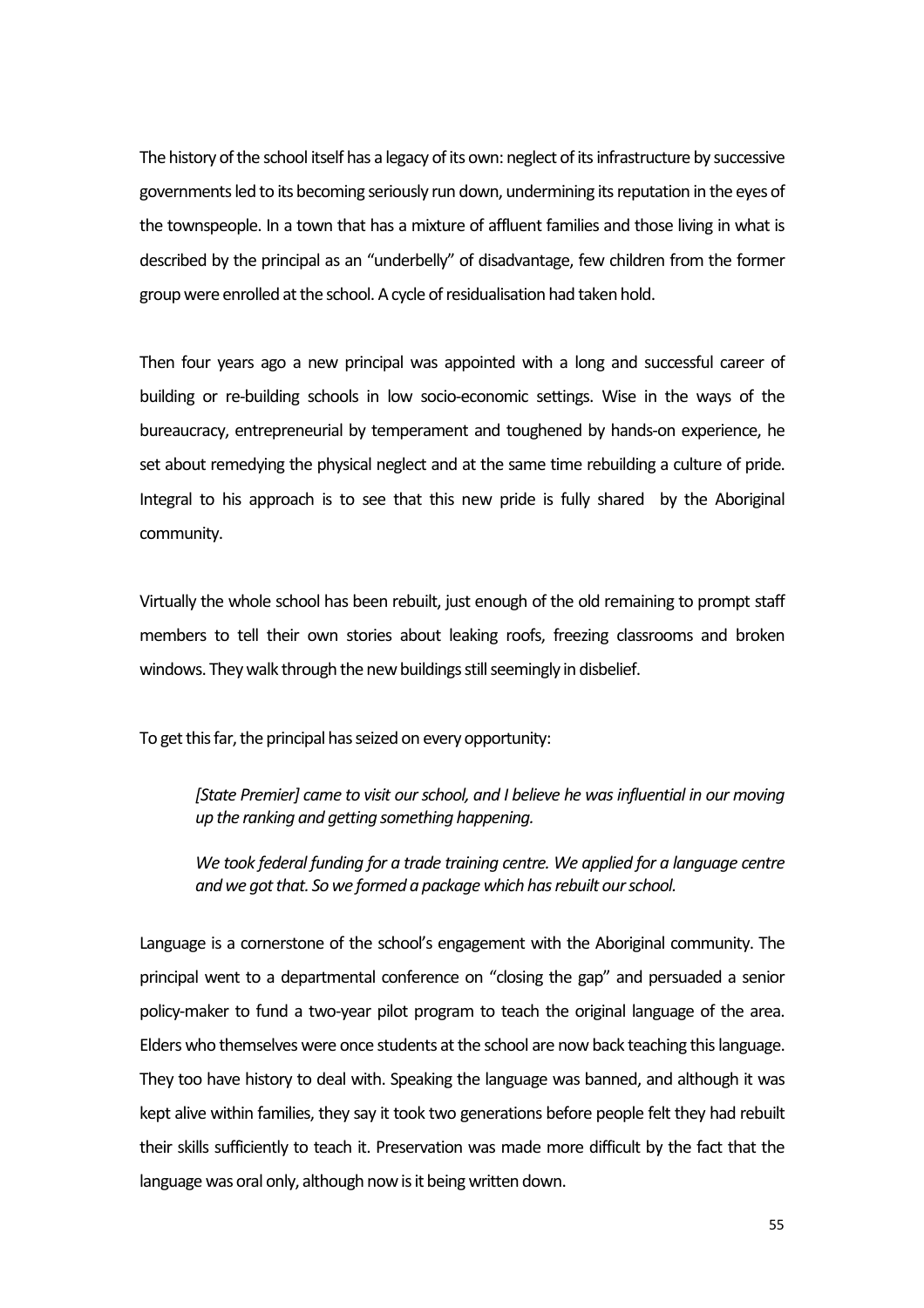In 2011 the school appointed two elders as teachers of the language, and they started teaching it to Year 7 students – not just Aboriginal but any who wanted to learn. In 2012 it was extended to Years 7 and 8, enrolments more than doubling to 20.

One of these elders speaks of the decisive role of the principal in establishing an atmosphere in which this initiative was accepted, not only by the whole school community but across the various language groups in the Aboriginal community. The principal says his strategy has been to deal with people as individuals rather than as members of groups, and to find ways of meeting the specific needs and aspirations of those individuals.

Opening the program to all students was another way in which unity was promoted.

The school has learnt an important lesson from this: that students want to be treated alike, regardless of whether they are Aboriginal or not, in the sense that they do not want to be singled out. The lesson has been reinforced by its experience with another program, one on information technology, part of which required the Aboriginal students to be "withdrawn" from normal classes for extra tuition in the IT program. Aboriginal students began dropping out of the course because they wanted to remain with their non-Aboriginal friends and classmates.

Reaching out to the Aboriginal community has also been an important part of the school's strategy. The elders say this is also a comparatively recent development. Part of the reason, one elder says, is that awareness of the importance of preserving and promoting understanding of Aboriginal culture has increased in recent times, and that attitudes towards this have become more positive.

*We're very fortunate because we have people that believe that culture is important to people – all cultures, but particularly Aboriginal culture, being the first culture of this land.* 

*We are very fortunate to have people like [the principal] and teachers who are willing to support learning and understanding about Aboriginal culture and heritage.*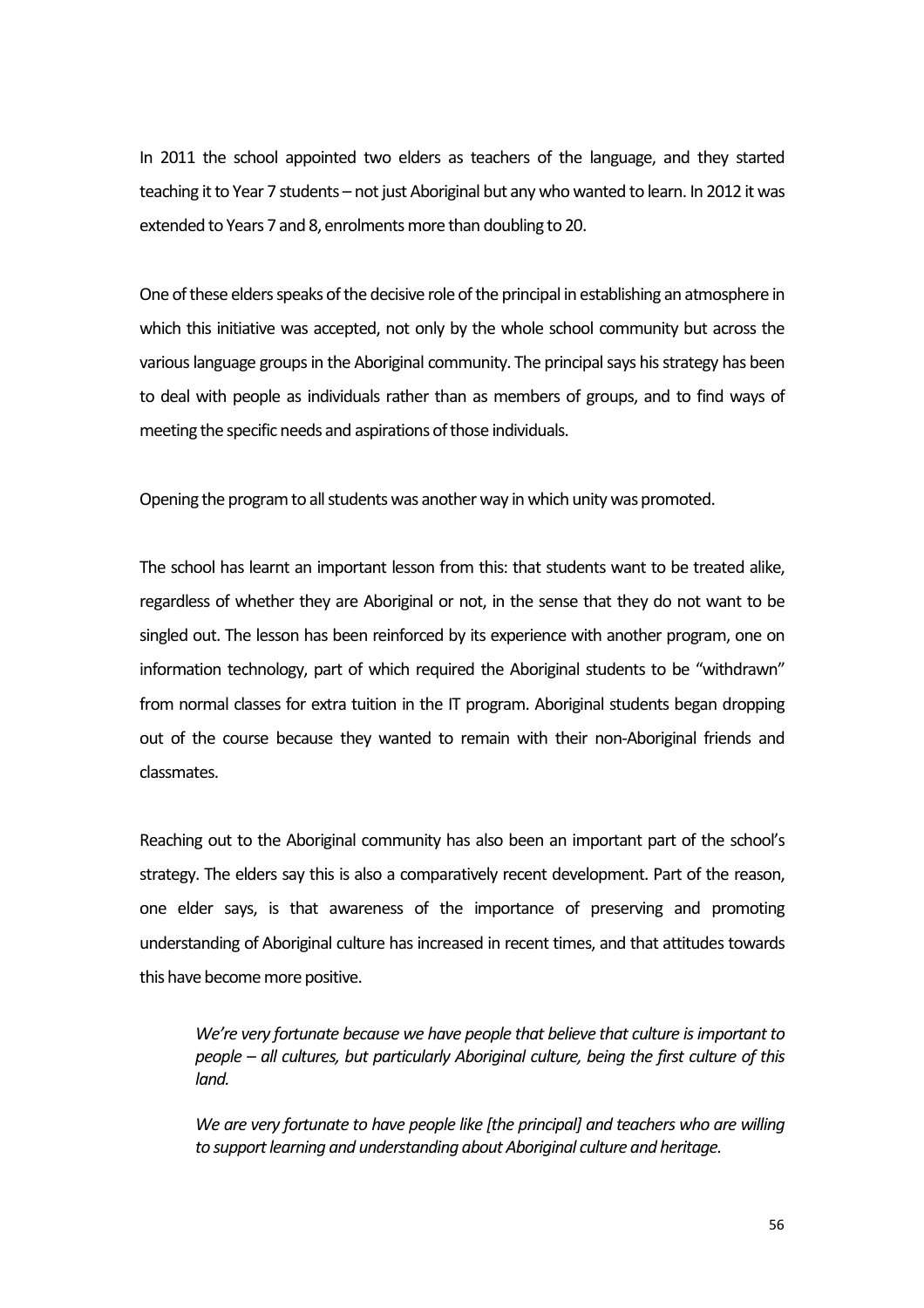*It's about having the people who are acutely aware of the history, but also the interest, and that they base their curriculum on what is good for all children.*

The principal's initiatives in this field are grounded in personal conviction:

*Our society needs to recognise that there is a history that has been ignored for way too long. I genuinely believe that. When I went to school there was a book called "The Past and Us". It was a red book. Year 7. The first chapter was a picture of Aboriginal people hunting and foraging, turn the page, Captain Cook. Then we did Mediaeval, Egypt, whatever. So my whole understanding of what happened in this country is all based on a Western view.*

*That's wrong. Every teacher should be trained to know more about Aboriginal culture. We should have our children experiencing more about Indigenous culture. And it's only fair and respectful that we do that. So I have a belief about that, and introducing [the language] was a step towards doing that.*

The principal agrees that he has embarked on an effort to change the culture of the school, broadly speaking to make it more open  $-$  to new ideas, to a fuller understanding of the Aboriginal community, and to the engagement of parents generally. After four years, he says, he has just scratched the surface: he thinks it is a 10-year project.

This assessment seems to be a fair one. Teacher views are mixed. While those spoken to strongly endorse his approach, their understanding of some of the factors underlying the issues facing Aboriginal people varies. A humanities teacher in the junior school becomes animated as she talks about her puzzlement about why the local history of Aboriginal-European interaction was not being acknowledged and taught. She is seeing now that it is. She has brought in elders to talk about it, and someone from the town's local historical society. Her students learn about a local government-run Aboriginal settlement, now long closed: the injustices that occurred there but also its success as an agricultural enterprise.

Another member of staff spoke of her struggle to reconcile what she saw initially as "negative discrimination" in which Aboriginal students got assistance that was not available to non-Aboriginal students, no matter how disadvantaged. She credits the principal with showing by example how to be passionate about what she calls the Aboriginal element in the school while at the same time being inclusive. He has achieved this, she says, by eliminating Aboriginality as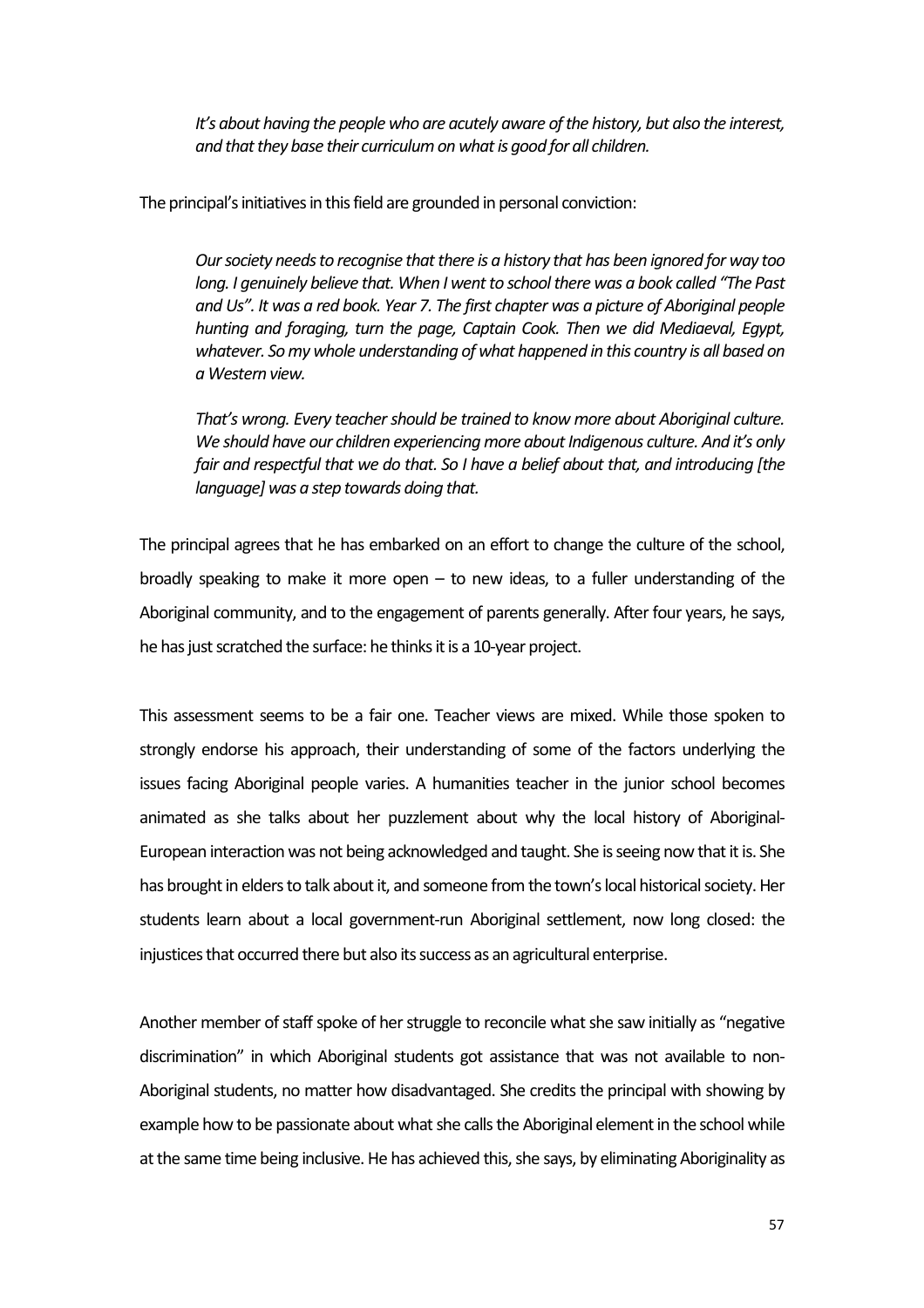the basis for inclusion or exclusion in programs, and by becoming heavily involved in a range of community groups. The two she mentioned as emblematic were Rotary and the Local Aboriginal Education Consultative Group (LAECG).

A health worker closely involved with the school, though not on the staff, also speaks of the mixed capacities of school staff to make "personal connectedness" with Aboriginal parents, who still tend to look upon the school as an institution where they don't always feel they belong. She puts it down to lack of understanding.

By having this person so involved with the school, however, the principal has networked the school into a wide range of programs aimed at helping students in need – Aboriginal and non-Aboriginal alike: leadership camps, disability funding, mentoring, the *Good, Strong and Proud Young Women* program for disengaged students. The school could not possibly offer all these if it were to rely only on its own resources.

The school and students also get the benefit of a dedicated person who makes home visits in her own time and also regular contact by phone, having ensured that her number is programmed into parents' phones so it does not come up as "unknown". She has learnt that many Aboriginal parents will not answer an "unknown" call, fearing it to be the welfare authorities.

Engaging parents generally – Aboriginal or non-Aboriginal – is as much a challenge for this school as for many secondary schools. It uses the standard mechanisms – newsletter, parentteacher meetings, the website, email, Facebook and Twitter, but with only modest success. The principal holds his hands out in a gesture of openness: "You know, you can always drop in or ring us!"

#### **Key factors**

- Strong leadership by a principal of conviction.
- Involving Aboriginal elders in teaching.
- Widening the curriculum to include Aboriginal language.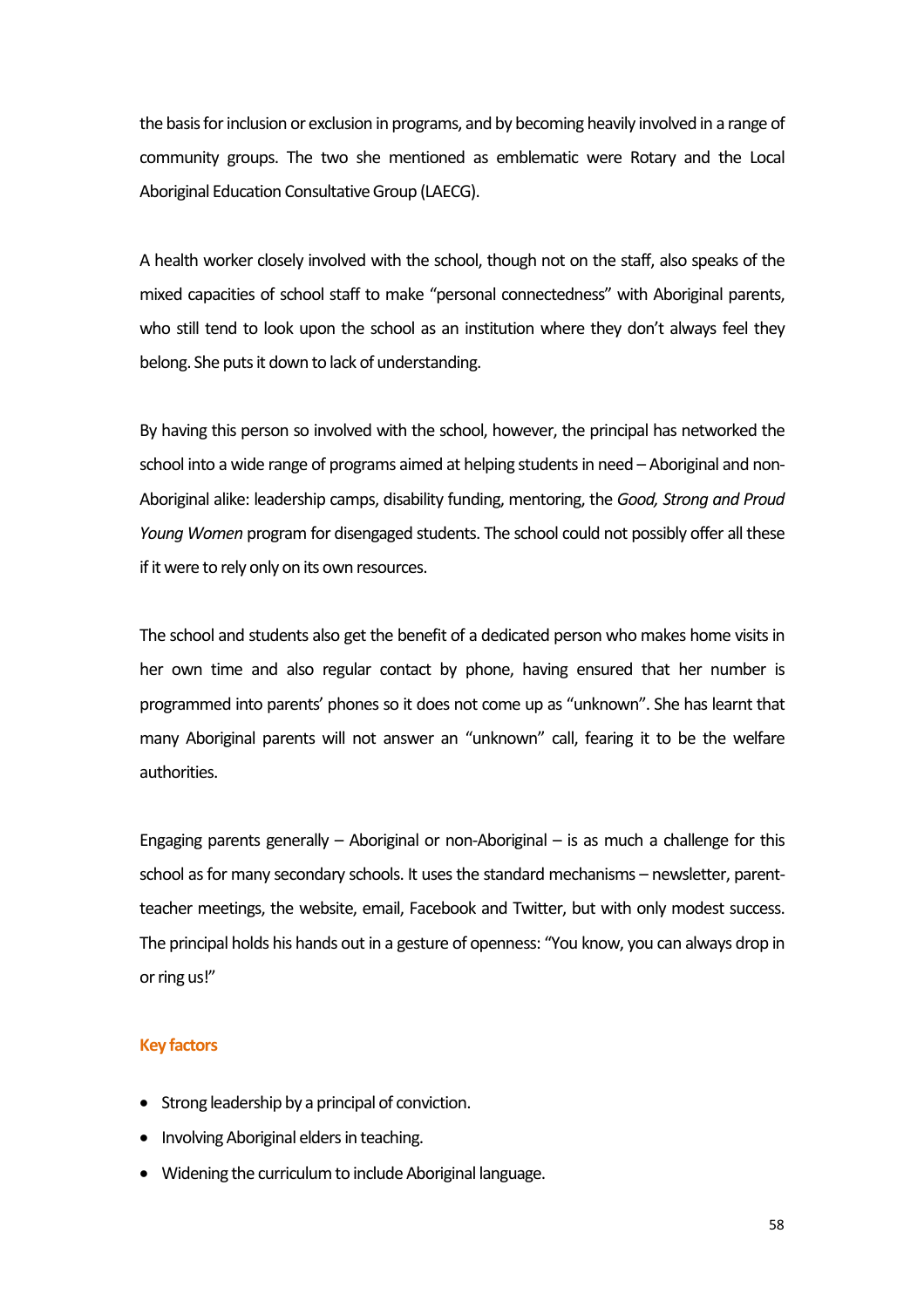- Making Aboriginal culture a highly visible and integrated part of school life.
- Networking the school through a few crucial relationships.
- Being entrepreneurial in finding opportunities for funding and support.
- Being inclusive in a way that does not unintentionally exclude others.
- Use of multiple lines of communication.

### **Case H**

Case H is not about a single school but about a network of four schools, two universities, a TAFE institute, the regional office of a State department of education, the local council, Aboriginal education workers, an Aboriginal education unit, local industry and community representatives. The Commonwealth Department of Education, Employment and Workplace Relations is also a participant, and has funded a number of the network's projects.

The whole enterprise rests on the principle of partnerships – between parents and schools, schools and communities, schools and the educational bureaucracy -- and all of them with the local council, local industry and regional universities.

It began in 2006 as an initiative to engage students in Years 11 and 12 who were not intending to go to university, and to provide them with a wider range of options, including school-based apprenticeships and traineeships. A senior public servant in the region, whose passion and conviction has been an important motive force behind the initiative, brought together a group of local people and organisations involved in education and economic development. Their initial objective was to identify local employment needs and look for ways of educating young people that would meet those needs.

The work has since broadened out to include a program to promote the teaching of Aboriginal culture and language, with the aim of sustaining a love of learning among Aboriginal students, and a program to provide pathways for those who aspire to attend university.

The network has been established in a regional area with a distinctive geographical identity. Its most salient feature is a majestic river, and the local people exhibit a strong affinity for place.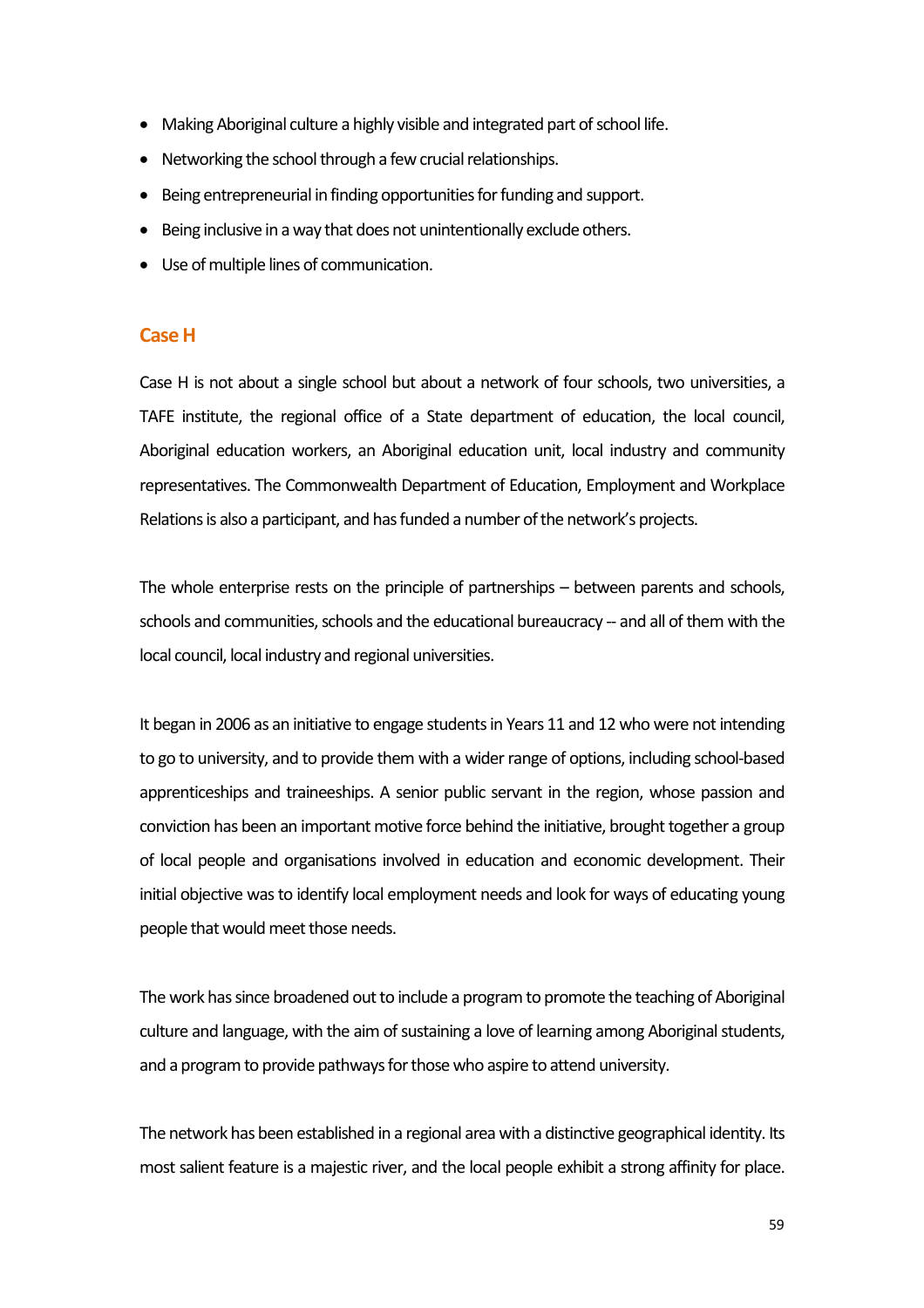This in turn feeds a sense of pride and a passion to secure the future for their young people, Aboriginal and non-Aboriginal. The area also has a large and growing population of Aboriginal people.

The community recognises that in an area where old rural industries such as timber-getting have died out and where newer replacements such as tourism are not strong, employment opportunities for young people need to be found. The main centre is now mainly a service town for the hinterland. Where young Aboriginal people are concerned, there is a legacy of the past to be overcome. It was captured in an off-the-cuff remark by a respondent who said: "I want it to be normal to see Aboriginal people serving behind the counters in the main street shops."

Aboriginal elders have put their authority, energy and knowledge into the initiative. Two Aboriginal women, each connected by birth and marriage to the three Aboriginal nations that converge in the area, are the driving force behind a second element in the initiative, the purpose of which is to help Aboriginal students make a successful transition from school to work.

They are creating a comprehensive learning kit for inclusion in the high school curriculum covering 11 themes about Aboriginal culture and interactions between Aboriginal and non-Aboriginal Australians. These include spirituality, food, shelter, language, work, freedom fighters, war heroes and the Stolen Generations.

The way this kit is being developed is a textbook study in genuine consultation. There is a project team consisting of Aboriginal community liaison officers and consultants, members of the local Aboriginal Education Consultative Group, the head teacher in history from one of the high schools, and a representative of the local shire council.

Material is being collected through a process that includes a support group consisting of two members from each of the three Aboriginal nations, as well as the wider community and the project team. It provides a way for parents, students, community members and elders to contribute stories and reflections for inclusion in the kit. There have been numerous iterations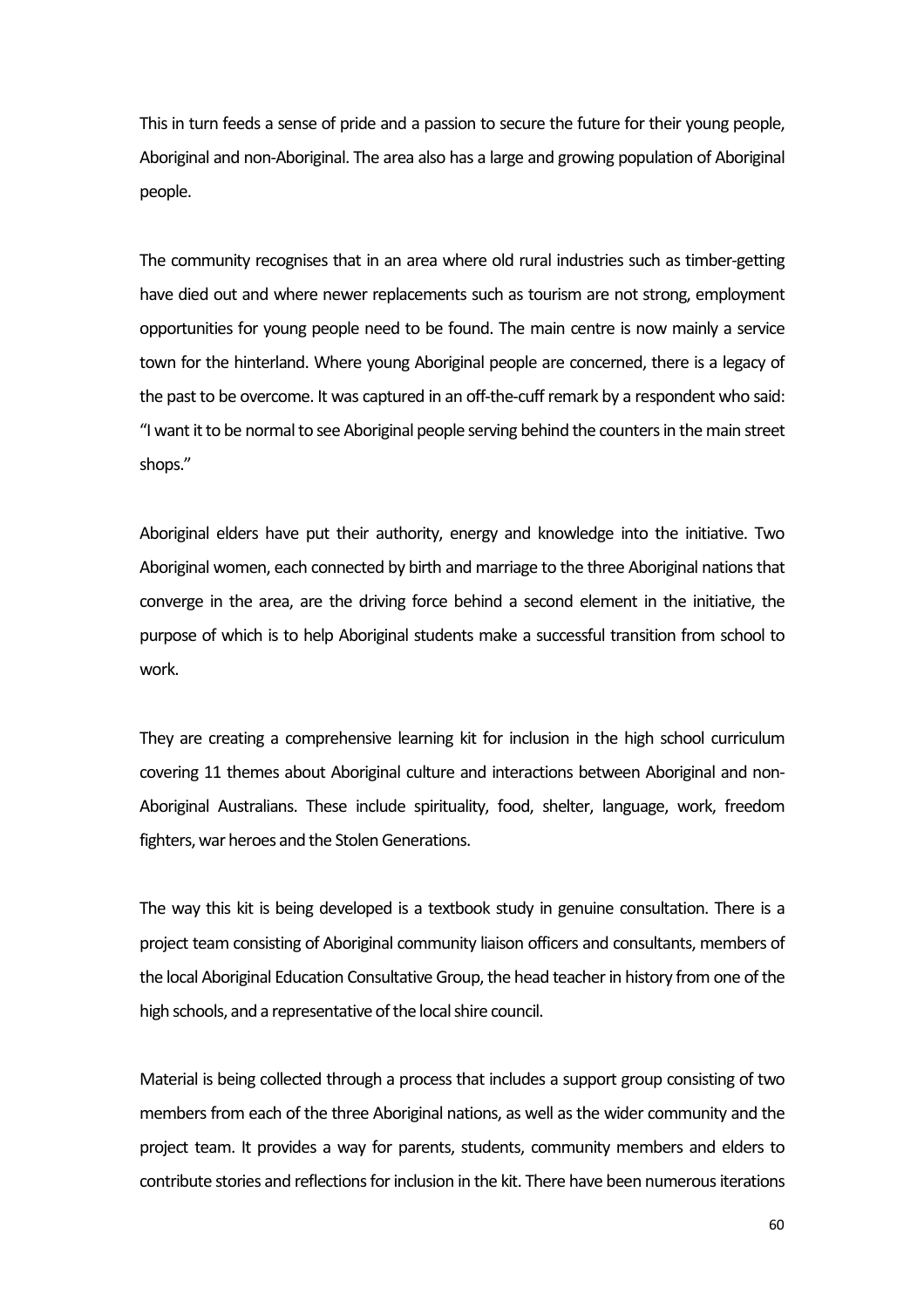of the consultative process, especially between the project team and the Aboriginal communities, so there is shared ownership of content as well as transparency of process.

The two women speak movingly of their own humiliations at school, and yet so far from allowing those experiences to become a barrier, they instead use them to energise their determination to see that school life is a positive experience for their young people today.

Their connections with the Aboriginal community are fundamental to the success of the work. One of them said: "When we do our consultation meetings, everyone opens up to us because we've already got the relationship established, they know our families, they know that we're here for the long haul, for our kids, grandkids and great-grandkids."

Another important factor in the success of the network is the collaboration between the four high schools – three government and one Catholic. It becomes clear from speaking to two of the four – one government and one Catholic – that they share a desire to do the best they can by the young people of the area, regardless of sectoral affiliations or rivalry. They share facilities so that students from all schools have access to the broadest range of subjects available in the area. For example, the Catholic school – which has benefited from sending some students to the government schools for certain subjects – is now in a position to return the favour by being able to offer courses in a new drama centre and industrial kitchen to students from the government schools.

A further important factor is that the partners in the network send their senior people to the meetings, people who can commit money and make binding decisions.

A university that serves the wider region has been involved in the network from its earliest days, and now a second regional university is also becoming involved. In the case of the first university, its involvement is part of a mission to reach out and become engaged with the community across its entire catchment. The university's representative on the network speaks of her own passion for the area, but says she has been "blown away" by the level of commitment shown by all members of the network.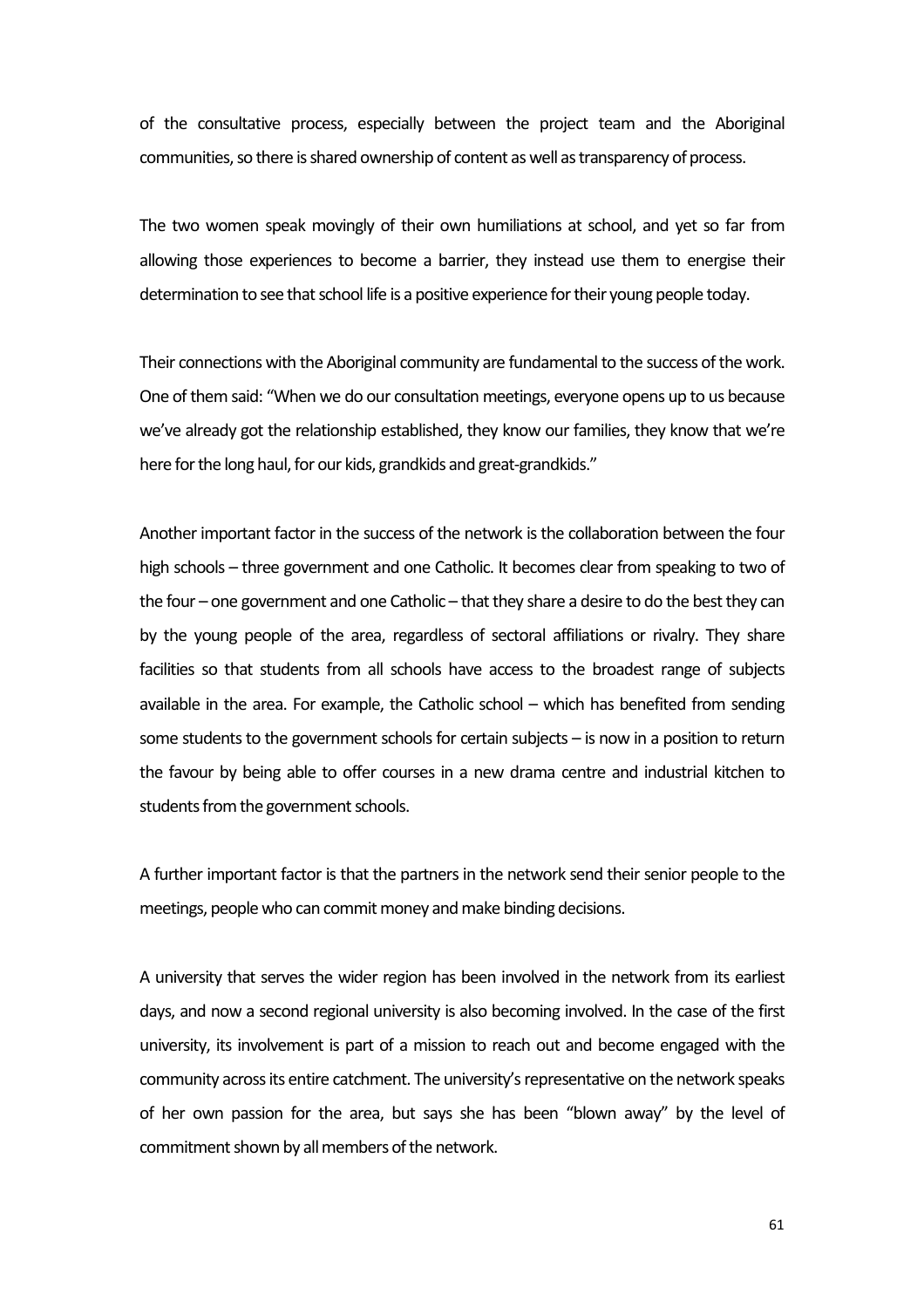The university's aim is to bring the prospect of a university education into the minds of parents and students, and to make it accessible, for which purpose a university college is being established in the area.

As with much of the work described in this report, funding is a perennial issue. The senior public servant who is the driving force behind the network, is always on the lookout for funding. He has obtained a considerable amount from a philanthropic foundation, and the partners all make a contribution. However, it is a time-consuming business and he has engaged a consultant part of whose job is to identify funding sources.

His approach is based on four main factors. First he trades unashamedly on parochial interests and pride. Second, he actively promotes collaboration not just among schools but among all interested parties. Third, he repudiates the deficit model of education in favour of a model that builds on talents and ambitions. "Our programs target the 90% who are aspirational." Fourth, the networks runs on what he calls a "distributed leadership model", which means everyone at the table is an equal, and everyone at some point has a leadership role in relation to a project or a program.

#### **Key factors**

- Having a leader of conviction and passion.
- Harnessing common interests across a broad constituency.
- Making a strong connection between education and people's economic future.
- Breaking down barriers to collaboration.
- Engaging in genuine consultation.
- Having Aboriginal people with strong connections to the Aboriginal communities.
- Making Aboriginal culture a key part of the work.
- Jettisoning the deficit model of education.
- An outreach approach to the community.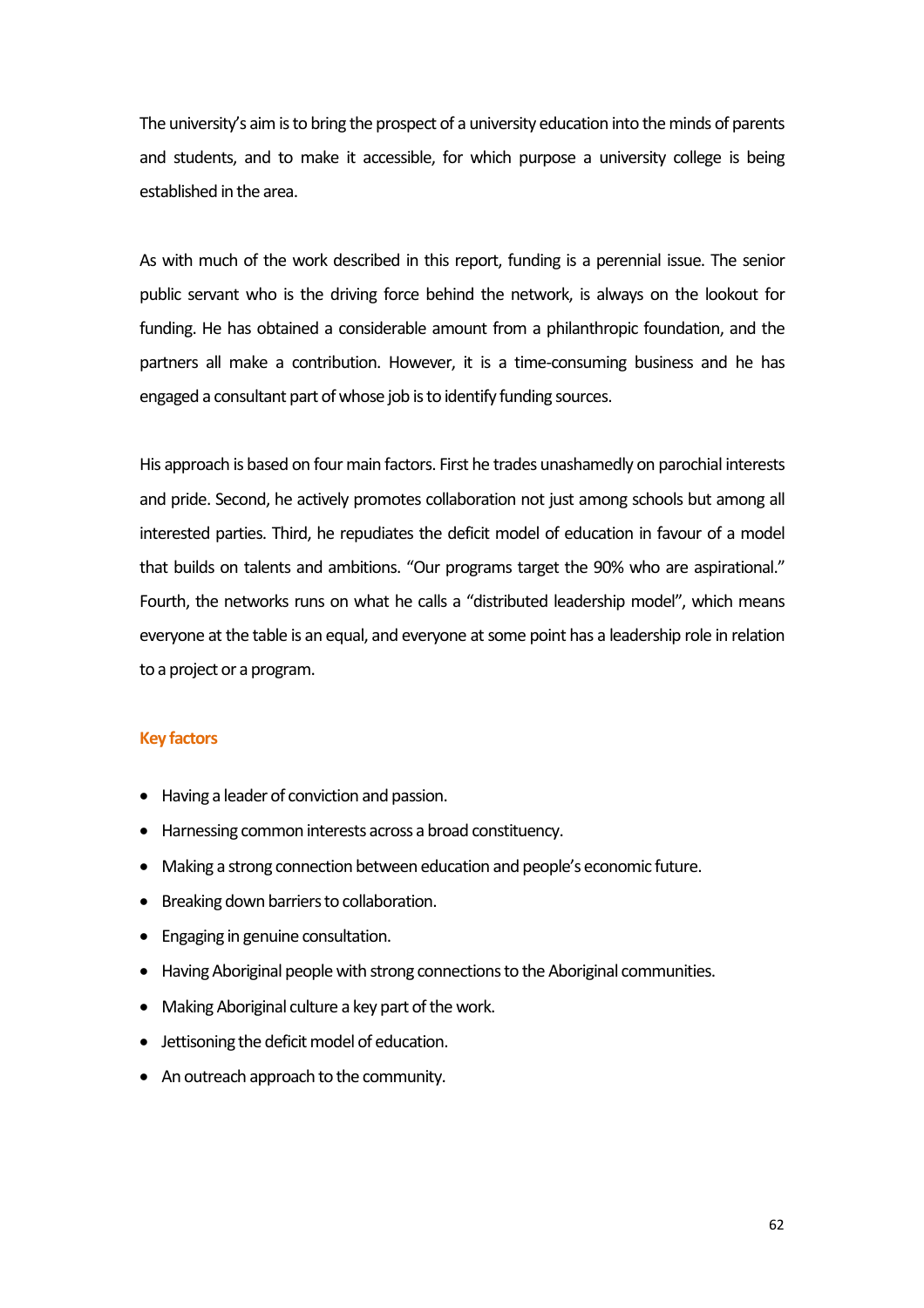#### **Next steps**

It is seven years since the fieldwork underpinning the *Family-School Partnerships Framework: A Guide for Schools and Families* was undertaken. Since then there have been several research projects exploring various aspects of the family-school partnership concept in Australia. Such research has been generally consistent in its findings: that family-school and community partnerships contribute positively to the life chances of individual students and ultimately to the wellbeing and prosperity of Australian society. The case for promoting and advancing the development of such partnerships is therefore strong.

If partnerships between families, schools and communities are to be developed successfully, however, parental engagement in the education of their children is essential. Broadly defined, *parental engagement* involves partnerships between families, schools and communities, raising parental awareness about the benefits of becoming engaged in their children's education, and providing them with the skills to do so (Muller, 2009). So the relationship between partnerships is symbiotic: engagement is necessary for partnerships to work, and partnerships are the best way to get parents engaged.

It is useful at this point to distinguish between parental engagement in children's education, and *parental involvement* in schools, the latter referring to participation in activities that take place in schools such as volunteering, meeting with teachers and attending school events (Hill & Taylor, 2004). This is an important distinction for three reasons. First, engagement in learning can take place in the home all the time. It can become part of the fabric of parentchild interaction. It need not have anything to do with school. Second, it is directly linked to a child's learning, which is known to be a powerful incentive for parents to become partners in their children's education (Muller 2006). Third, it does not require parents to overcome the many barriers to their becoming involved in school activities – time pressures, work pressures, transport difficulties, having to look after pre-schoolers.

Emerson *et al* (2012) pointed out that it is parental engagement in learning that is the crucial factor in positively affecting a child's educational outcomes: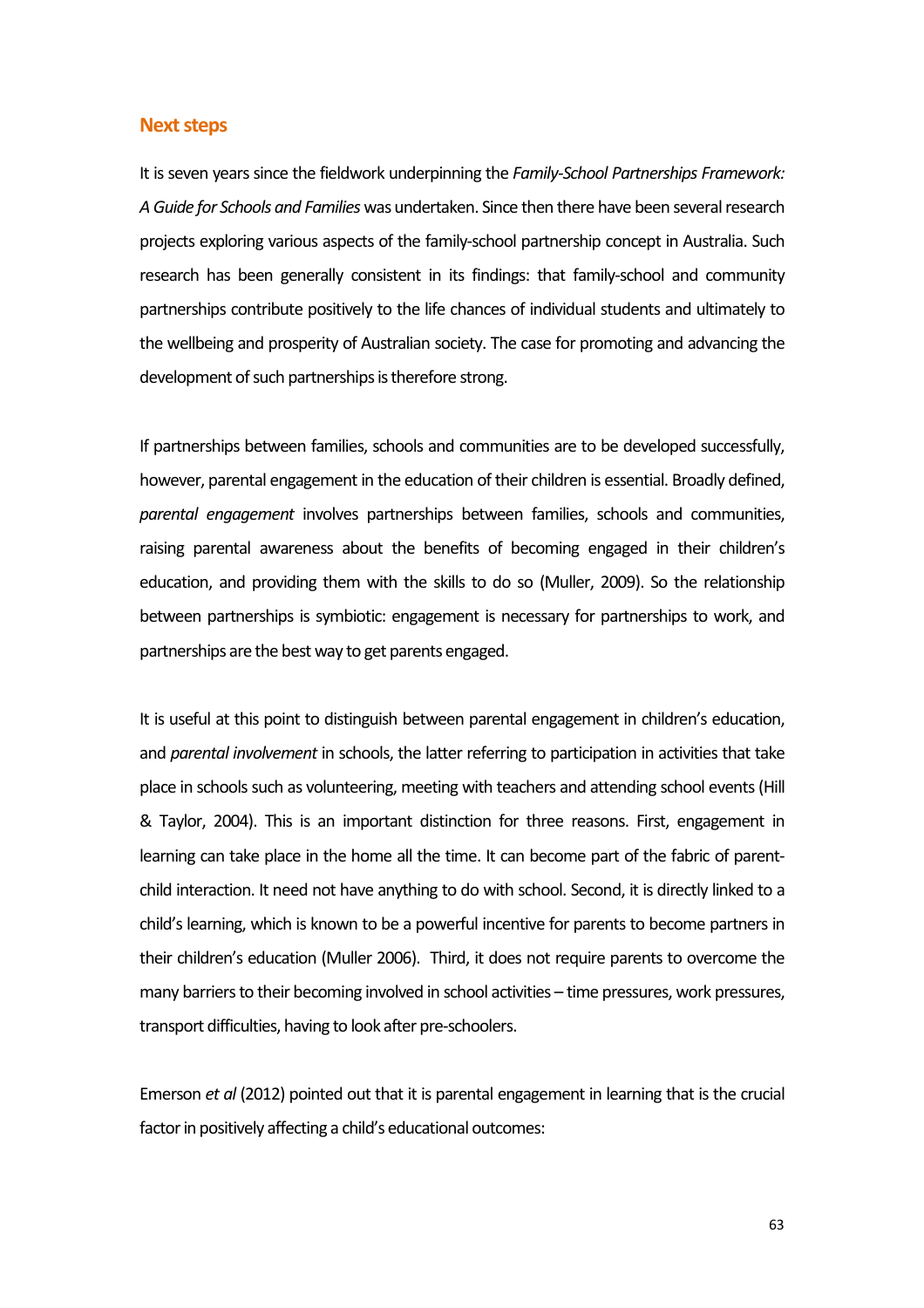*While involving parents in school activities may have an important community and social function, the key to facilitating positive change in a child's academic attainment is the engagement of parents in learning outcomes in the home.*

The researchers concluded that positive parental engagement improves students' academic achievement, wellbeing and productivity, and that resourcing and promoting initiatives to engage parents is warranted, if not essential to, education reform and the future of Australia. These are large claims, but they are supported by abundant evidence.

Epstein (1987, 1996, 2001) described what she called overlapping spheres of influence – being the family, the school and the community – which, when brought together in collaboration, led to improved student outcomes. She also found that outreach by the school to involve parents -- other than when there are problems with the child -- has been important in obtaining voluntary engagement by parents. Partnerships can have beneficial effects on parents, students and teachers, and the greater the overlap between families and schools, the greater the benefits to all three (Epstein 2001). Data show a link between the involvement of families and increases in achievement by students in reading (Epstein 1991). The meta analysis by Desforges and Abouchaar (2002) of parental engagement in schooling across the UK, USA, Australia, New Zealand and Scandinavia, added bulk as well as authority to this evidentiary base.

The Review of Funding for Schooling (Gonski 2011) found that completing Year 12 alone has been estimated to return a 15% increase on lifelong earnings for individuals. The Review also quoted a KPMG Econtech report as saying that attainment of a 90% retention rate through to Year 12 by 2015 would yield through increased skill levels an additional \$11.8 billion in 2008- 09 prices annually to the national economy. Gonski stated, however, that schooling in Australia was about more than just literacy and numeracy achievements in national and international assessments. If Australia was to prosper in a more integrated, technological and global community, young Australians would need confidence, creativity and the capacity to solve problems and, if this was to be achieved, the engaging of parents was critical. The Review noted that the need to develop these qualities had also been recognised in the Melbourne Declaration on Educational Goals for Young Australians (MCEETYA 2008).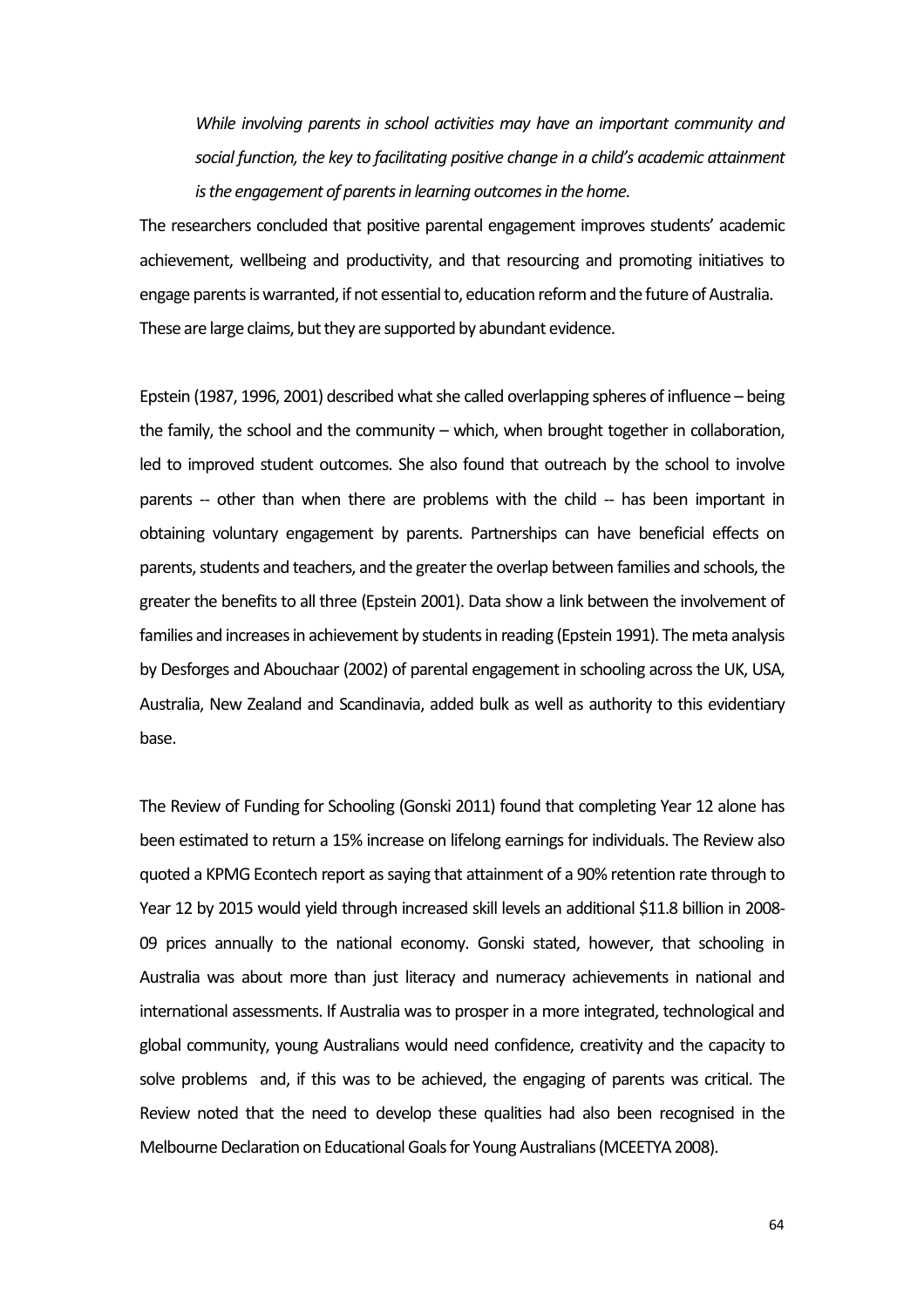Programs that engage parents and communities ought not be assessed only in terms of their effects on student outcomes, however. As Capper(2000) observed, to do so is to miss half the story. These programs have wider and lasting benefits for parents and the community which can feed directly into improvement of life quality and economic wellbeing for the individuals, the social capital of community and the fortunes of the economy generally.

Social capital is a vital ingredient of a society's overall wellbeing, as well as its economic development. The Household Income and Labour Dynamics Australia (HILDA) Survey, a longitudinal panel study commissioned by the Australian Government and carried out by the Institute of Applied Economic and Social Research at the University of Melbourne, measured the effect of social capital on the creation of human capital (Headey & Warren 2008).

As the authors noted, conventionally human capital is measured fairly narrowly by economists, and is defined in terms of formal education, training, work experience, and length of tenure with the one employer. However, these have been found to account for only about 20% of the variance in individuals' earnings. The HILDA study explored other factors that might contribute to people's capacity to earn, and discovered that personality traits – specifically conscientiousness and self-efficacy – and individual behaviours and attitudes, including being married or partnered, were also statistically significant determinants of earning capacity.

Essentially, these factors are social attributes. They are acquired in a range of ways, including by inclusion within social networks, of which family-school-community partnerships are a variety. Research by Bronfenbrenner *et al* (1984), among others, into school, family and community environments demonstrated the value of partnerships in building social capital, especially in disadvantaged neighbourhoods.

The development of these beneficial social attributes is closely allied to the acquisition by young people of social and emotional competency. This is already recognised by the Australian Government and an initiative to embed the teaching of these competencies in the wider curriculum is a part of the Smarter Schools National Partnership project in schools serving low socio-economic communities. An integral part of that initiative is the creation of partnerships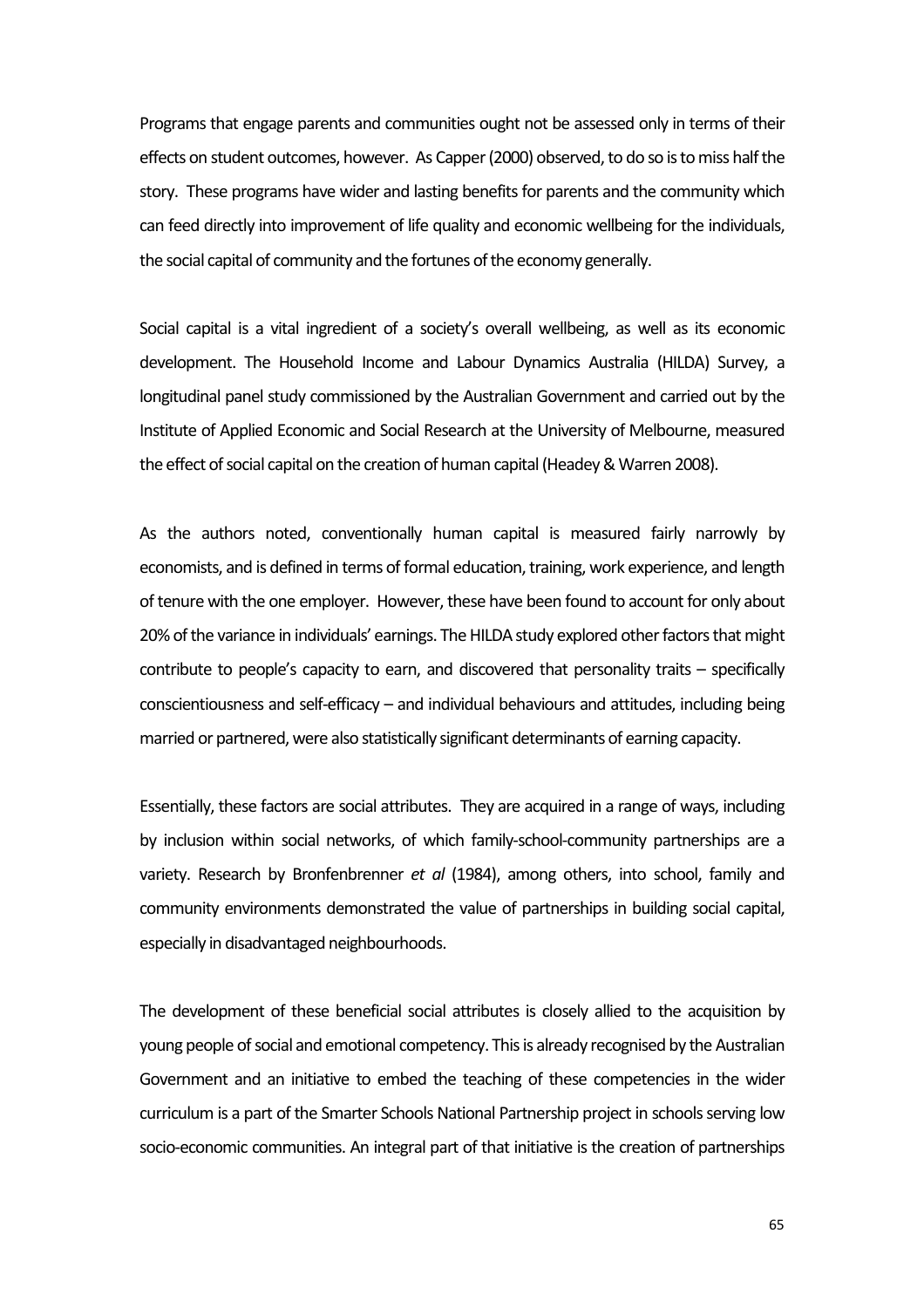between schools, families and communities, and designated partnership convenors have been employed in these schools to drive the partnership side of the work.

The success of family-school and community partnerships in engaging parents in their children's learning is well documented (Muller 2006, 2007, 2009; Wildy & Clarke 2010, Emerson *et al* 2012).

This body of research includes evidence that partnerships have also been shown to be effective in engaging Indigenous parents in their children's learning, as the current research also shows. Case B is a good example. To attend the Case B school, Aboriginal parents and their children travel long distances by bus, past many closer schools. Parents are at home in the school. They interact readily and informally with teachers. They treat the parent room as if it were their own living room. At this school, with 105 Aboriginal students out of 600 students overall, attendance is not a day-to-day issue.

Further evidence of the efficacy of partnerships in engaging parents – as well as empowering them and helping with their own self-growth – can be found in the evaluation report of the Indigenous Parent Factor program, designed and conducted by the Australian Parents Council (Muller, 2007).

It is clear from all the research described above, from the range of initiatives taken, and from the success of those initiatives, that it is time to formulate a coherent policy to advance the further development of family-school and community partnerships. The objectives of such a policy might be summarised as follows:

- To promote and increase parents' engagement in their children's learning.
- To improve school readiness among very young children.
- To improve academic and wellbeing outcomes among school students.
- To raise awareness in the teaching profession about the necessity of developing partnerships with parents.
- To raise awareness among deans of education about the necessity to prepare undergraduate teachers for this aspect of their professional lives.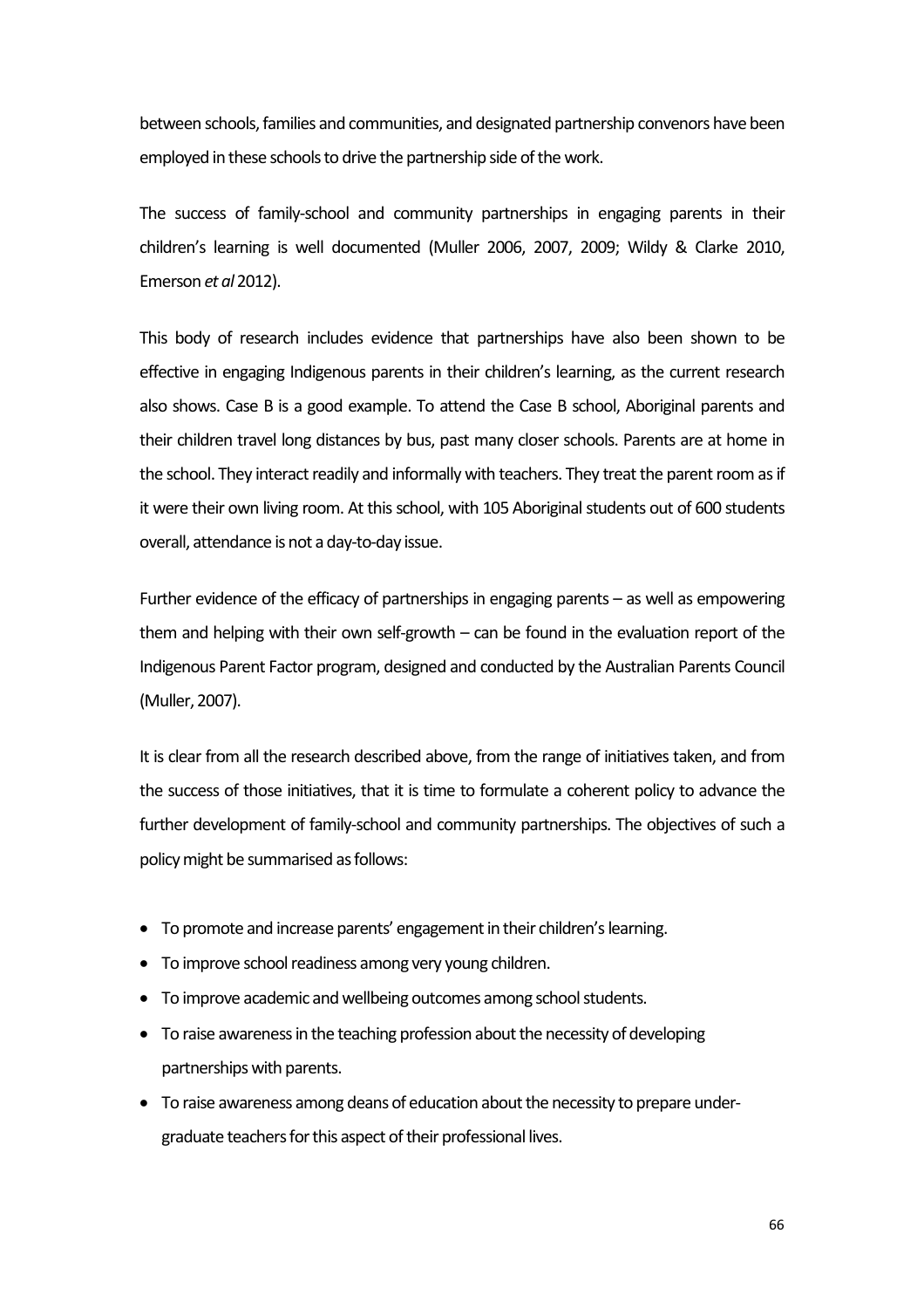- To develop a deeper appreciation among school principals about the benefits of partnerships and how to go about creating and sustaining them.
- To contribute to improved life chances for all Australian children.
- To enhance social capital in Australia.
- To contribute to the making of a more prosperous Australia able to take its place in an increasingly integrated, technological and global world community.

To achieve these objectives, a range of strategies are needed.

Thinking first about families and communities, it will be necessary to raise awareness among parents of the pivotal role they play in the education of their children, and what it means to be engaged in their learning. To this end, Emerson *et al*(2012) identified three principles that lie at the heart of parental engagement: academic socialisation, parental role construction and parenting style.

**Academic socialisation** is about parents talking with their children about the value and enjoyment of learning, creating a stimulating home environment, building children's selfesteem and encouraging them to think they can do well.

**Parental role construction** is about building belief and understanding among parents that they are the first educators of their children, that they have lots to offer, that by becoming engaged in their children's education, they can make a big contribution to their children's educational outcomes and therefore to their life chances.

**Parenting style** is about the capacity of the parents to be supportive of a child, to read, count and do other activities with their children that help them learn, and to provide a home life that is conducive to the child's emotional wellbeing and positive social development.

Parents are not born knowing these things, and schools were not set up to teach them. Yet raising awareness and developing an understanding of those principles among parents is an essential precondition to the full development of parental engagement. As the abundant research referred to earlier shows, developing a partnerships with families is a highly effective means by which schools can do this, and symbiosis develops.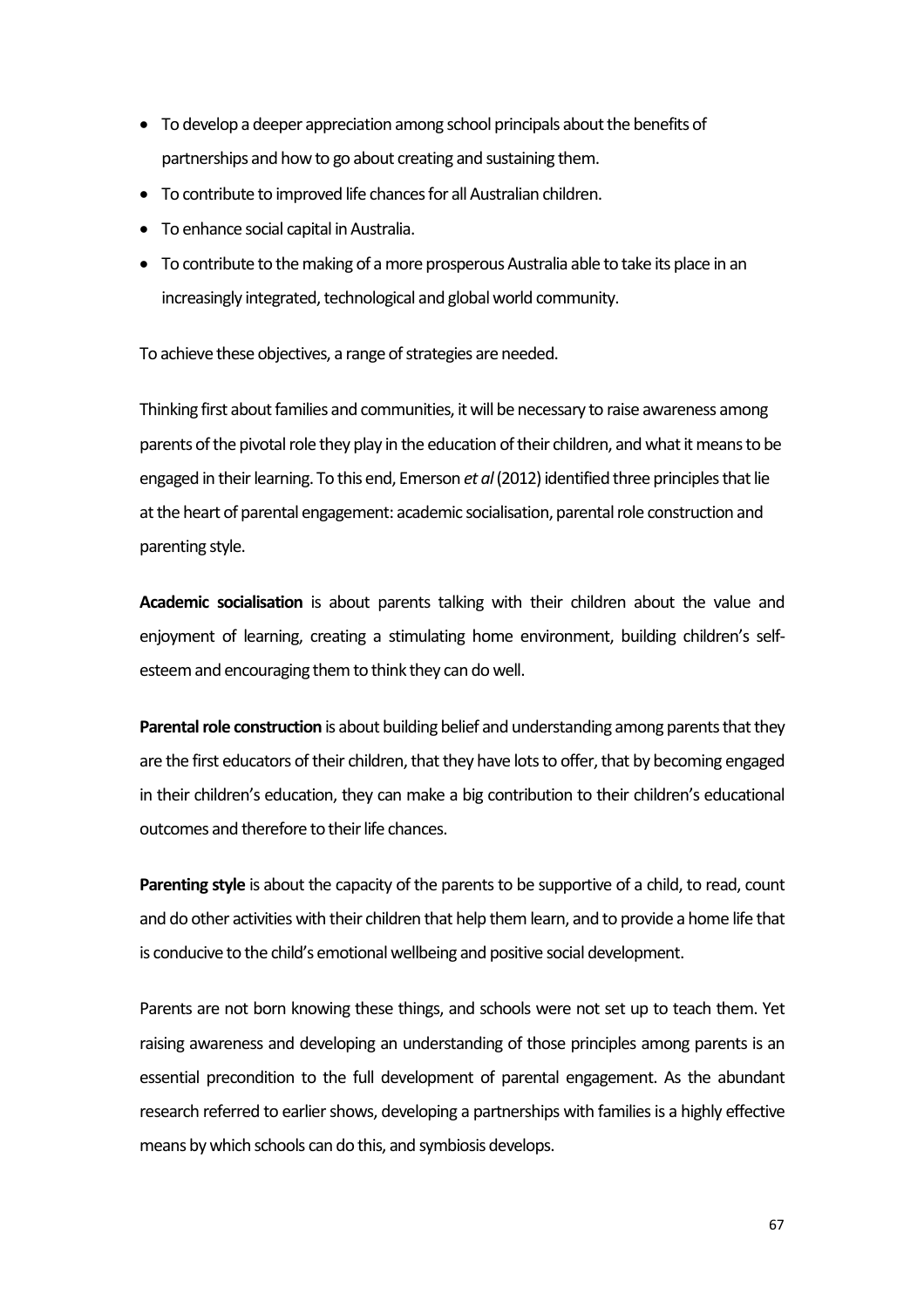However, not all schools are equipped by inclination, resources or knowledge to undertake this work. Teachers still come out of university with little appreciation of how to engage parents in their children's education, or even knowledge that this is necessary. Some teachers who have been in the classroom for many years still regard the teaching of children as their exclusive domain.

It will be necessary, therefore, to achieve changes to teaching training in the academy, which in turn requires the consent of the deans of education. It will also be necessary to provide inservice training to existing teachers to increase their understanding of the role and influence of parents, and to assist them find ways to think more broadly about the educative function of schools.

To help families, schools and communities think about what they might do in practical terms to create partnerships, the *Family-School Partnerships Framework* is still a relevant, foundational tool.<sup>[6](#page-67-0)</sup> It contains many good case studies from a range of settings to illustrate what works. For schools serving Indigenous communities, the case studies in this present report show what can be done in a range of settings to achieve similar results. The framework would doubtless benefit from being updated from the later research.

From all the research – old and new -- several concrete ideas emerge:

**Outreach by the school.** If schools sit back and wait for parents to come to them, it won't happen.

**Personal contact by the school**. Newsletters, websites, parent-teacher evenings and school events all have their place, but none is as effective as personal contact.

**A designated parent liaison person**. In nearly all the schools where partnerships work best, there is someone on the staff whose main or sole job is to keep in touch with parents. Where Aboriginal families and communities are concerned, it helps greatly if this person is Aboriginal.

<span id="page-67-0"></span> <sup>6</sup> <sup>6</sup> The Family-School Partnerships Framework was the starting point for the recent Parental Engagement in Schooling and Low SES Communities national key reform project which supported implementation of the Smarter Schools National Partnership. The project collated and developed a range of resources including 15 case studies and the *Strengthening Family and Community Engagement*resource -a toolkit designed to be used as part of a school'splanning and improvement cycle.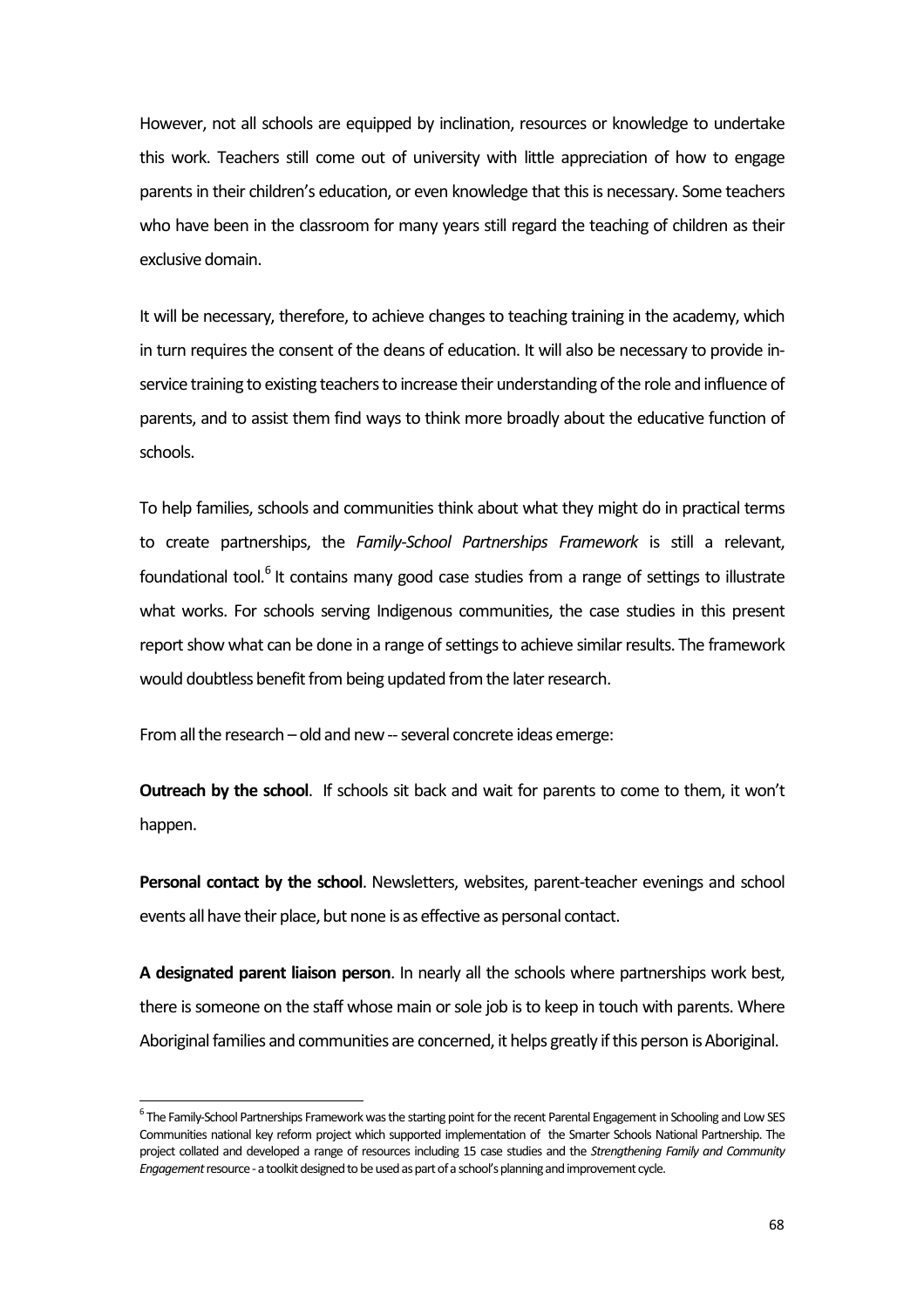**An open-door policy**. If parents feel welcome – in the classroom and in the principal's office they will keep coming back, and they will tell others how welcome they feel.

**A place for parents**. Parents, especially those in low socio-economic areas, are often socially isolated and fearful of school front offices. A room at the school they can call their own – without having to negotiate the front office -- becomes an important social centre.

**Make the child the centre of the conversation**. All parents want to know how their child is going – the good, not just the bad. It is more important to them than anything else the school does.

**Be visible and available**. Lots of valuable contact between parents and teachers happens informally in the yard at the start and end of the school day.

**Make parents feel like real partners**. Speak with them as equals. Many parents see teachers – and especially principals – as some species of superior being.

**Be respectful of, and celebrate, culture**. Aboriginal and Torres Strait Islander parents can find it hard to feel they belong in a school. Language, ceremony, flags and other symbols all help them feel they do belong.

#### **Conclusion**

The value of family-school and community partnerships is proven. The benefits flow to individuals, families, communities and to society as a whole. It is time for a policy to promote and advance these partnerships. Strategies for doing so need to focus on parents, students, teachers, principals and deans of education.

The Family-School Partnership Framework, in its current and any updated form, will be a valuable tool. In addition, there is plenty of concrete evidence and case studies to provide comprehensive materials for in-service professional development and under-graduate education. The time for action has come.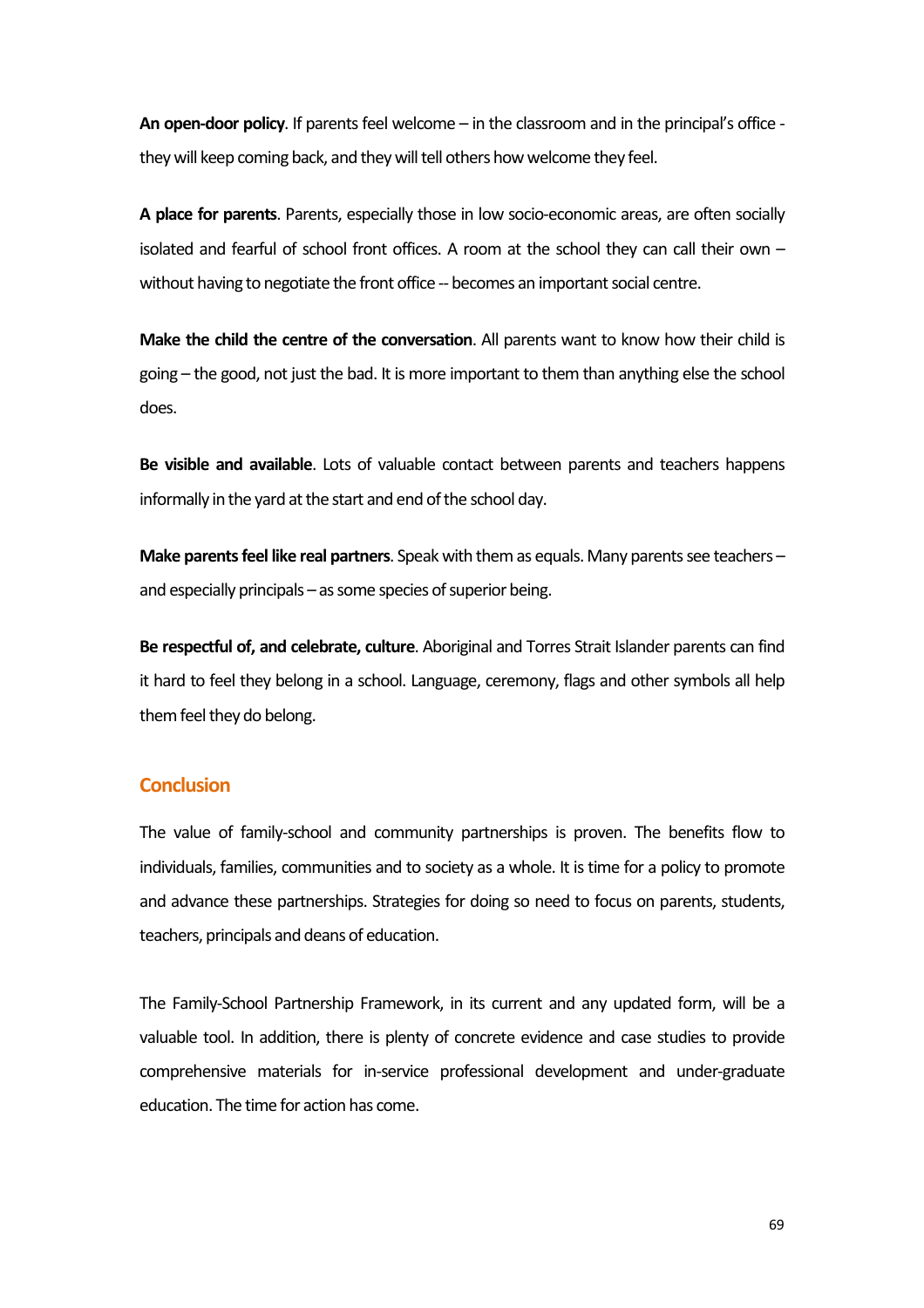## **Bibliography**

Biddulph F., J. and C., *The Complexity of Community and Family Influences on Children's Achievement in New Zealand: Best Evidence Synthesis Iteration,*Ministry of Education, New Zealand 2003.

Blainey, G., "Drawing Up a Balance Sheet of Our History" in *Quadrant*, Vol 37 nos 7-8, August 1993..

Bronfenbrenner, U., and Moen, P., "Child, Family and Community" in Peake, Ross D (ed), *Child Development Research, Vol 7,*University of Chicago Press, Chicago, 1984.

Capper, A., "Evaluation of 'Share', A National Parent Involvement Program", in Wolfendale, S. and Bastiani, J (eds), *The Contribution of Parents to School Effectiveness*, 2000.

Coleman, J. S., *Equality of Educational Opportunity*, Washington, Office of Education, 1966.

Commonwealth of Australia, *Bringing Them Home – Report of the National Inquiry into the Separation of Aboriginal and Torres Strait Islander Children from Their Families*, , 1997.

Desforges, C. & Abouchaar, A., *Impact of Parental involvement, Parental Support and Family Education on Pupil Achievement and Adjustment: A Literature Review*, Research Paper No 433, Department for Education and Skills, London, 2002.

Emerson, L., Fear, J., Fox, S. And Sanders, E.,, *Parental Engagement in Learning and Schooling: Lessons from research*, Report for Family-School and Community Partnerships Bureau, 2012.

Epstein J. L., "Effects on Student Achievement of Teacher Practices of Parent Involvement" in Silvern S. (ed), *Advances in Reading/Language Research,* Vol 5, 1991.

Epstein, J. L., *School, Family and Community Partnerships: Preparing Educators and Improving Schools*, Westview Press, Boulder, Colorado, 2001.

Gonski, D., Boston, K., Greiner, K. and Lawrence, C., *Review of Funding for Schooling*, Report to the Department of Education, Employment and Workplace Relations, 2011.

Hanifan, L. J., "The Rural School Community Center", *Annals of the American Academy of Political and Social Science* 67, 1916..

Headey, B. and Warren, D., *Families, Incomes and Jobs,* Vol 3: *A Statistical Report on Waves 1 to 5 of the HILDA Survey*, Melbourne Institute of Applied Economic and Social Research, the University of Melbourne, 2008.

Henderson, A. & Berla, N., *A New Generation of Evidence: The Family is Critical to Student Achievement*, monograph, Center for Law and Education, Washington DC, 1994.

Hess, Robert D. & Holloway, Susan D., "Family and School as Educational Institutions" in Peake, Ross D. (ed) *Child Development Research,* Vol 7, Chicago, University of Chicago Press, 1984.Hill, N. E. & Taylor, L. C., *Parental School Involvement and Children's Academic Achievement: Pragmatics and Issues*. Current Directions in Psychological Science, 13 (4), 2004..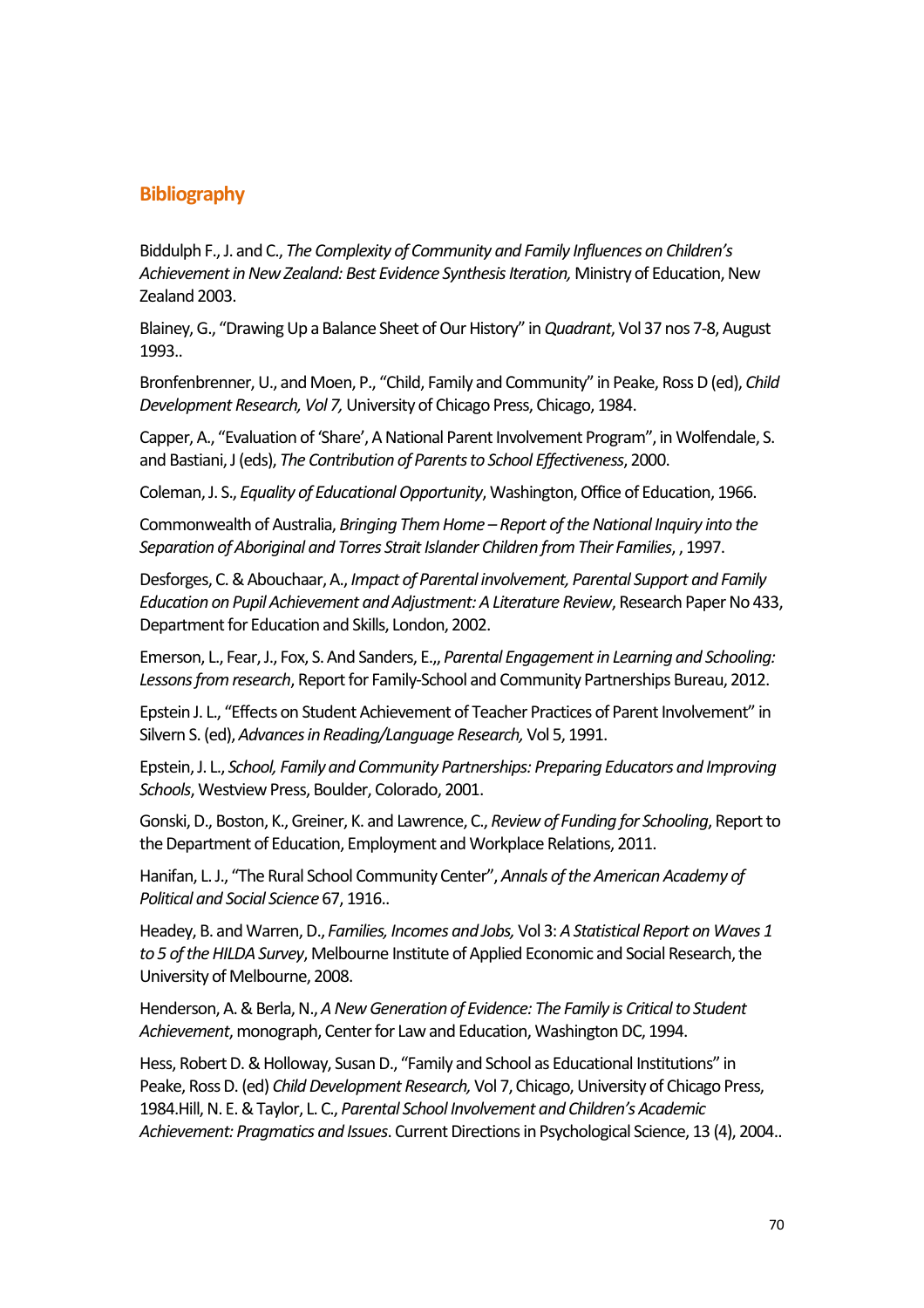Jencks, C. et al, *Inequality: A Reassessment of the Effects of Family and Schooling in America*, New York, Basic Books, 1972. Macintyre, S. and Clark A., *The History Wars*, Melbourne University Press, Melbourne, 2003.

Muller, D., *Family-School Partnerships Project: A Qualitative and Quantitative Study*, Report for the Department of Education, Science and Training, the Australian Council of State School Organisations and the Australian Parents Council, 2006.

Muller, D., *Effective Partnerships in Practice*, Report for the Family-Schools and Community Partnerships Bureau, 2009.

Muller, D., Successful *Learning in the Early Years of Schooling: The Indigenous Parent Factor*, Evaluation Report for the Department of Education, Employment and Workplace Relations, 2007.

Putnam, R., *Bowling Alone: The Collapse and Revival of American Community*, Simon & Schuster, New York, 2000.

Saulwick, I. and Muller, D., *Research into Issues Relating to a Document of Reconciliation*, Report for the Council for Aboriginal Reconciliation, 2000.

Wildy, H. & Clarke, S., *Innovative Strategies for Small and Remote Schools: A Literature Review*, Report for the Western Australian Department of Education and Training, 2010.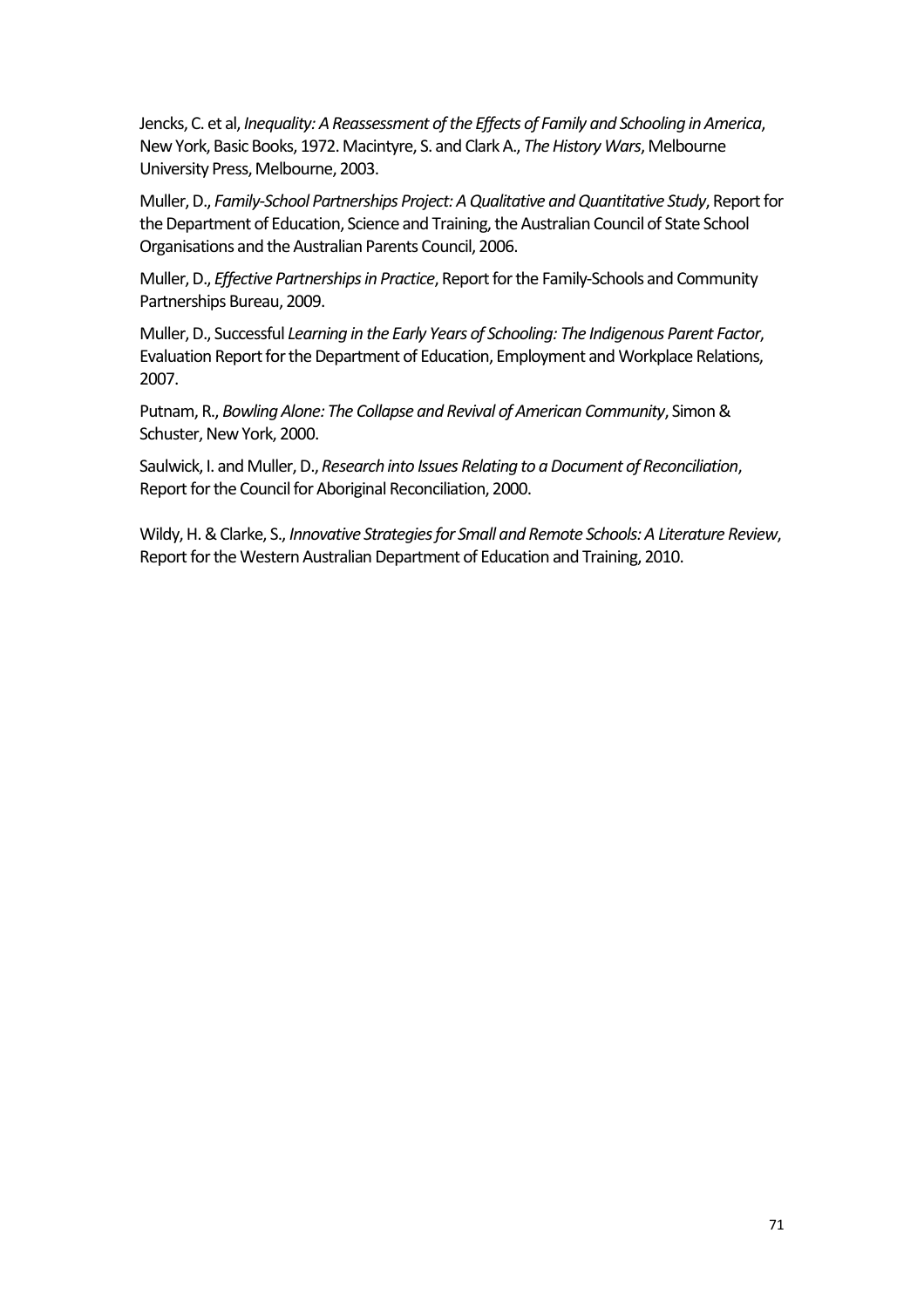# **Appendix 1: Research Instruments**

### **Interview schedule: principals and school leadership**

- 1. I would like you to tell me a little about the school: how many students it has, what proportion are Indigenous, the socio-economic conditions of the school community, and something about the demography of the school community – the range of ethnic backgrounds, the range of languages spoken at home.
- 2. Against that background, I would like you to describe for me the school's philosophy about school-family and community partnerships, and how that philosophy developed: where the impetus came from, why the school thought it was important, how it became established, who the important people were in creating it.
- 3. In particular I would like to explore the philosophy in relation to Indigenous families and communities: is that simply part of the broader philosophy or is it something more?
- 4. How has the school given effect to this philosophy? What initiatives have been taken? (Probe for details.)
- 5. When did they start?
- 6. What were the reasons behind those particular initiatives?
- 7. What have been the outcomes?
- 8. What is your assessment of the success of these initiatives? (Probe on whether there are any data.)
- 9. In particular, what has been the effect on the school's relationship with Indigenous families and communities?
- 10. What were the barriers or challenges you faced in getting the initiatives established, especially in relation to Indigenous families?
- 11. How did you overcome those barriers?
- 12. This study is really about learning what is best practice in developing effective familyschool and community partnerships, especially between schools and Indigenous people. What would you say were the important factors in the success of your initiatives?
- 13. Back in 2005-2006, we carried out a large national partnerships research project for the Commonwealth. Here is a very brief list of our main findings. (Give R list of findings.) Which, if any, resonate with you as factors in your success?
- 14. What are the challenges to sustainability? How do you overcome them?
- 15. Does it require resources above and beyond those necessary to run the school without a partnerships initiative?
- 16. (If extra resources are required): Where have you got them?
- 17. Is there anything else about your partnerships work you would like to tell me?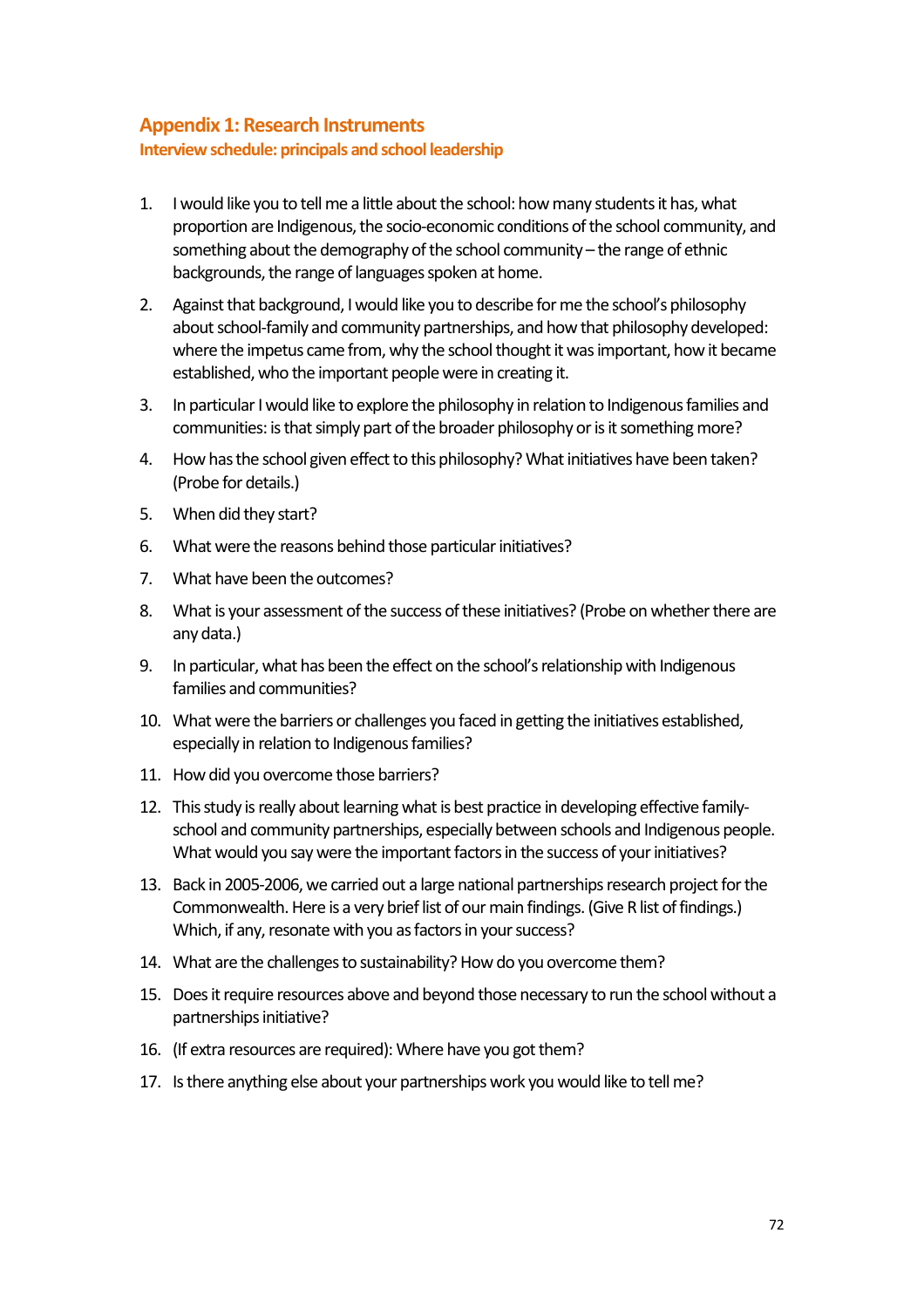## **Elements of best practice found in 2005-2006 family-school partnerships research**

- 1. Tap into the interests of parents. In particular, emphasise the connection with their child's learning.
- 2. Break down the teacher/non-teacher barrier by allowing for activities that are not directly education-related.
- 3. Use multiple ways of communicating with parents, but personal contact is essential.
- 4. Appoint a parent/community liaison person to the staff.
- 5. Involve parents who can champion the initiative among parents.
- 6. Be a venue for, and agent of, parental self-growth.
- 7. Open your mind to parents' needs and views.
- 8. Ask for, and value, the opinions of parents outside the formal school structures such as P&F.
- 9. Make it clear you think of parents as genuine partners.
- 10. Be prepared to engage in community capacity-building.
- 11. Be visible and available to parents.
- 12. Be patient.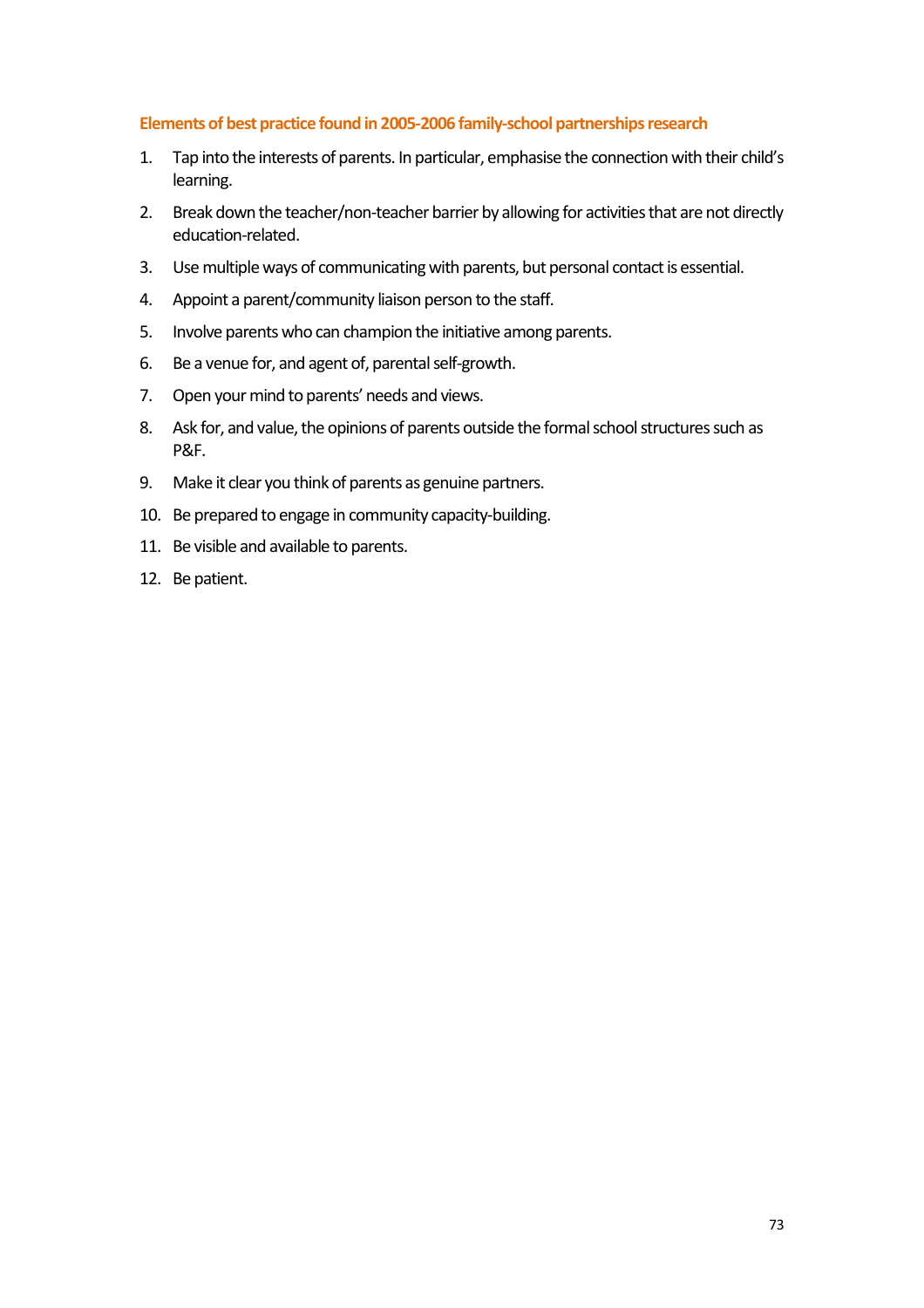## **Interview schedule: school staff who were involved directly in the initiative**

- 1. I would like you to start by telling me about your role here.
- 2. How would you describe the school's philosophy about school-family and community partnerships?
- 3. Can you describe for me what the school does to build and sustain partnerships with families and with its community?
- 4. In particular I would like to explore the philosophy in relation to Indigenous families and communities: is that simply part of the broader philosophy or is it something more?
- 5. How you have been involved in the school's partnership work? What has been your role?
- 6. What is your assessment of its success? (Probe: Why do you say that?)
- 7. In your view, what are the main factors in that success?
- 8. In particular, what has been the effect, if any, on the school's relationship with Indigenous families and communities?
- 9. Back in 2005-2006, we carried out a large national partnerships research project for the Commonwealth. Here is a very brief list of our main findings. (Give R list of findings.) Which, if any, resonate with you as factors in a successful family-school partnerships effort?
- 10. What were the barriers or challenges the school has faced establishing effective partnerships with parents, especially Indigenous parents?
- 11. How did it overcome those barriers?
- 12. Is there anything else about the school's partnerships work you would like to tell me?